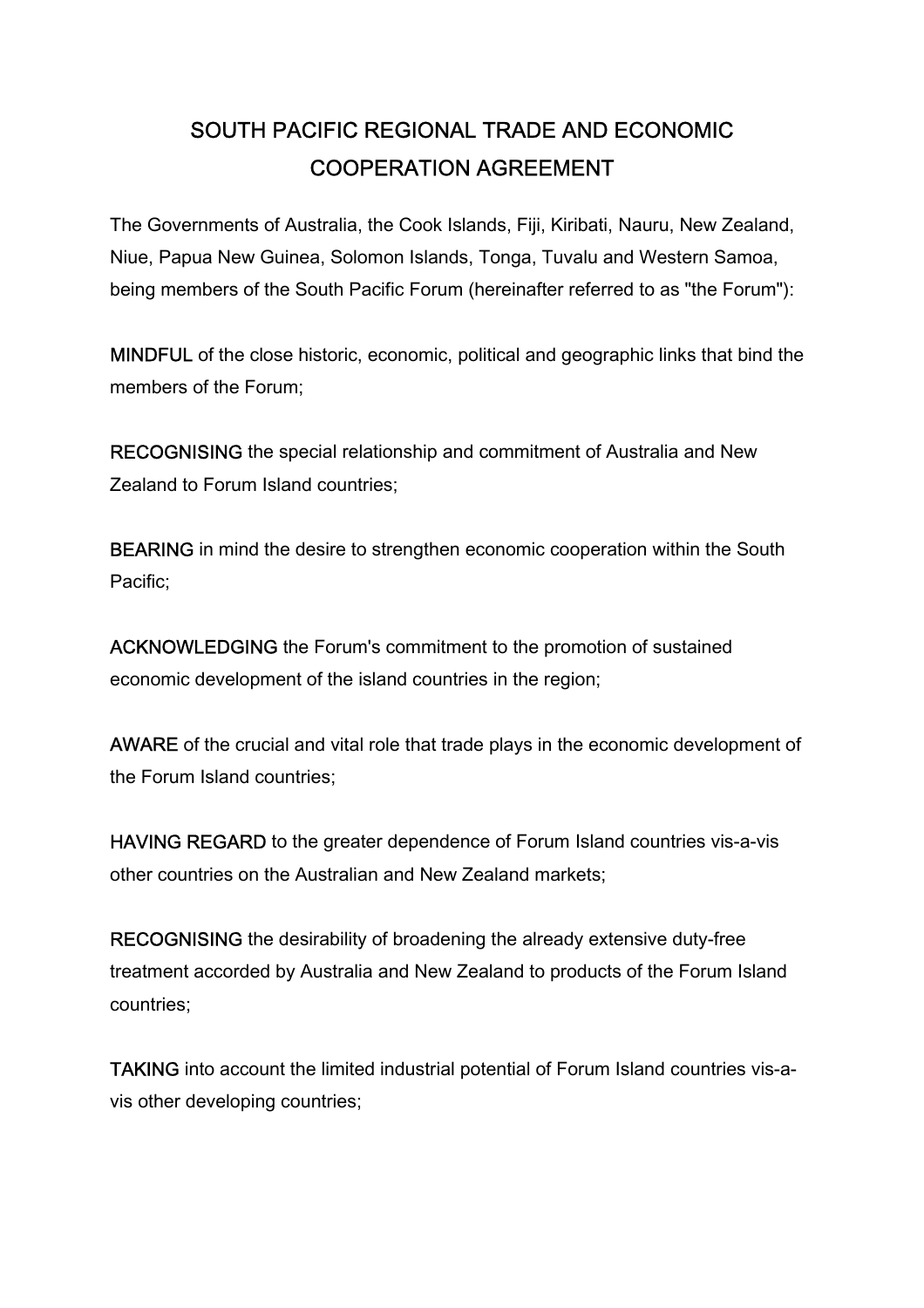RECOGNISING the need to foster trade in products currently produced in the region as well as trade in new products, primary, processed and manufactured; and

MINDFUL of the differing economic potential of Forum Island countries and the special development problems of the Smaller Island countries;

HAVE AGREED as follows:

## **Article I Definitions**

In this Agreement:

"Director" means the Director of the South Pacific Bureau for Economic Cooperation; "Forum Island countries" means the Cook Islands, Fiji, Kiribati, Nauru, Niue, Papua New Guinea, Solomon Islands, Tonga, Tuvalu, Western Samoa and the countries of acceding Parties; and

"Smaller Forum Island countries" means the Cook Islands, Kiribati, Niue, Tonga, Tuvalu, Western Samoa, and such other countries, the Governments of which are Parties, as the Governments of Forum Island countries may jointly determine.

# Article II

## **Objectives**

The objectives of this Agreement are:

(a) to achieve progressively in favour of Forum Island countries duty free and unrestricted access to the markets of Australia and New Zealand over as wide a range of products as possible;

(b) to accelerate the development of the Forum Island countries in particular through the expansion and diversification of their exports to Australia and New Zealand;

(c) to promote and facilitate this expansion and diversification through the elimination of trade barriers;

(d) to foster the growth and expansion of exports of Forum Island countries through the promotion of investment in those countries;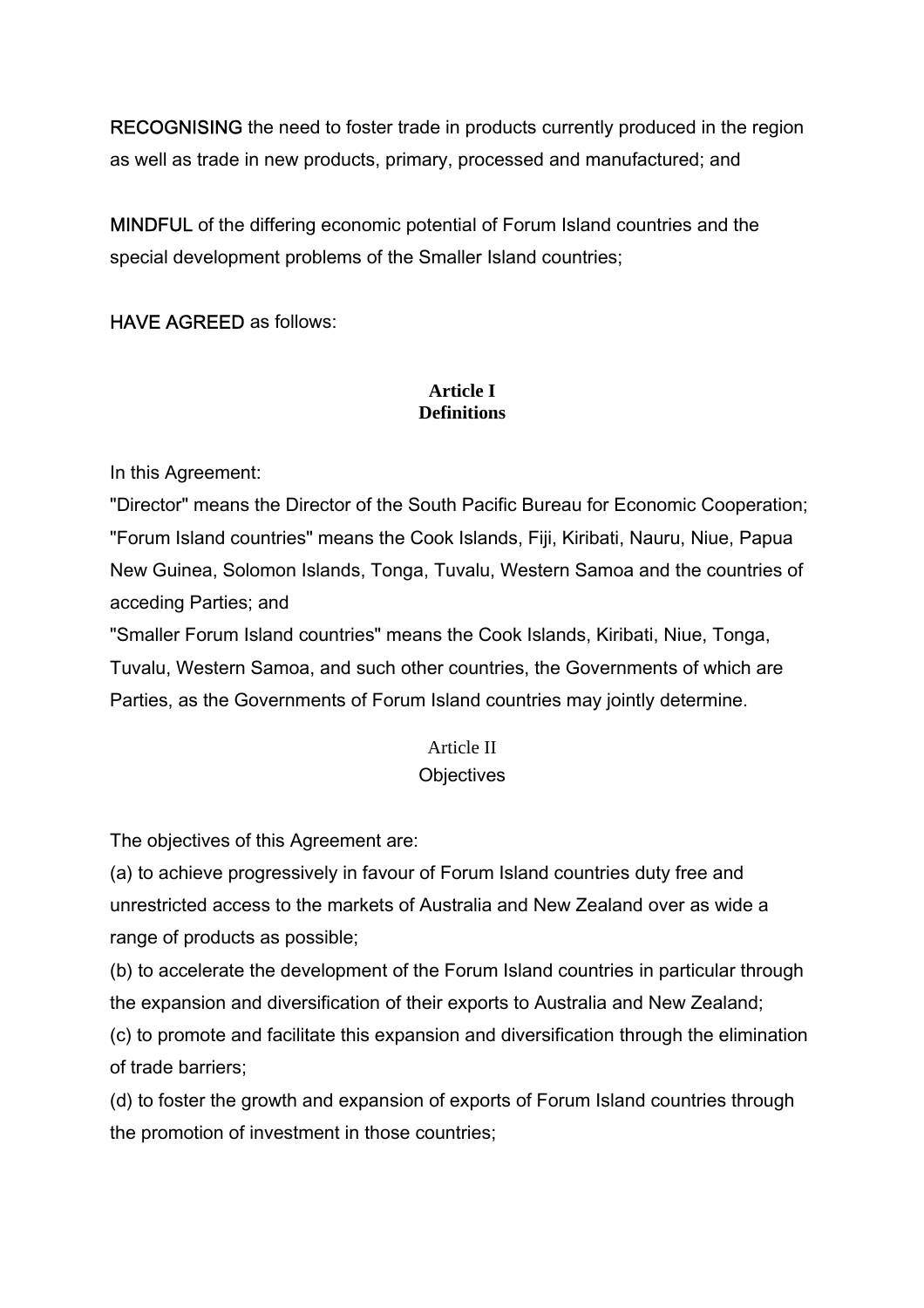(e) to promote greater penetration by exports from Forum Island countries into the Australian and New Zealand markets through such measures as cooperation in the marketing and promotion of goods from Forum Island countries; and (f) to promote and facilitate economic cooperation, including commercial, industrial, agricultural and technical cooperation.

# Article III Schedules of concessions

1. Subject to the provisions of this Agreement the Government of Australia shall: (a) permit the duty free and unrestricted entry of goods listed in Schedule 1 to this Agreement that originate in and are imported from Forum Island countries; (b) permit the entry of goods listed in Schedule 2 to this Agreement that originate in and are imported from Forum Island countries, subject to the duties and quantitative limits specified in that Schedule.

2. Subject to the provisions of this Agreement the Government of New Zealand shall permit the duty free and unrestricted entry of all goods wholly obtained or partly manufactured in the territory of a Forum Island country, except those goods listed in Schedule 3 to this Agreement which shall be subject to such treatment as may be specified therein.

3. The Schedules to this Agreement shall be an integral part of this Agreement.

# Article IV Amendment to Schedules

1. A Government of a Forum Island country may at any time propose in writing to the Director the amendment of a Schedule to this Agreement.

2. On receipt of such a proposal the Director shall advise all Parties of the proposed amendment, and if requested by the Government of any Forum Island country, shall arrange consultations between the Party to which the Schedule applies and interested Governments of Forum Island countries.

3. Following the consultations referred to in paragraph 2 of this Article the Party to which the Schedule applies shall, within a reasonable period, notify the Director of the outcome of consultations. The Director shall thereupon notify all Parties of this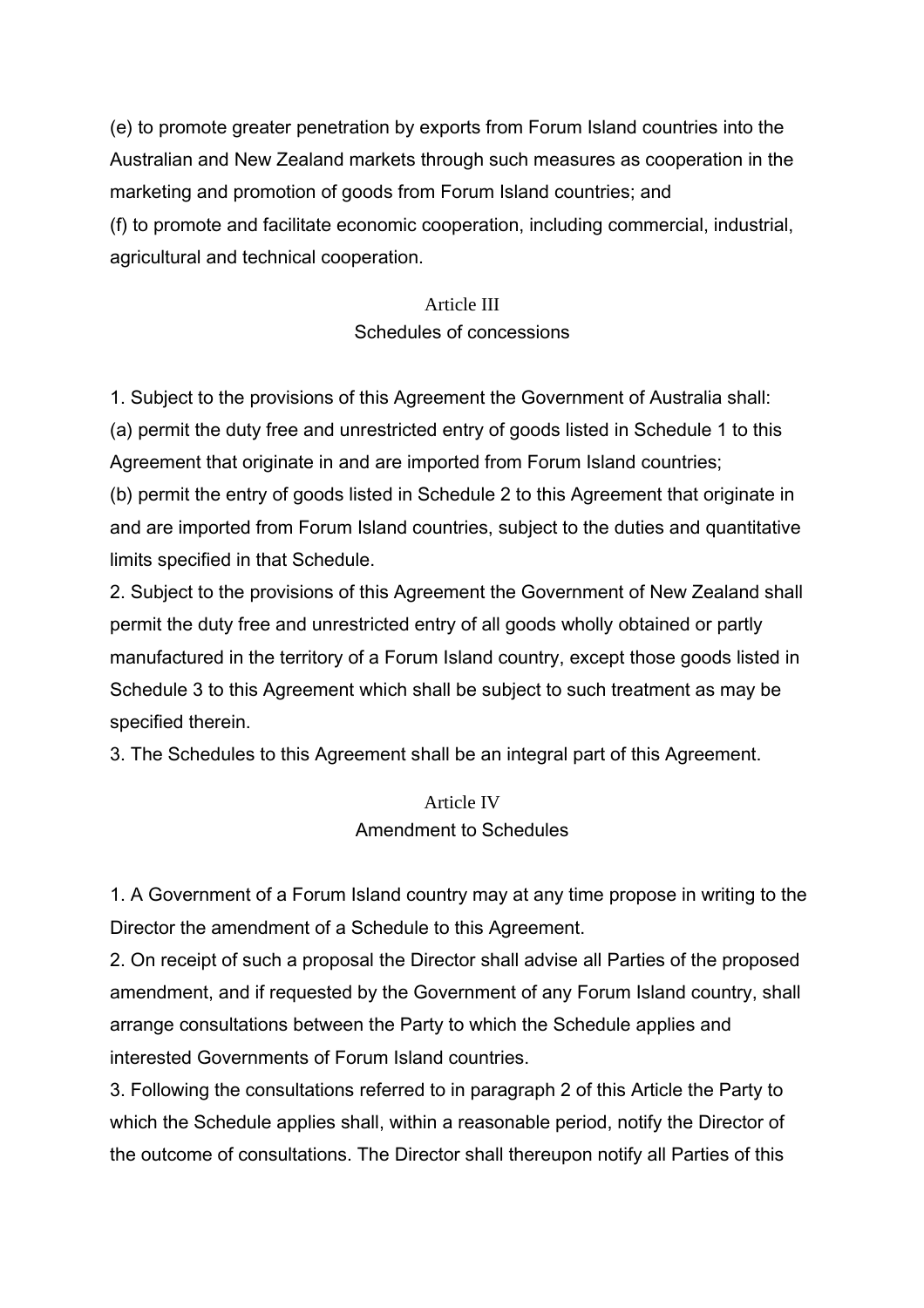outcome including any amendment to the Schedule and the date of its entry into effect.

4. The Party to which a Schedule applies may amend it in order to provide improved concessionary treatment in respect of the importation of goods to which the rules of origin in Article V apply. Such amendments and the date on which they shall take effect shall be notified to the Director by the Government to which the Schedule applies. The Director shall thereupon notify all Parties of the amendments to the Schedule and of the date of their entry into effect.

# Article V Rules of origin

1. Goods shall be treated by the Government of Australia as originating in the territory of a Forum Island country if these goods are:

(a) the unmanufactured raw products of a Forum Island country; or

(b) manufactured goods, in relation to which:

(i) the process last performed in manufacture of the goods was performed in a Forum Island country; and

(ii) not less than 50 percent of the factory or works cost of the goods is represented by the value of labour or materials, or both, of:

(a) a Forum Island country; or

(b) a Forum Island country and one or more other Forum Island countries; or

(c) one or more Forum Island countries and Australia.

2. The following shall be the classes of goods entitled to be entered under the New Zealand Tariff at the rates and exemptions provided for Forum Island countries, namely:

(a) Then following goods wholly obtained in the territory of any of the Forum Island countries:

(i) mineral products extracted from its soil or from its seabed;

- (ii) vegetable products harvested there;
- (iii) live animals born and raised there;
- (iv) products obtained there from live animals;
- (v) products obtained by hunting or fishing conducted there;
- (vi) products of sea fishing and other products taken from the sea by its vessels;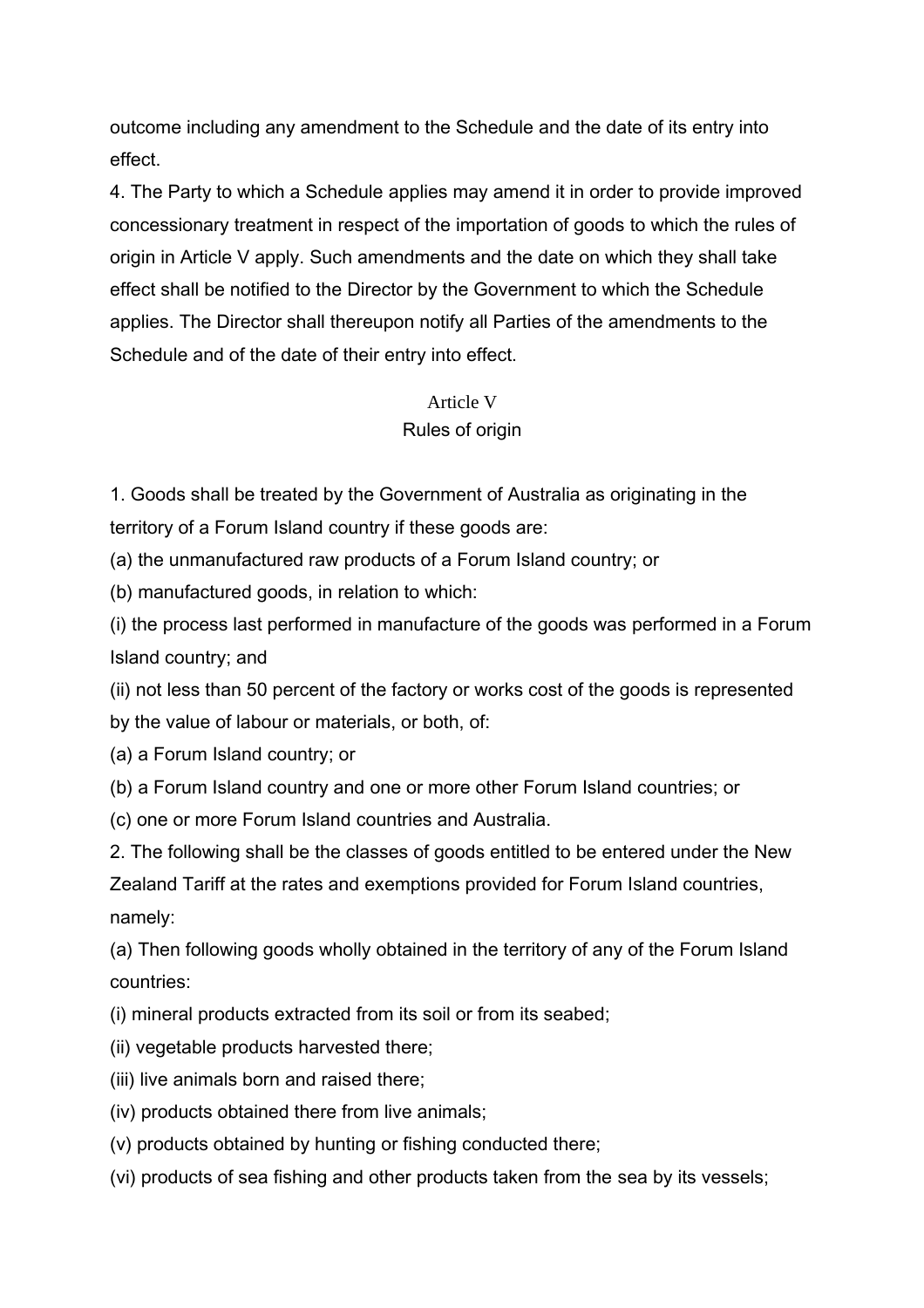(vii) products made on board its factory ships exclusively from the products referred to in sub-paragraph (a)(vi) of this paragraph;

(viii) used articles collected there fit only for the recovery of raw materials;

(ix) waste and scrap resulting from manufacturing operations conducted there; and

(x) products obtained there exclusively from products specified in sub-paragraphs

(a)(i) to (ix) of this paragraph.

(b) Goods partly manufactured in the territory of a Forum Island country subject to the following conditions:

(i) that the process last performed in the manufacture of the goods was performed in the territory of a Forum Island country; and

(ii) that in respect of the goods, the expenditure:

(a) in material that is the origin of one or more Forum Island countries or of New Zealand;

(b) in other items of factory or works cost (as defined in the New Zealand Customs Regulations) incurred in one or more Forum Island Countries or in New Zealand; or

(c) partly in such material and party in such other items as aforesaid

is not less than 50 percent of the factory or works costs of the goods in their finished state.

3. (a) In special circumstances either the Government of Australia or the Government of New Zealand may determine that the expenditure referred to in paragraph 1(b)(ii) of this Article in the case of the Government of Australia, or paragraph 2(b)(ii) of this Article in the case of the Government of New Zealand may be less than 50 percent of the factory or works cost of the goods in their finished state for particular goods or classes of goods. Any such determination may be applied to all such goods originating from the Forum Island countries or restricted to goods from individual Forum Island countries.

(b) In making a determination under this paragraph of the rules of origin, the Government of Australia and the Government of New Zealand shall take account, inter alia, of the special problems of the Smaller Island countries and the area content derived from all Forum Island countries.

4. A Government of a Forum Island country may request the Government of Australia or the Government of New Zealand to make a determination pursuant to paragraph 3 of this Article. The requesting Government shall notify the Director of its request who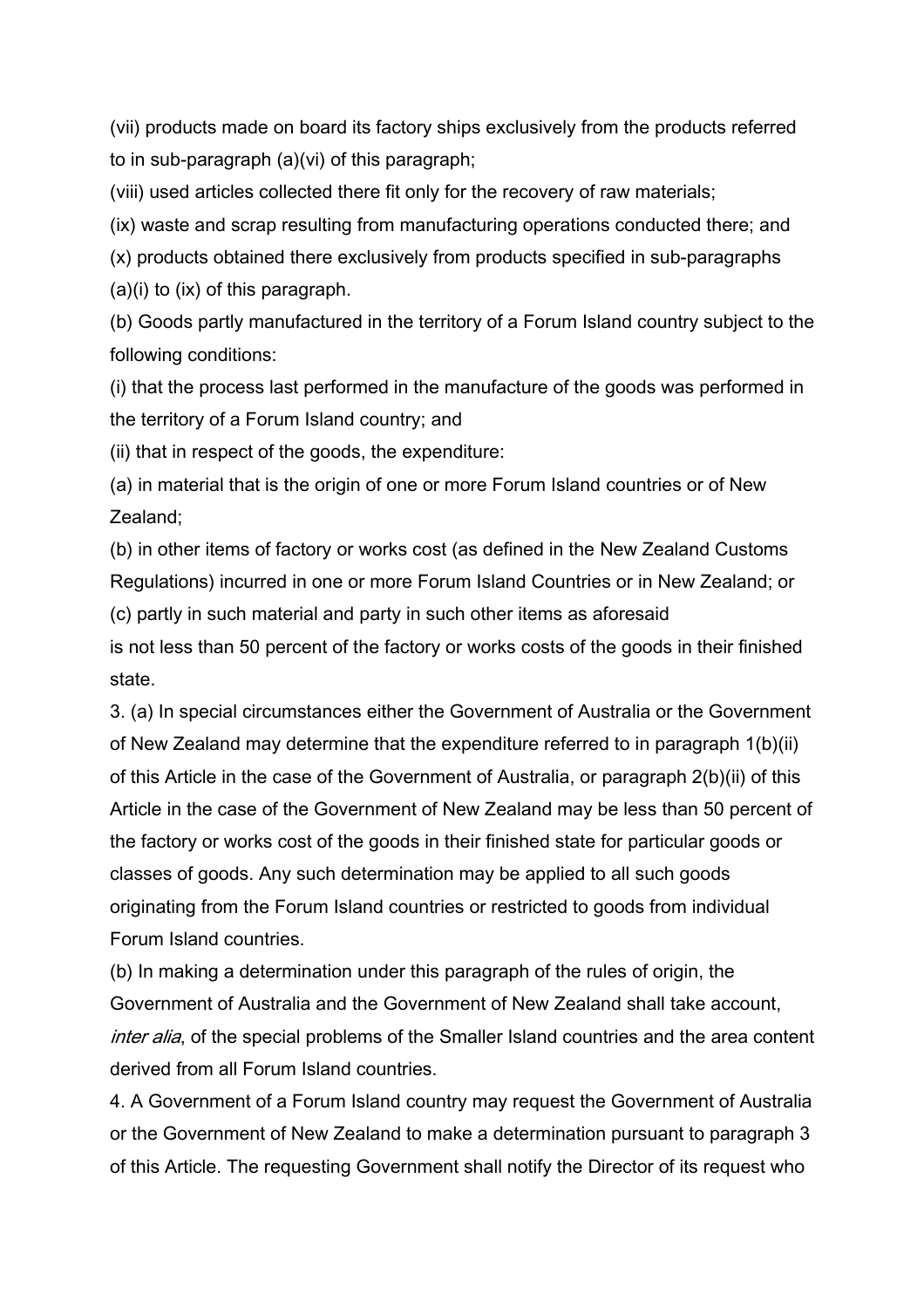shall thereupon inform all the Parties. The Government requested to make a determination shall notify the Director of the outcome of the request within 3 months of receipt of that request. The Director shall thereupon notify all the Parties of that outcome.

#### Article VI

General exceptions, revenue duties, dumped and subsidised goods

## General exceptions

1. Provided that such measures are not used as a means of arbitrary or unjustifiable discrimination or as a disguised restriction on trade, nothing in this Agreement shall preclude the adoption or enforcement by the Government of Australia or the Government of New Zealand of measures:

(a) necessary for the protection of its essential security interests;

(b) necessary to protect public morals and the prevention of disorder or crime;

(c) necessary to protect human, animal or plant life or health;

(d) necessary to protect industrial property rights, copyrights, or to prevent unfair, deceptive or misleading practices;

(e) necessary to secure compliance with laws or regulations relating to customs enforcement, to tax avoidance and evasion and to foreign exchange control or for the application of standards or of regulations for the classification, grading or marketing of goods, or to the operation of recognised commodity marketing boards;

(f) relating to trade in gold or silver; or

(g) relating to obligations entered into in the context of multilateral or bilateral commodity agreements whilst taking account of any special needs and interests of Forum Island countries.

## Revenue duties

2. Nothing in this Agreement shall preclude the imposition by the Government of Australia of:

(a) sales taxes; or

(b) revenue duties which are levied equally on both imports and domestic products.

3. Nothing in this Agreement shall preclude the Government of New Zealand from imposing at any time on the importation of any product, a charge equivalent to an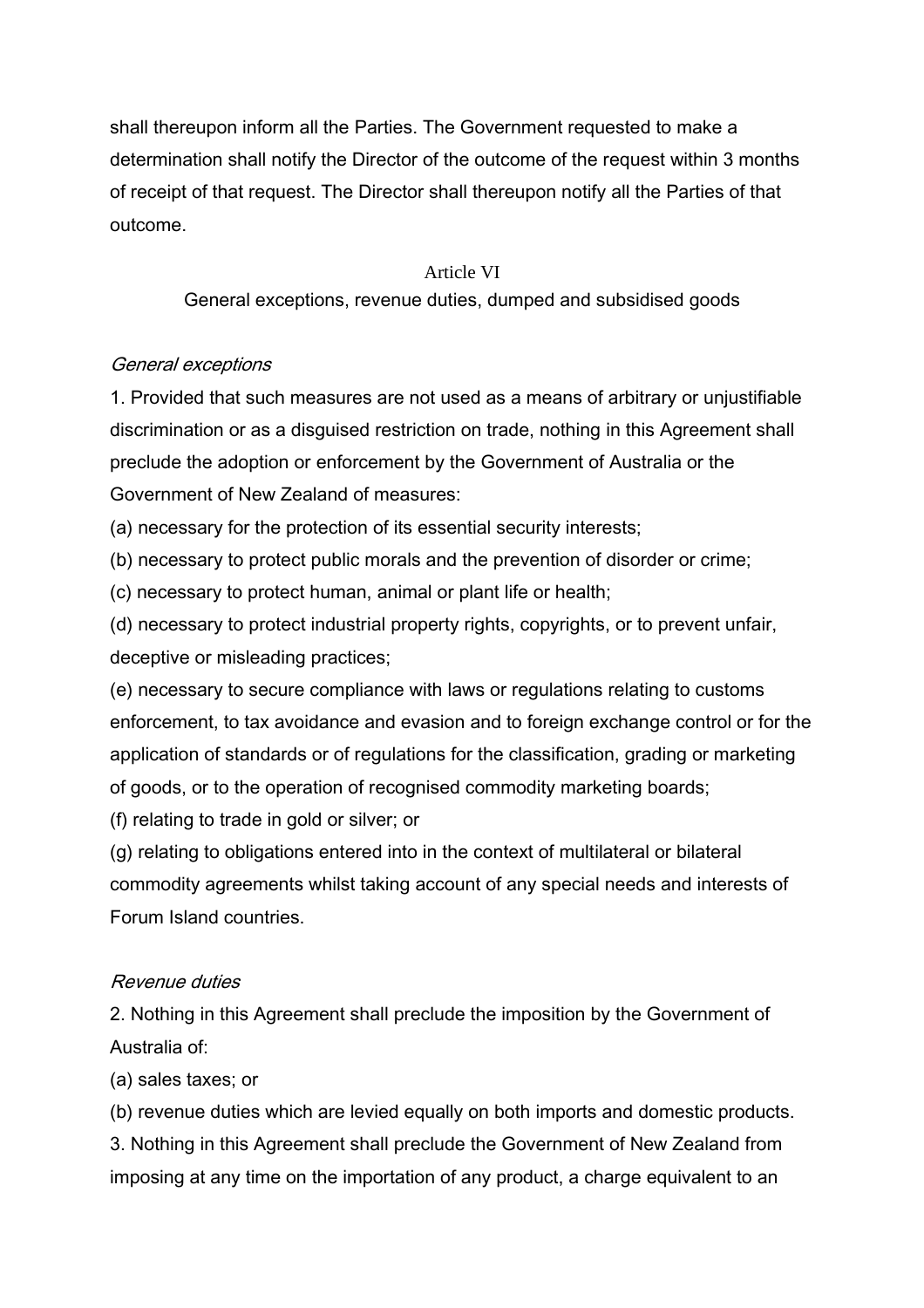internal tax imposed consistently in respect of the like domestic products or in respect of an article from which the imported product has been manufactured or produced in whole or in part.

## Dumped and subsided goods

4. (a) Nothing in this Agreement shall preclude the Government of Australia or the Government of New Zealand from taking action, in accordance with their respective national legislation, relating to dumped or subsidised goods.

(b) Before the Government of Australia or the Government of New Zealand takes action in accordance with sub-paragraph (a) of this paragraph it shall notify in writing, and if requested consult with, the Party or Parties from whose territory the goods are being exported. For the purposes of this paragraph consultations shall be deemed to have commenced on the day on which the notification was made.

(c) If a mutually satisfactory solution of the matter is not reached within a period of 60 days from the commencement of the consultations referred to in sub-paragraph (b) of this paragraph, the Party into the territory of which the goods are being imported may, after giving notice to the Party from the territory of which the goods are being exported, levy dumping or counterfeiting duties on the goods.

(d) Notwithstanding the provisions of sub-paragraph (b) of this paragraph the Government of Australia or the Government of New Zealand may take action under sub-paragraph (a) of this paragraph provisionally without prior consultation where, in its opinion, the circumstances are so critical that delay would cause injury to a domestic industry which would be difficult to repair. A Party taking provisional action under this sub-paragraph shall immediately provide written advice of the action taken to the Director who shall notify the other Party or Parties concerned. The Parties shall then enter into consultations as soon as possible.

# Article VII Variation or suspension of obligations

## Australia

1. The Government of Australia may vary the treatment accorded goods listed in Schedules 1 and 2 to this Agreement.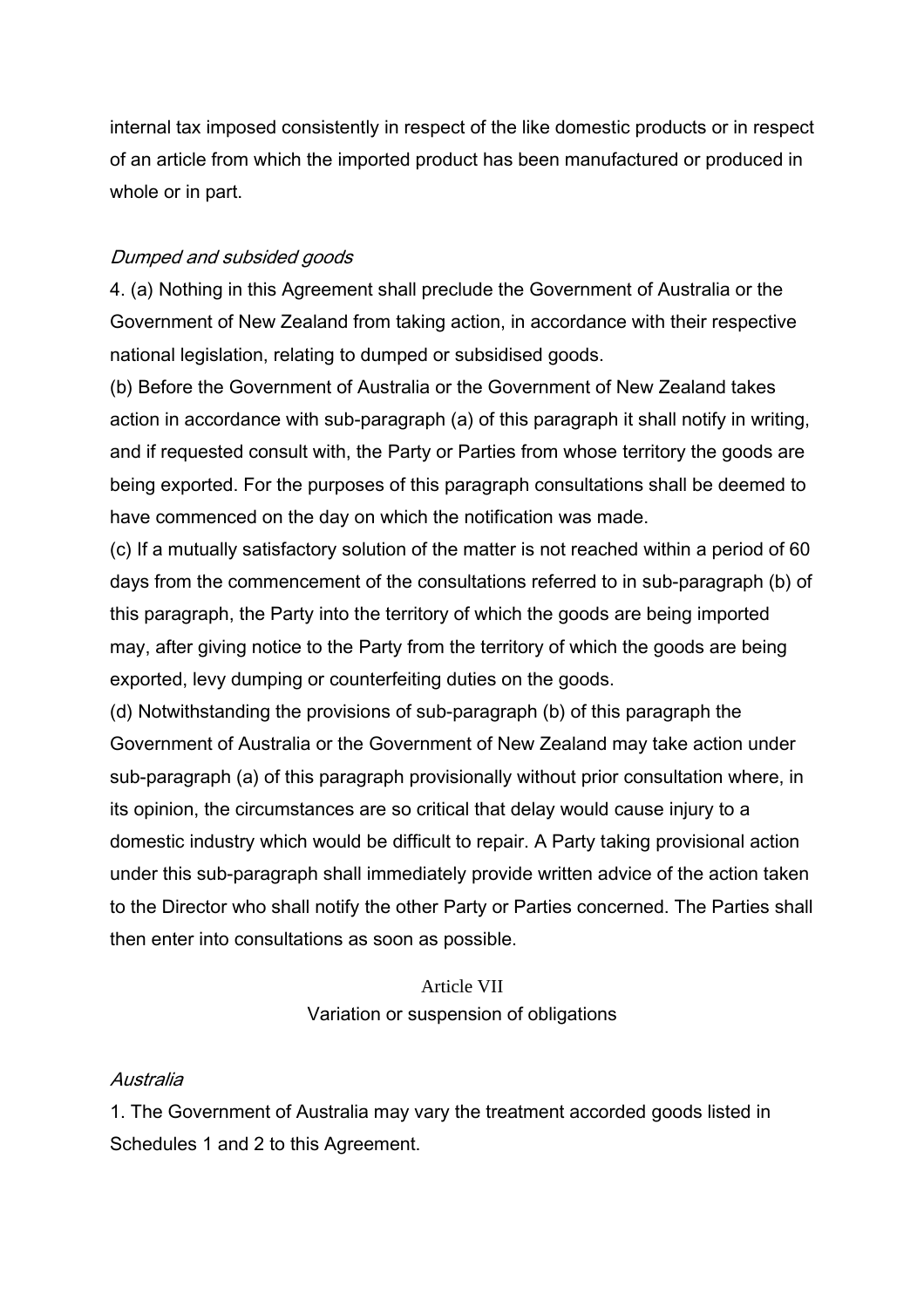2. Before taking action pursuant to paragraph 1 of this Article the Government of Australia shall give notice in writing to the Director who shall inform the Parties of the action proposed. The Government of Australia shall afford those Governments of Forum Island countries, which have an interest as exporters of the product concerned, an opportunity to consult with respect to the proposed action. Such consultations shall be held within a period of 90 days of the receipt by the Director of the notification by the Government of Australia of the proposed action.

3. In varying the treatment accorded goods listed in Schedules 1 and 2 the Government of Australia shall apply the following procedures:

(a) for goods listed in Schedule 1 the Government of Australia may, after consulting with the Governments of Forum Island countries in accordance with paragraph 2 of this Article with respect to the level of imports of those goods which shall continue to receive duty free access, transfer those goods from Schedule 1 to Schedule 2 with an indication of the duty and/or quantitative limit of imports that it has determined with respect to those goods; or

(b) for goods listed in Schedule 2 which are being imported into Australia from any Forum Island country in such quantities or under such conditions as to cause or threaten serious injury to a domestic industry producing like or directly competitive goods the Government of Australia may request in writing the Party or Parties of the country from which the goods are being exported to consult with it on measures to reduce or prevent that injury. For the purpose of this sub-paragraph consultations shall be deemed to have commenced on the day on which the request was made. 4. If a mutually satisfactory solution of the matter is not reached within a period of 90 days from the commencement of the consultations referred to in paragraph 3(b) of this Article, the Government of Australia may either remove the goods in question from Schedule 2 or increase the duties and/or reduce the quantitative limits specified in that Schedule with respect to those goods. Before taking this action, the Government of Australia shall ensure that:

(a) an enquiry has been held by an Australian assistance advisory body; and (b) all the Governments of Forum Island countries are given notice of the terms of the enquiry.

5. The Government of Australia shall advise the Director of its decision on the matter upon which the Director shall advise all the Parties.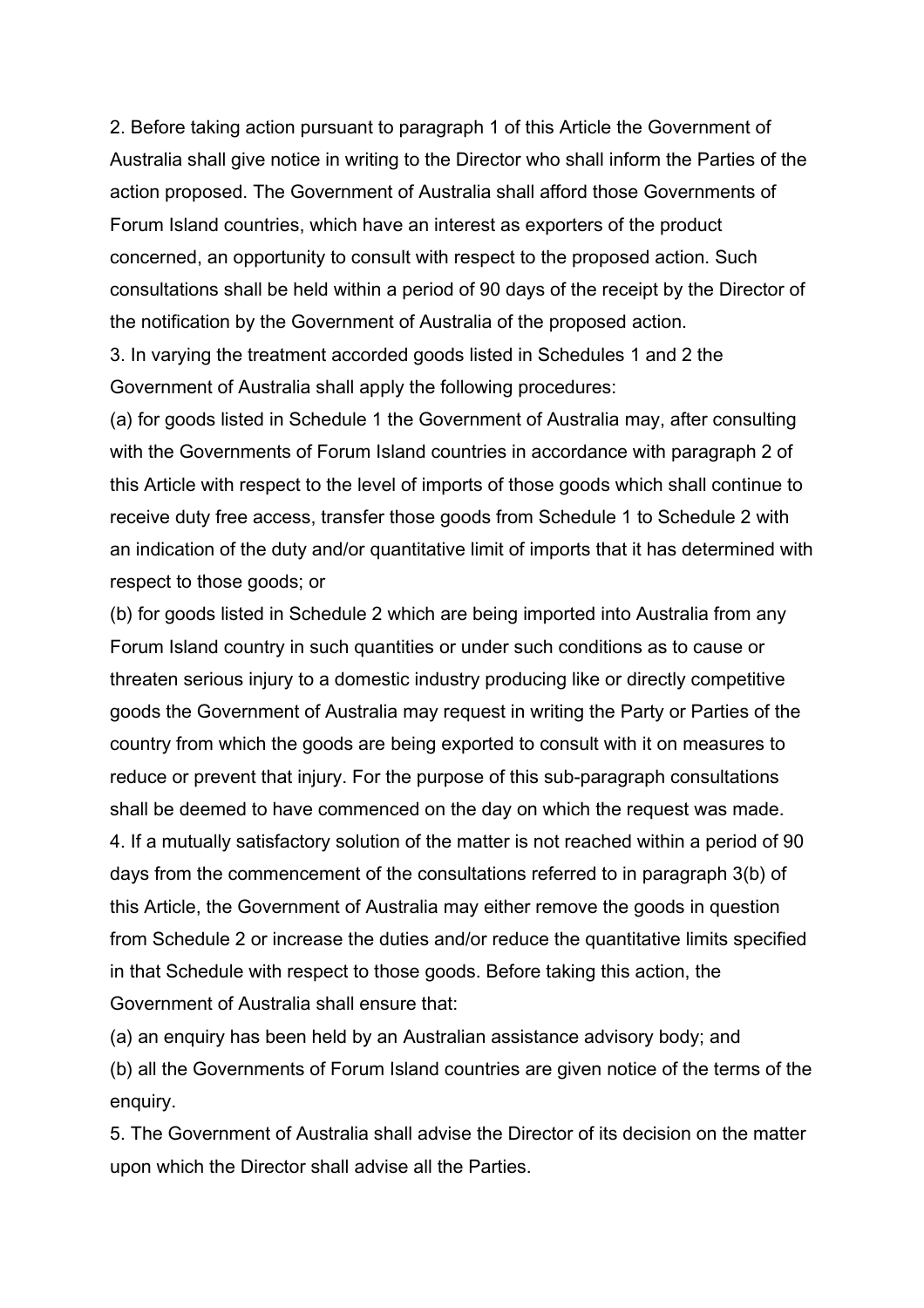6. Notwithstanding the provisions of paragraph 2 of this Article the Government of Australia may take the action referred to in paragraphs 1 and 4 of this Article without prior consultation where, in its opinion, the circumstances are so critical that delay would cause severe difficulty before consultations provided for in paragraphs 2 and 3 of this Article could be held. In taking provisional action under this paragraph the Government of Australia shall provide urgent written advice of the action taken to the Director who shall notify the other Parties.

7. Any action taken under the provisions of paragraph 6 of this Article shall cease to have effect 90 days after the implementation of the action, unless, within that period, the Government of Australia has afforded the Governments of interested Forum Island countries the opportunity to consult with it on the matter and has:

(a) undertaken to hold a prompt enquiry by an Australian assistance advisory body; and

(b) informed the Governments of the Forum Island countries of the terms of the enquiry.

#### New Zealand

8. If, as a result of the application of this Agreement, goods are being imported into New Zealand in such quantities or under such conditions as to cause or threaten serious injury to domestic producers of like or directly competitive goods, the Government of New Zealand may, in respect of such goods, suspend its obligations to the extent and for such time as may be necessary to prevent or remedy such injury, bearing in mind the objectives of this Agreement.

9. Before taking action pursuant to paragraph 8 of this Article the Government of New Zealand shall give notice in writing to the Director who shall inform the other Parties of the action proposed. The Government of New Zealand shall afford those Governments of Forum Island countries which have an interest as exporters of the product concerned an opportunity to consult with respect to the proposed action. Such consultations shall be held within a period of 90 days of the receipt by the Director of the notification by the Government of New Zealand of the proposed action.

10. (a) If a mutually satisfactory solution is reached through the application of the procedures provided for in paragraph 9 of this Article the Director shall notify the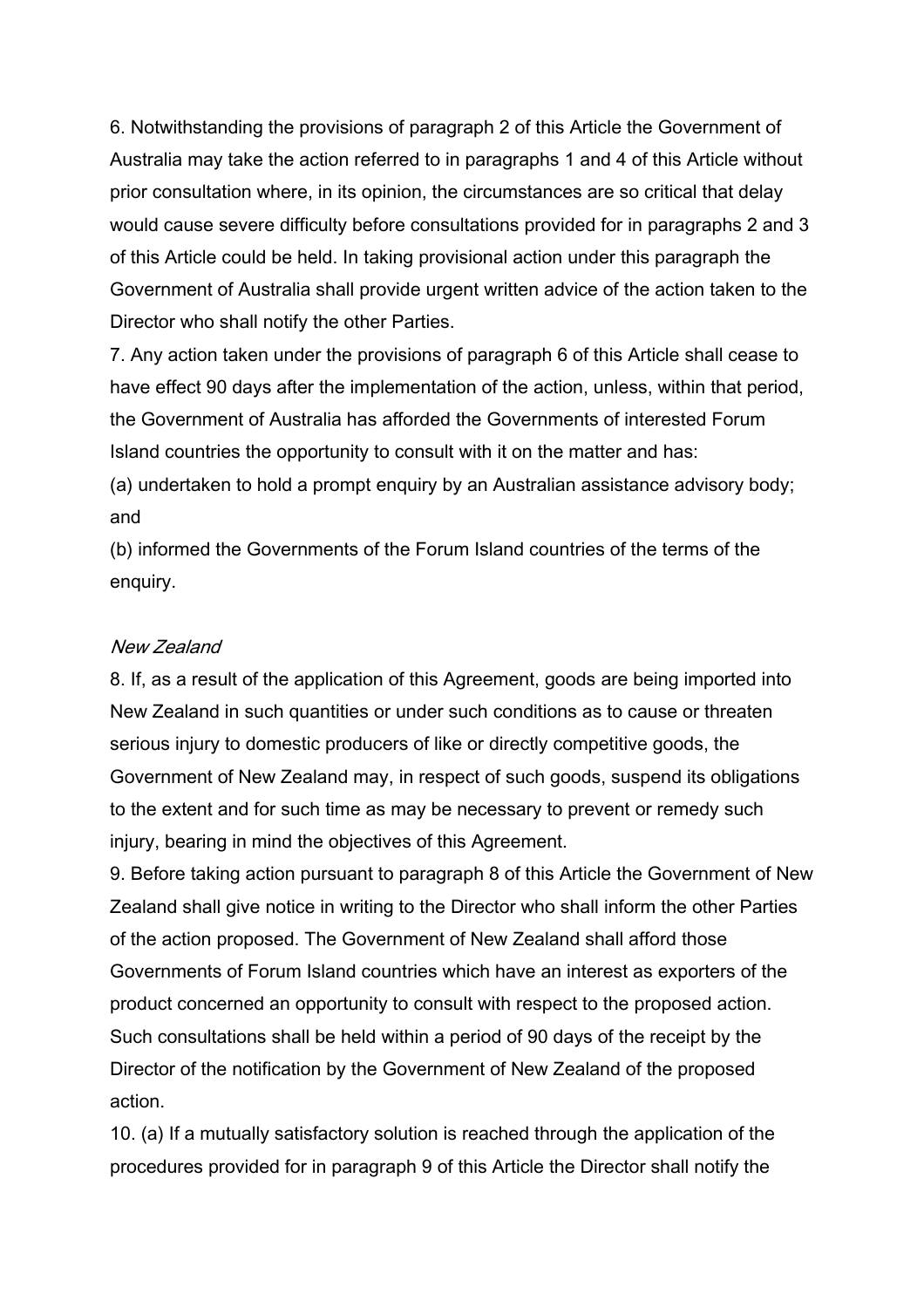Parties of any decision to modify Schedule 3 to this Agreement and the date on which that modification shall take effect.

(b) If a mutually satisfactory solution of the matter is not reached following the application of the procedures provided for in paragraph 9 of this Article the Government of New Zealand shall advise the Director of the action it proposes to take and the date from which such action shall take effect. The Director shall notify the Parties of any modification of Schedule 3 and the date on which that modification shall take effect.

11. Notwithstanding the provisions of paragraph 9 of this Article the Government of New Zealand may take the action referred to in paragraph 8 of this Article without prior consultation where, in its opinion, the circumstances are so critical that delay would cause injury to a domestic industry which would be difficult to repair. If provisional action is taken under this paragraph the Government of New Zealand shall provide urgent written advice of the action taken to the Director who shall notify the Parties.

12. Any action taken under the provisions of paragraph 11 of this Article shall cease to have effect 90 days after the implementation of the action unless, within that period, the Government of New Zealand has afforded the Governments of interested Forum Island countries the opportunity to consult with it on the matter.

#### Article VIII

#### Economic, commercial and technical cooperation

1. In furtherance of the objectives of this Agreement the Parties shall facilitate cooperation between their commercial and industrial organisations and firms, encourage administrative cooperation and take steps to simplify, as far as practicable, procedures and formalities affecting trade.

2. The Parties shall also take appropriate measures to encourage and facilitate the development of economic and technical cooperation between relevant organisations and firms of the countries concerned.

3. In addition, the Government of Australia and the Government of New Zealand shall consider appropriate forms of assistance within their bilateral and regional development assistance programs in the South Pacific, in accordance with the developmental priorities of individual Forum Island countries. Within these priorities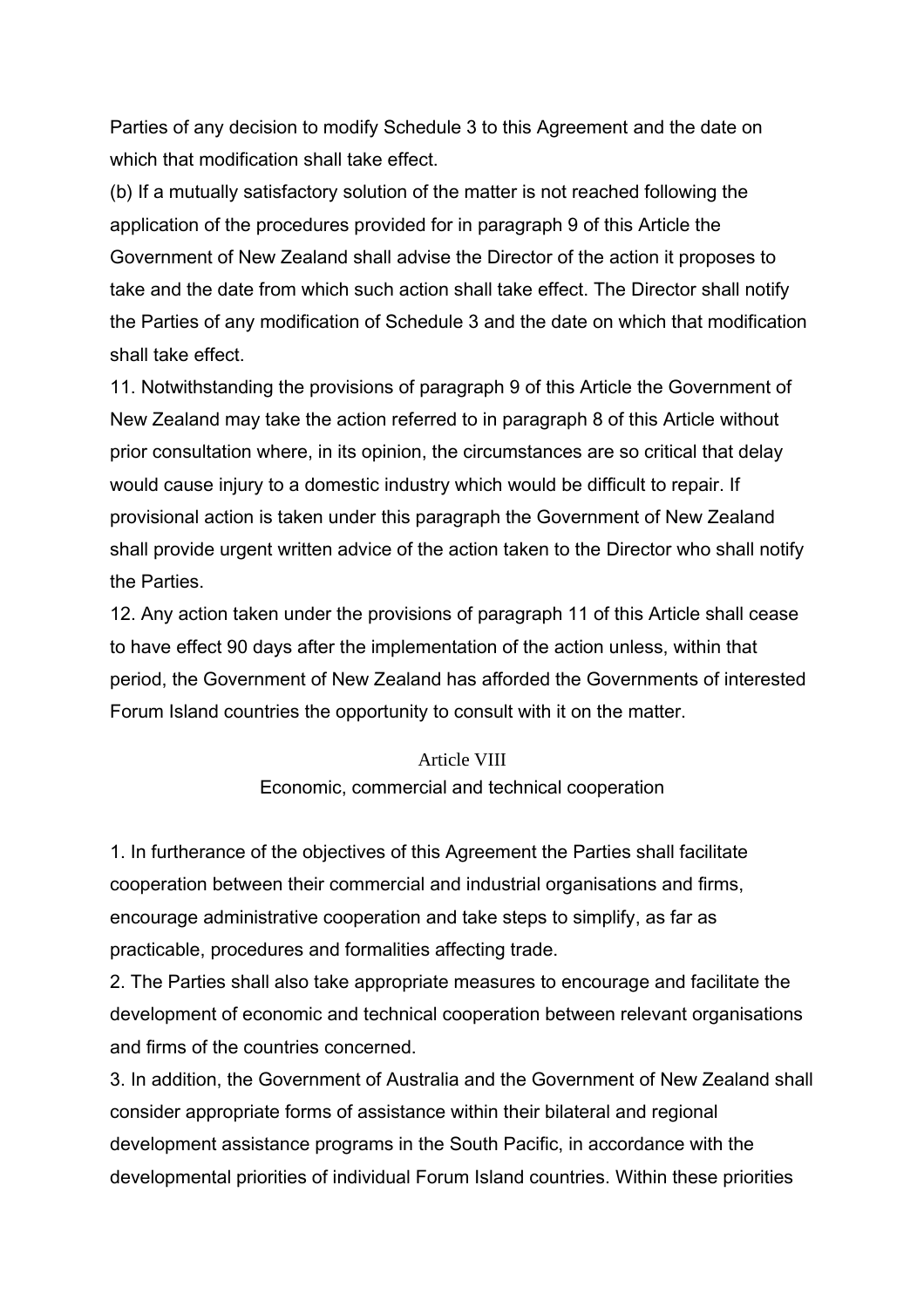such assistance shall be considered in response to specific requests relating to measures and programs in the fields of export development and trade promotion, industrial development and the development of agriculture, forestry and fisheries. 4. The Government of Australia and the Government of New Zealand shall also give appropriate support to approaches which may be made by the Governments of Forum Island countries, either individually or collectively, to United Nations, Commonwealth or other international technical assistance agencies for training, research or funding support.

#### Export development and trade promotion

5. The measures and programs within the fields of export development and trade promotion referred to in paragraph 3 of this Article may include those which contribute to:

(a) the establishment or the improvement of the structure of organisations and firms in Forum Island countries which contribute to the development of those countries, with particular emphasis on staffing requirements, financial management and working methods;

(b) basic training, management training, and vocational training of technicians in fields related to the development and promotion of domestic and international trade; (c) product research, processing, quality guarantee and control, packaging and presentation;

(d) the development of supportive infrastructure, including transport and storage facilities, in order to facilitate the flow of exports from Forum Island countries; (e) the development of effective marketing and promotion techniques, based on research, marketing studies and advertising;

(f) cooperation between relevant organisations and firms in the establishment of schemes to promote the transfer and application of technology, the development of research, and the training of personnel;

(g) the collection, analysis and dissemination of trade information and access, where appropriate, to existing or future information systems of bodies in Australia or New Zealand; and

(h) participation by the Forum Island countries in trade fairs and exhibitions.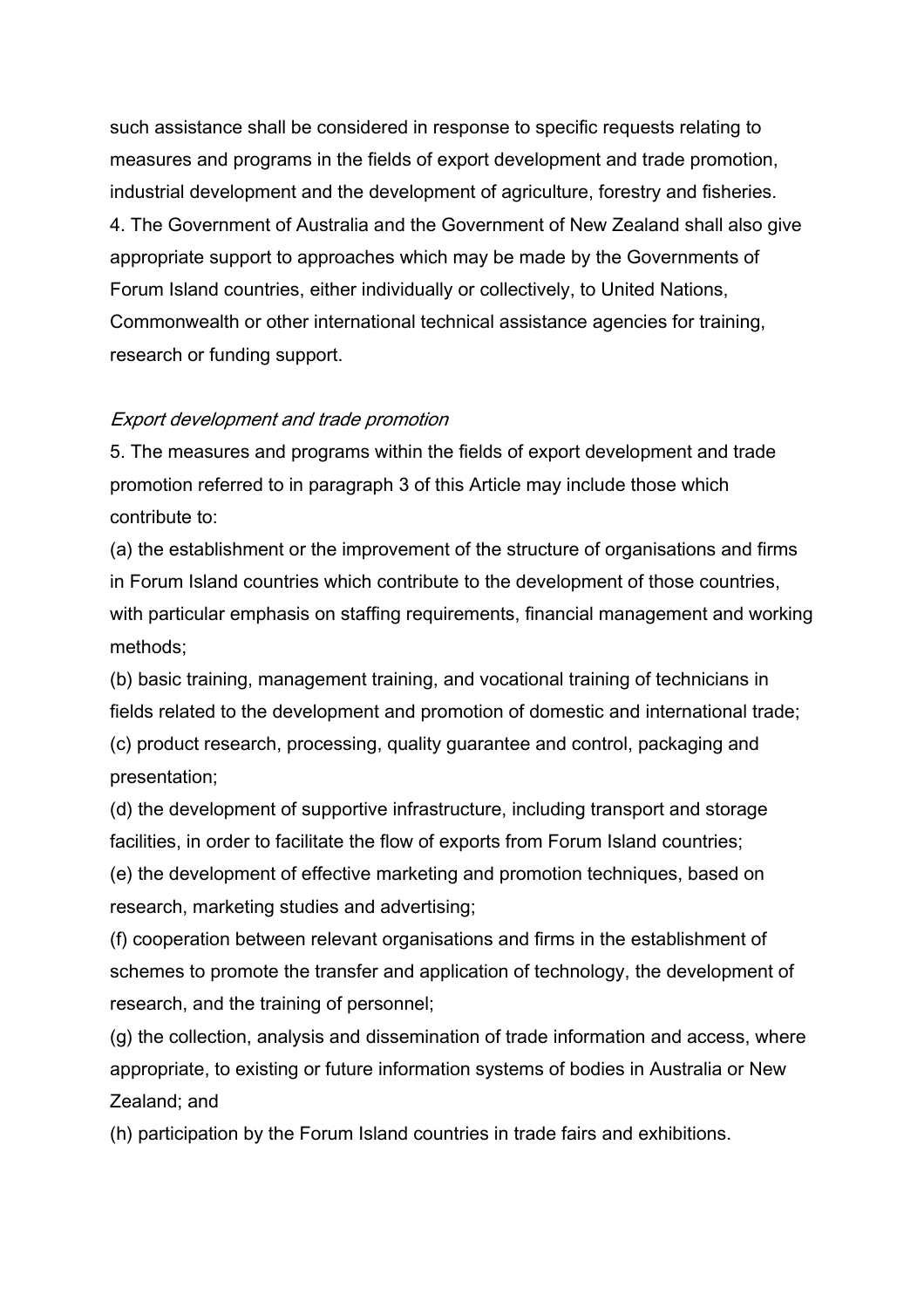#### Industrial and agricultural development

6. The measures and programs within the fields of industrial development and the development of agriculture, forestry and fisheries referred to in paragraph 3 of this Article, may include those which contribute to:

(a) investment in industries, including agro-based industries, with particular emphasis on those of a smaller or medium size;

(b) the transfer of resources from Australia and New Zealand to the Forum Island countries through joint ventures and other commercial arrangements;

(c) a greater degree of processing of raw materials produced in, and exported from, the Forum Island countries;

(d) scientific and technological cooperation and training directed towards the acquisition, adaption and development by the Forum Island countries of skills essential to their industrial and agricultural development;

(e) improvement of transport and communications, and other infrastructure associated with industrial and agricultural development; and

(f) closer cooperation, including the exchange of information, between firms and organisations contributing to the improvement and expansion of industrial and agricultural production.

#### Article IX

#### Special treatment for Smaller Forum Island countries

In implementing this Agreement the particular trade problems and interests of Smaller Forum Island countries shall be taken into account and special treatment and special measures may be provided by the Government of Australia and the Government of New Zealand to enable individual Smaller Forum Island countries to overcome the specific difficulties and obstacles resulting from the exceptional nature of their needs and characteristics and to take full advantage of the opportunities offered by this Agreement. This shall not be deemed to exclude the eligibility of other Forum Island countries to receive special treatment as provided for in this Agreement to enable them to overcome special problems.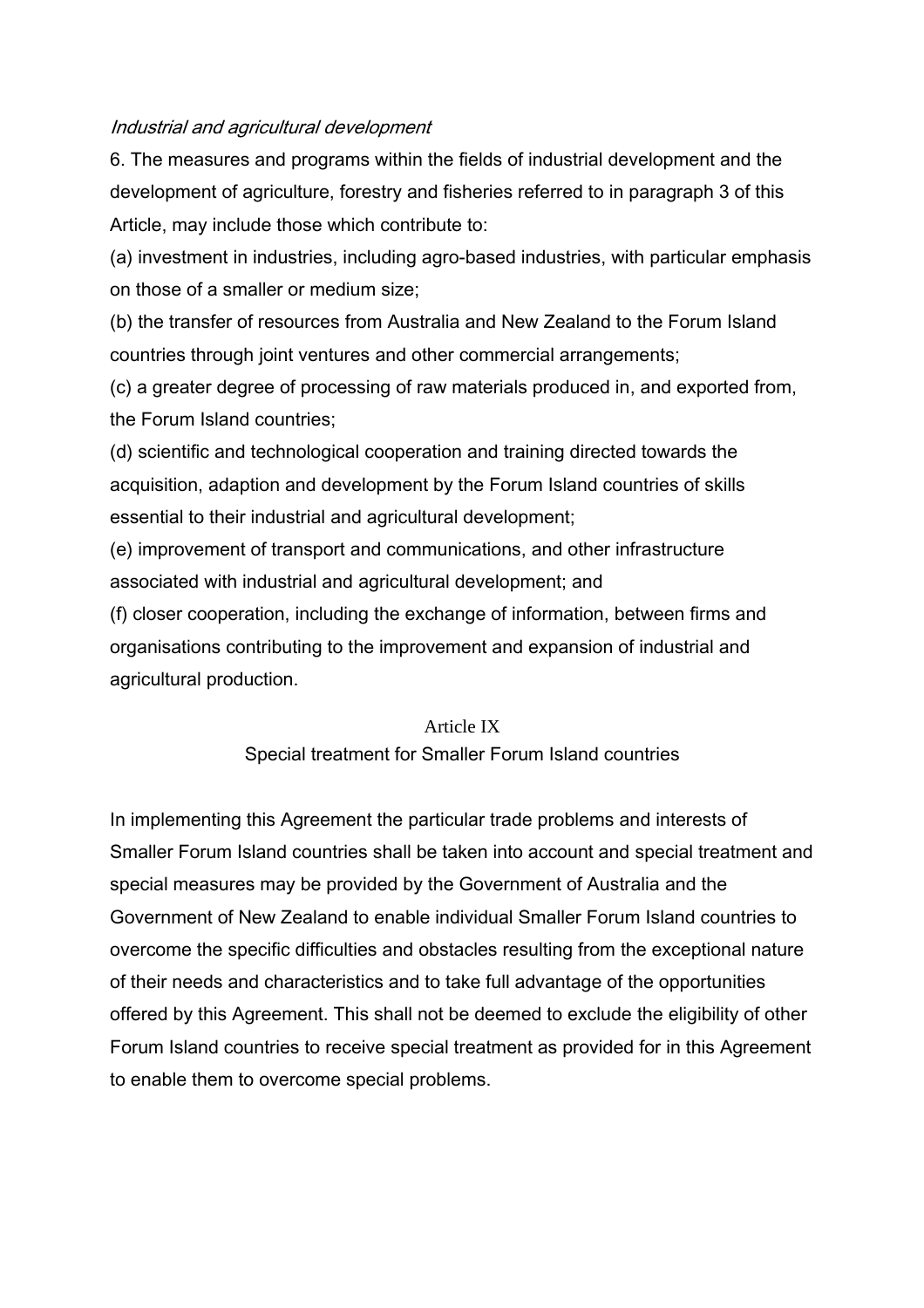# Article X

# **Consultations**

1. In addition to the procedures for consultation provided for elsewhere in this Agreement a Party may at any time request consultations on any matter related to the implementation of this Agreement.

2. Any such request shall be submitted in writing to the Director and shall be accompanied by a statement of the reasons for which the consultations are sought. 3. On receipt of a request for consultations the Director shall inform the Parties accordingly and arrange for consultations between interested Parties.

> Article XI Institutional arrangements

1. For the purposes of this Agreement a Regional Committee on Trade is hereby established, which shall be composed of a representative from each Party.

2. The Committee shall have the following functions:

(a) to review the operation of this Agreement and to make necessary

recommendations to the Forum;

(b) to consider any matter relating to the implementation of this Agreement;

(c) to review the Schedules; and

(d) to report annually to the Forum through the Director.

3. Annual meetings shall be convened by the Director. Special meetings may be convened by the Director or by the Director at the request of the majority of the Parties. The Committee shall hold its first meeting not later than one year after the entry into force of this Agreement.

4. The Committee shall appoint a Chairman at its first meeting. The chairmanship shall rotate every year as decided by the Committee.

5. Decisions of the Committee shall be by consensus.

6. The Committee shall establish its own rules of procedure and may appoint subcommittees to assist in performing its functions.

7. The Director shall be responsible for the secretariat services for the Committee and other duties as specified in this Agreement.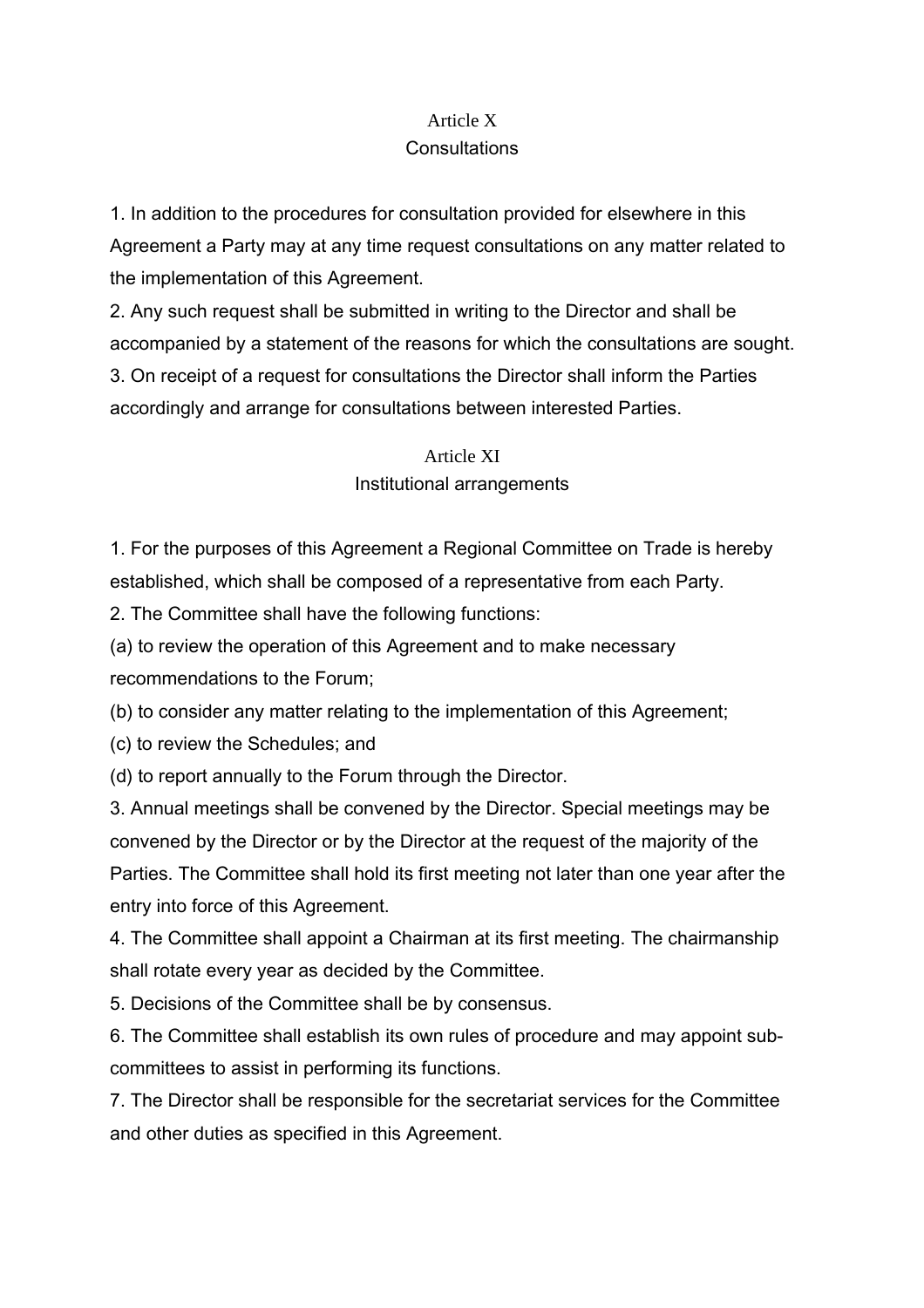# Article XII Bilateral arrangements

The provisions of this Agreement shall be without prejudice to the bilateral commitments or arrangements which the Government of Australia and the Government of New Zealand have entered into with the Governments of the Forum Island countries, within the framework of special historical, constitutional or economic bilateral relationships.

# Article XIII Amendment of the Agreement

1. Without prejudice to the amendment of the Schedules of this Agreement which may be effected only in accordance with Articles IV and VII of this Agreement, this Agreement may be amended at any time by the unanimous agreement of all the Parties. The text of any amendment proposed by a Party shall be submitted to the Director who shall transmit it to the Parties.

2. If three or more Parties request a meeting to discuss the proposed amendment the Director shall call such a meeting.

> Article XIV Acceptance, accession and entry into force

## Acceptance and accession

1. This Agreement shall be open for acceptance by signature subject to ratification or by accession by the Governments of Australia, the Cook Islands, Fiji, Kiribati, Nauru, New Zealand, Niue, Papua New Guinea, Solomon Islands, Tonga, Tuvalu and Western Samoa [1]

2. Any Government which from time to time becomes a member of the Forum may apply to become a Party by submitting a request for accession to this Agreement to the Director who shall notify all the Parties. A Government may accede to this Agreement after receipt of an invitation to do so issued by the Director with the approval of all the Parties.

3. Acceptance of or accession to this Agreement shall not be taken as extending the rights and obligations set forth in this Agreement to fully self-governing countries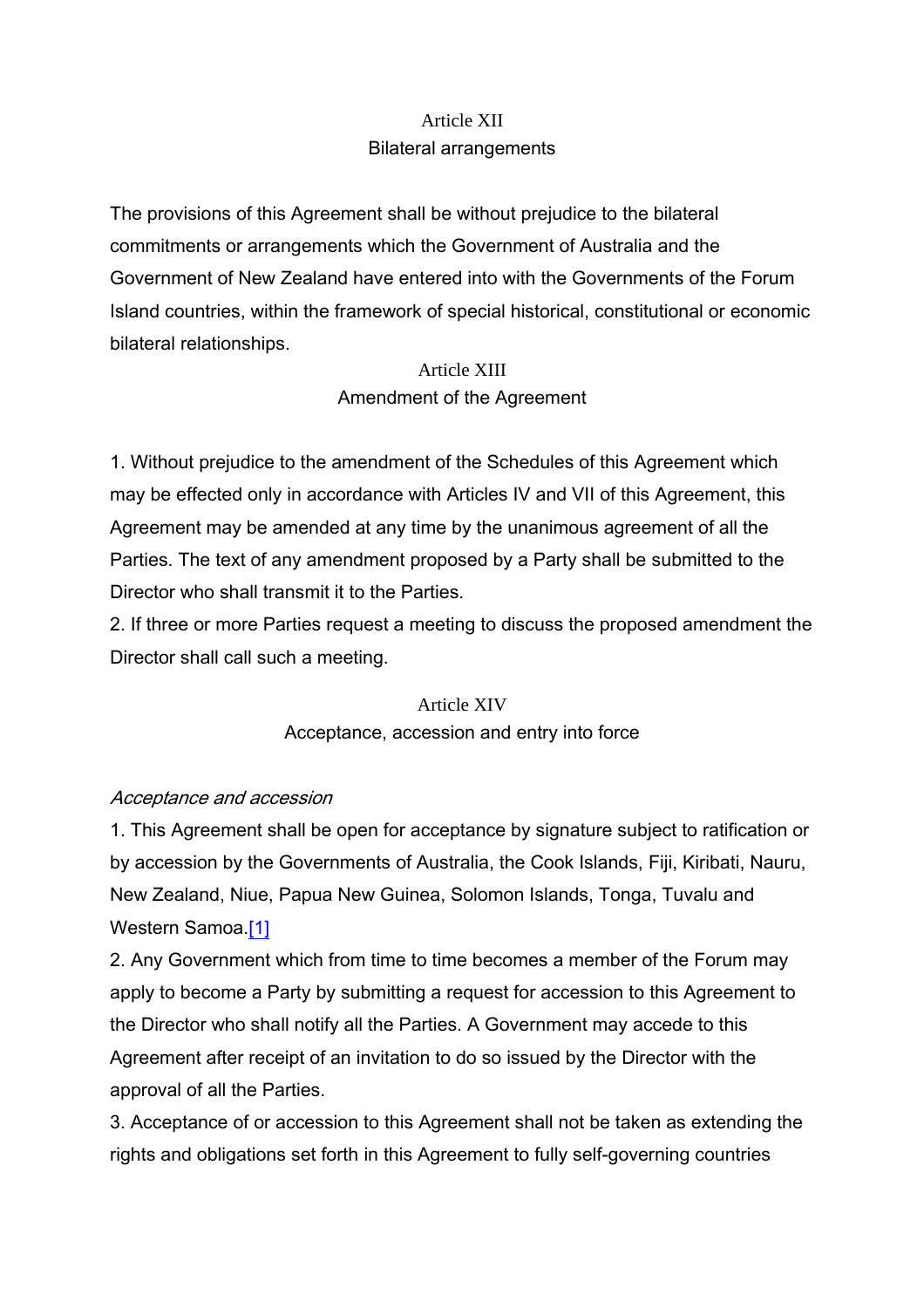freely associated with the accepting or acceding Government, or to territories named by the accepting or acceding Government for whose international relations that Government is responsible.

4. Instruments signifying acceptance or accession shall be deposited with the **Director** 

5. This Agreement shall enter into force when either the Government of Australia or the Government of New Zealand and the Government of a Forum Island country have accepted it.<sup>[2]</sup> For each other Government it shall enter into force on the thirtieth day following the date of acceptance of, or accession to, this Agreement by that Government.[3]

6. The original of this Agreement shall be deposited with the Director who shall transmit to each Party a certified copy thereof and of each amendment thereto pursuant to Article XIII and a notification of each acceptance thereof or accession thereto pursuant to this Article, and of each withdrawal therefrom pursuant to Article XV.

7. This Agreement shall be registered by the Director in accordance with the provisions of Article 102 of the Charter of the United Nations.

# Article XV Withdrawal and termination

1. If a Party wishes to withdraw from this Agreement, that Party shall give notice in writing of its wish to the Director, who shall thereupon inform the Parties. The Party giving notice shall cease to be a Party to this Agreement 30 days from the date on which the Director receives the notice, unless:

(a) in the meantime the notifying Party has withdrawn its notice, in which event that Party shall continue to be a Party to the Agreement; or

(b) the notifying Party is either the Government of Australia or the Government of New Zealand, in which event that Party shall cease to be a Party to this Agreement 180 days from the date on which the Director received that Party's notice.

2. This Agreement shall terminate 180 days after the date on which the Director receives notification of withdrawal from this Agreement from:

(a) the Government of Australia and the Government of New Zealand; or

(b) all other Parties.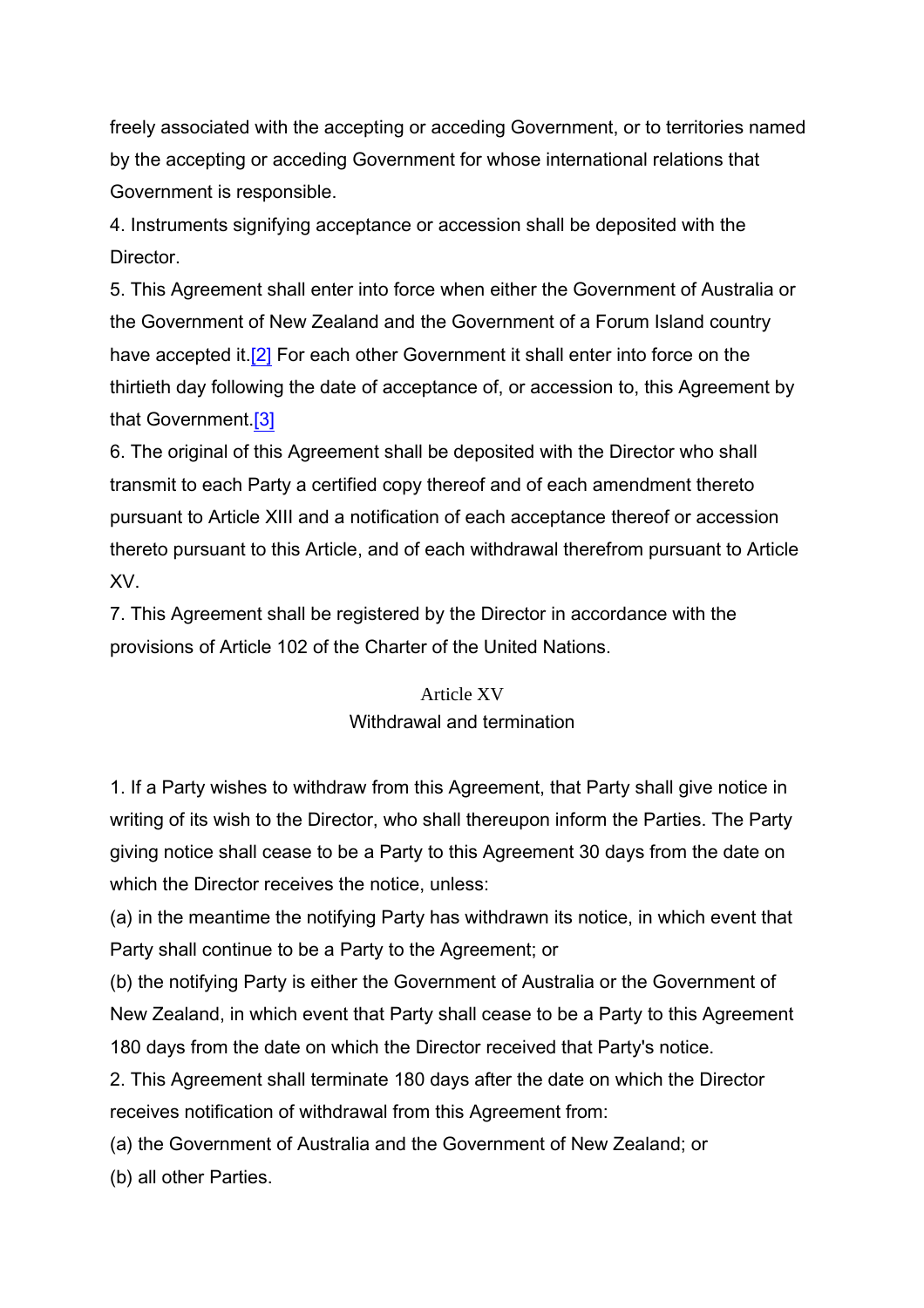IN WITNESS WHEREOF the undersigned, duly authorised by their respective governments, have signed this agreement.

DONE at Tarawa, Kiribati this 14th day of July One thousand nine hundred and eighty (1980).

#### SCHEDULE 1 - AUSTRALIA

Tariff Item *Brief description of goods*

| Beche de mer                                                                                           | Ex 02.06.000 |
|--------------------------------------------------------------------------------------------------------|--------------|
| Fish, fresh, chilled or frozen                                                                         | 03.01.000    |
| Fish, dried, salted, or in brine, and smoked fish, except unprocessed flesh of<br>salmon, trout        | 03.02.000    |
| Crustaceans and molluscs, excluding oysters in shell                                                   | 03.03.000    |
| Natural honey                                                                                          | 04.06.000    |
| Fish waste                                                                                             | 05.05.000    |
| Tortoise shell, turtle shell                                                                           | 05.09.000    |
| Coral, shells and their waste                                                                          | 05.12.000    |
| Natural sponge                                                                                         | 05.13.000    |
| Bulbs and tubers for nursery purposes                                                                  | 06.01.000    |
| Live plants, including trees, shrubs, bushes, roots, cuttings, slips, buds for<br>nursery purposes     | 06.02.000    |
| Cut flowers                                                                                            | 06.03.000    |
| Foliage, branches, etc                                                                                 | 06.04.000    |
| Onions, fresh or chilled                                                                               | 07.01.100    |
| Garlic, fresh or chilled                                                                               | 07.01.400    |
| Fresh olives, other than green                                                                         | 07.01.590    |
| Other fresh or chilled vegetables (excluding onions, potatoes, mushrooms,<br>tomatoes, garlic, olives) | 07.01.900    |
| Pulses, lentils - dried                                                                                | Ex 07.05.900 |
| Manioc, arrowroot, other high starch roots and tubers, fresh or dried                                  | 07.06.000    |
| 08.01.000 Dates, coconuts, brazil nuts, cashew nuts, pineapples, mangoes, fresh or dried               |              |
| Citrus fruits, dried                                                                                   | Ex 08.02.000 |
| Citrus fruits, preserved                                                                               | 08.11.300    |
|                                                                                                        | 09.01.100    |
| Raw coffee                                                                                             |              |
|                                                                                                        | .190         |
| Tea                                                                                                    | 09.02.000    |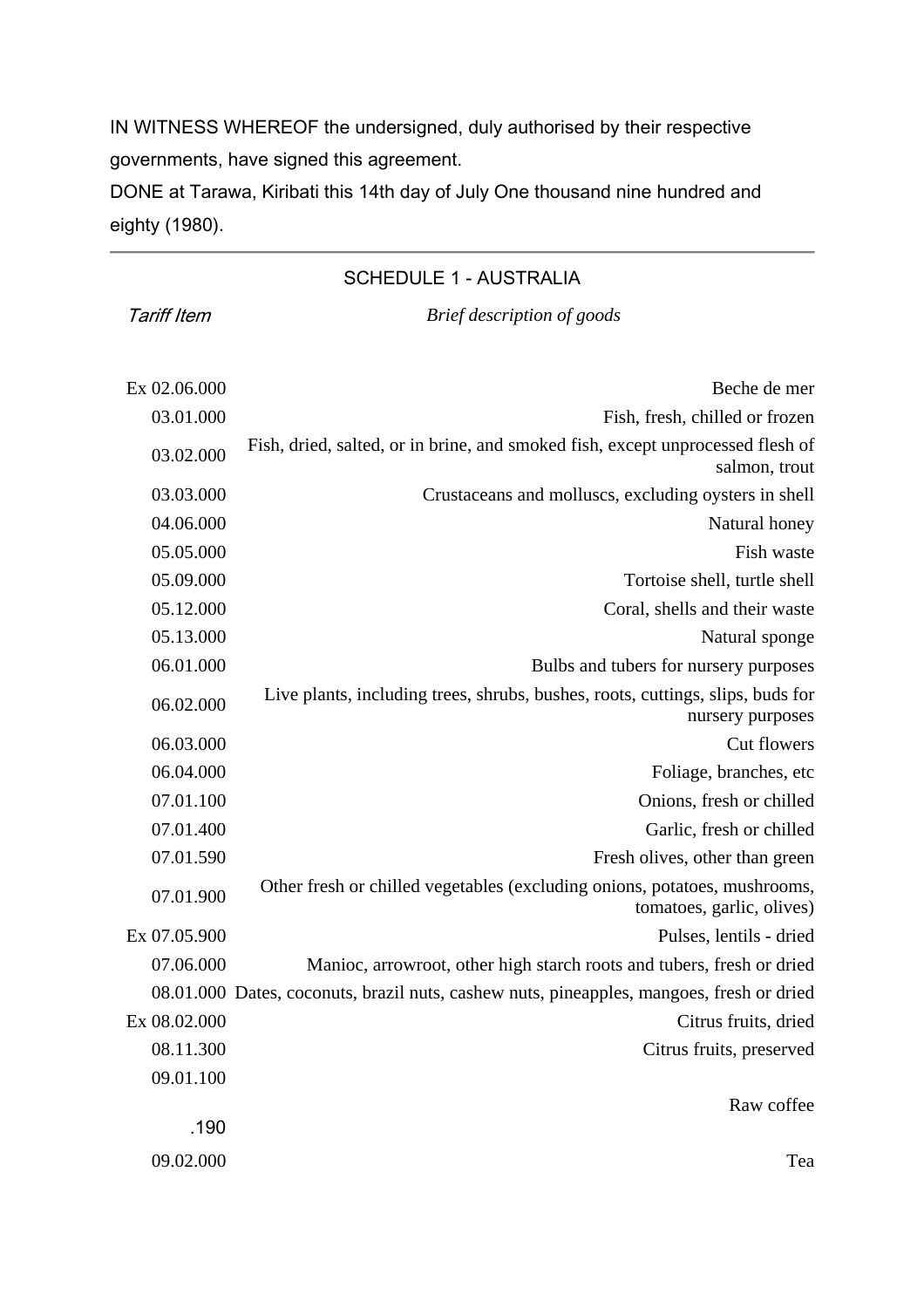| 09.04.000     | Pepper, pimento                                                                                          |  |
|---------------|----------------------------------------------------------------------------------------------------------|--|
| 09.05.000     | Vanilla                                                                                                  |  |
| 09.08.000     | Nutmeg, mace, cardamoms                                                                                  |  |
| Ex 09.10.900  | Herbs and spices including thyme, saffron, bay leaves, curry paste or powder,<br>tumeric                 |  |
| 10.06.000     | Rice                                                                                                     |  |
| 11.01.000     | Cereal flours                                                                                            |  |
| 11.04.900     | Flours of dried leguminous vegetables                                                                    |  |
| 11.08.100     | Potato starch                                                                                            |  |
| 11.08.200     | Maize starch                                                                                             |  |
| 12.01.900     | Palm nuts and kernels and oleagineous fruits, other than ground nuts                                     |  |
| 12.02.000     | Flours                                                                                                   |  |
| 12.03.900     | Seeds                                                                                                    |  |
| 12.07.990     | Plants or parts of trees, etc. used in perfumery, pharmacy or for insecticidal<br>or fungicidal purposes |  |
| 14.01.000     | Vegetable material for planting, including bamboo, rattan                                                |  |
| 14.03.100     | Broom millet                                                                                             |  |
| 14.03.900     | Vegetable materials of a kind used primarily in brushes and brooms other<br>than millet                  |  |
| Ex 14.05.000  | Vegetables products - printed masi, plain masi                                                           |  |
| Ex 15.02.000  | Edible tallow - subject to local standards                                                               |  |
| 15.04.000     | Fats and oils of fish and marine mammals                                                                 |  |
| Ex 15.07.100  | Coconut oil, palm oil, palm kernel oil                                                                   |  |
| Ex 15.08.200  | Coconut oil, soyabean oil and peanut oil, processed                                                      |  |
| 15.11.100     | Crude glycerol and glycerol lyes                                                                         |  |
| Ex 15.15.000  | <b>Beeswax</b>                                                                                           |  |
| 16.02.900     | Canned meat products                                                                                     |  |
| 16.03.000     | Meat and fish extracts                                                                                   |  |
| 16.04.200     | Canned tuna                                                                                              |  |
| 16.04.900(01) | Small immature fish, prepared                                                                            |  |
| 16.04.900(02) | Other prepared or preserved fish                                                                         |  |
| 16.05.100     | Extracts, pastes of crustaceans and molluscs                                                             |  |
| 16.05.900     | Other crustaceans and molluscs excluding oysters in shell                                                |  |
| 17.03.900     | Molasses, not flavoured or coloured                                                                      |  |
| 17.04.100     | Sugar confectionery, pastes and meals                                                                    |  |
| 17.04.900     | Other sugar confectionery, including chewing gum                                                         |  |
| 18.01.000     | Cocoa beans, raw or roasted                                                                              |  |
| 18.02.000     | Cocoa shells, husks, skins and waste                                                                     |  |
| 18.03.000     | Cocoa paste                                                                                              |  |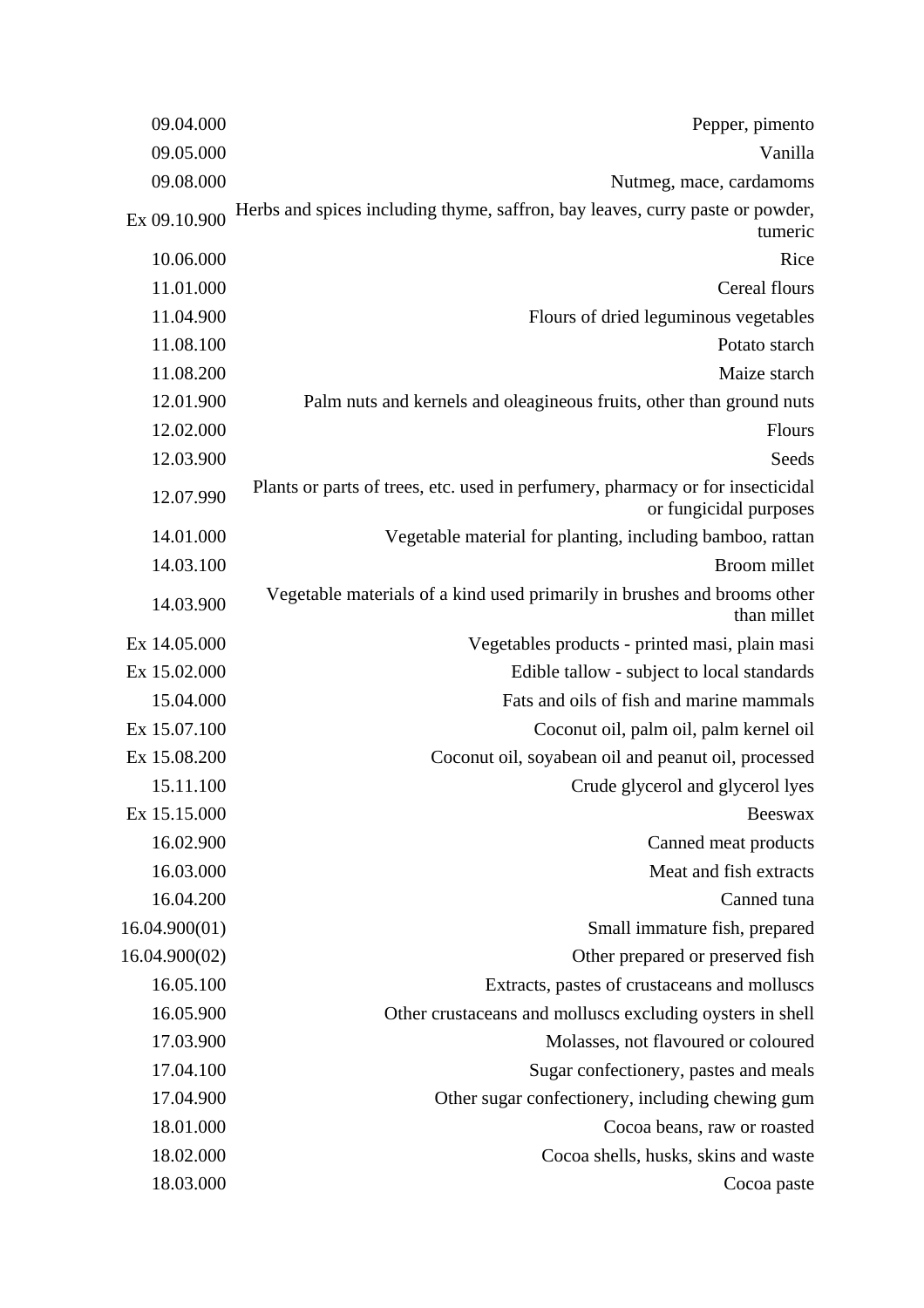| Cocoa powder, unsweetened                                                                                                                    | 18.05.000    |
|----------------------------------------------------------------------------------------------------------------------------------------------|--------------|
| Chocolate and other food preparations containing cocoa                                                                                       | 18.06.000    |
| Custard powder, not containing egg                                                                                                           | 19.02.100    |
| Macaroni, spaghetti and similar not containing egg                                                                                           | 19.03.000    |
| Tapioca, sago                                                                                                                                | 19.04.000    |
| Prepared (swollen, roasted) cereal grain foods                                                                                               | 19.05.000    |
| Bread, ships biscuits and other ordinary bakers ware                                                                                         | Ex 19.07.000 |
|                                                                                                                                              | 19.08.110)   |
| Biscuits, whether or not containing cocoa                                                                                                    | 19.08.190)   |
| Pastry, cakes and other fine bakers wares                                                                                                    | 19.08.900    |
| Citrus fruits, frozen                                                                                                                        | 20.03.200    |
| Lime juice, unsweetened                                                                                                                      | 20.07.100    |
| Natural yeasts, prepared baking powders                                                                                                      | 21.06.000    |
| Banana, taro, breadfruit chips                                                                                                               | Ex 21.07.190 |
| Waters, including spa waters and aerated waters                                                                                              | Ex 22.01.000 |
| Lemonade, flavoured spa waters and aerated waters and other non-alcoholic<br>beverages                                                       | 22.02.000    |
| Beer made from malt, containing not more than 1.15 percent of alcohol                                                                        | 22.03.900    |
| Vinegar and substitutes for vinegar                                                                                                          | 22.10.000    |
| Flours and meals of fish, crustaceans, molluscs unfit for human consumption                                                                  | 23.01.000    |
| Bran, sharps and other residues of cereals or legume                                                                                         | 23.02.000    |
| Bagasse and other waste of sugar manufacture, brewing and distilling dregs<br>and waste, residues of starch manufacture and similar residues | 23.03.000    |
| Oil cake and other residues from extraction of vegetable oils                                                                                | 23.04.000    |
| Products of vegetable origin of a kind used for animal food                                                                                  | 23.06.000    |
| Sweetened forage, other preparations of a kind used in animal feeding                                                                        | 23.07.000    |
| Common salt, rock salt, sea salt, table salt                                                                                                 | 25.01.100    |
| Pure sodium chloride                                                                                                                         | 25.01.900    |
| Natural phosphates                                                                                                                           | 25.10.000    |
| Portland cement                                                                                                                              | 25.23.100    |
|                                                                                                                                              | 30.01.100    |
| Orango-therapeutic glands or extracts of glands or other organs, etc.                                                                        | .900         |
| Antisera, microbial vaccines, toxins, etc.                                                                                                   | 30.02.000    |
|                                                                                                                                              | 30.03.100    |
| Medicaments, etc                                                                                                                             | .200         |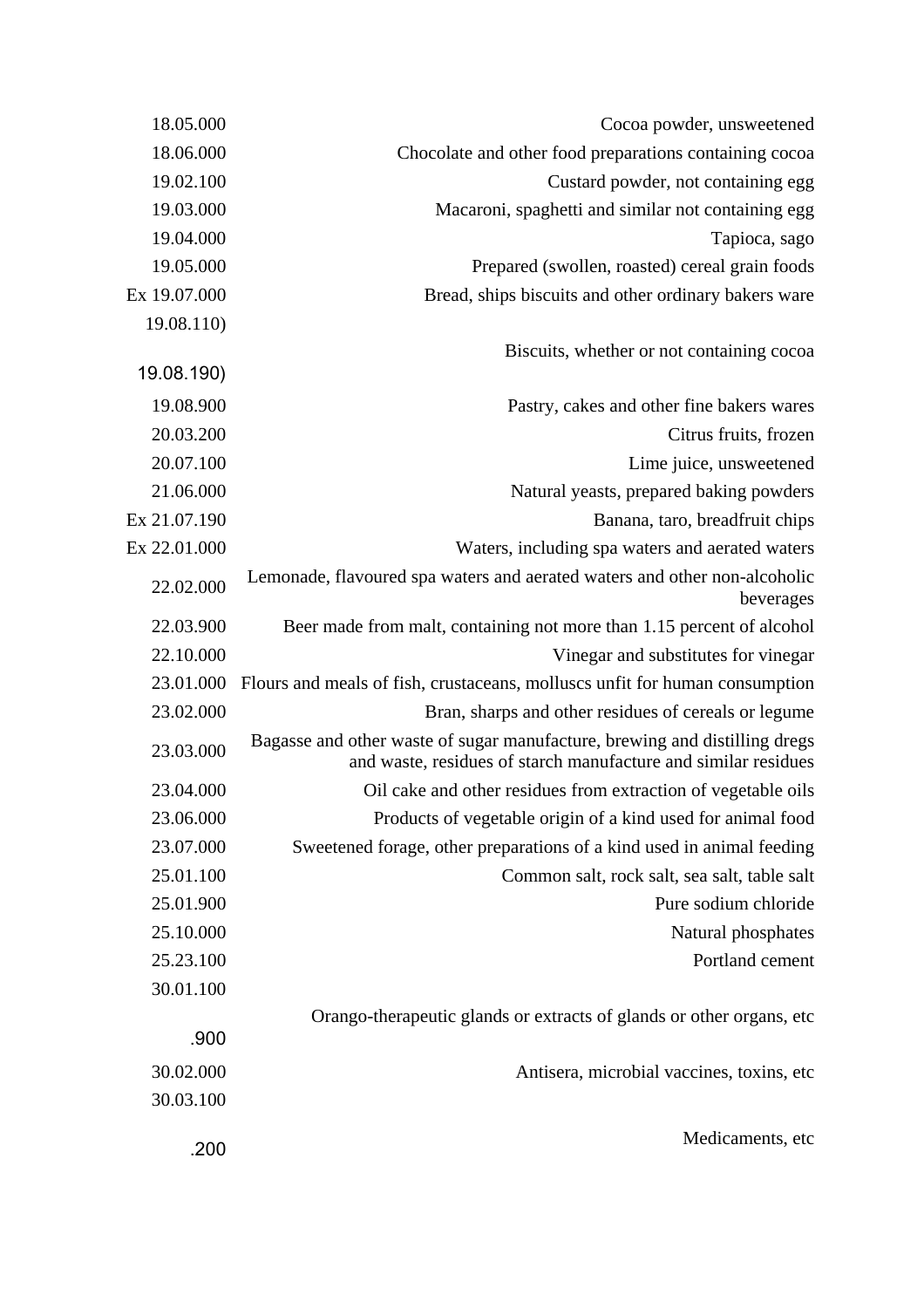|                                                                                                                                        | .300         |
|----------------------------------------------------------------------------------------------------------------------------------------|--------------|
|                                                                                                                                        | .400         |
|                                                                                                                                        | .500         |
|                                                                                                                                        | .900         |
| Crepe bandages, waddings, cotton wool, absorbent cotton and the like                                                                   | 30.04.100    |
| Other waddings, gauze, bandages, etc                                                                                                   | 30.04.200    |
| Guano                                                                                                                                  | Ex 31.01.000 |
| Mineral and chemical fertilisers, nitrogenous                                                                                          | 31.02.000    |
| Mineral and chemical fertilisers, phosphatic                                                                                           | 31.03.000    |
| Mineral and chemical fertilisers, potassic                                                                                             | 31.04.000    |
| Other fertilisers, not of animal origin                                                                                                | 31.05.000    |
| Annato seed dyes - subject to WHO specification                                                                                        | Ex 32.04.000 |
|                                                                                                                                        | 32.09.100    |
|                                                                                                                                        | .210         |
| Paints, enamels, varnishes, lacquers and dyes                                                                                          | .220         |
|                                                                                                                                        | .290         |
|                                                                                                                                        | .900         |
| Soap, organic surface active products and preparations                                                                                 | 34.01.000    |
|                                                                                                                                        | 34.02.100    |
| Organic surface active agents and preparations and washing preparations                                                                | .200         |
|                                                                                                                                        | .900         |
| Attache or executive cases, school cases, suit cases, toilet cases, trunks, cases<br>for sporting equipment, of plastic other than ABS | 39.07.510    |
| Other travel goods, satchels, wallets, purses NSA - of plastic                                                                         | 39.07.590    |
| Raw hides and skins                                                                                                                    | 41.01.000    |
| Saddlery and harness                                                                                                                   | 42.01.000    |
|                                                                                                                                        | 42.02.100    |
| Travel goods, shopping bags, handbags, etc. of leather                                                                                 | .210         |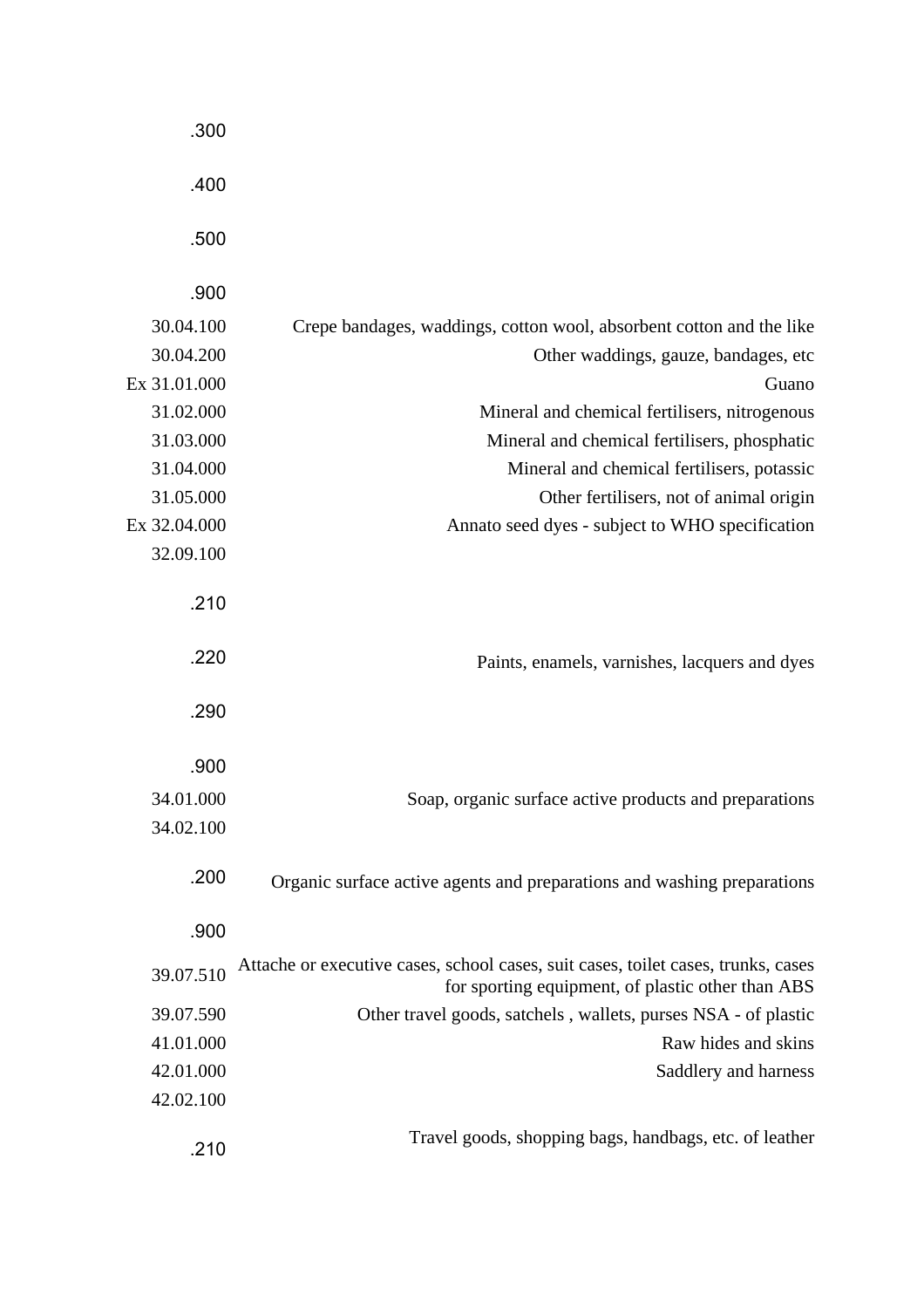|                                                                                                                                                      | .290         |
|------------------------------------------------------------------------------------------------------------------------------------------------------|--------------|
|                                                                                                                                                      | .300         |
|                                                                                                                                                      | .910         |
|                                                                                                                                                      | .990         |
| Articles of apparel, clothing accessories, of leather                                                                                                | 42.03.400    |
| Goods of leather used in machinery or industry                                                                                                       | 42.04.000    |
| Other goods made of leather                                                                                                                          | 42.05.000    |
| Goods made from gut, etc                                                                                                                             | 42.06.000    |
| Wood, charcoal                                                                                                                                       | 44.02.000    |
| Wood in the rough                                                                                                                                    | 44.03.000    |
| Wood roughly squared                                                                                                                                 | 44.04.000    |
|                                                                                                                                                      | 44.05.100    |
|                                                                                                                                                      | .200         |
| Wood sawn lengthwise, of a thickness exceeding 5mm - exotic, non-                                                                                    | .310         |
| competitive species only                                                                                                                             | .390         |
|                                                                                                                                                      | .910         |
|                                                                                                                                                      | .990         |
|                                                                                                                                                      |              |
|                                                                                                                                                      | 44.13.100    |
| Wood planed, tongued, grooved, etc. - exotic, non-competitive species only.                                                                          | .200         |
|                                                                                                                                                      | .900         |
| Wood sawn lengthwise, of a thickness not exceeding 5mm - veneer sheets,<br>plywood of thickness not exceeding 5 mm - exotic, non-competitive species | 44.14.100    |
| only                                                                                                                                                 | .900         |
| Cellular panels of wood, whether or not faced with base metal                                                                                        | 44.16.000    |
| Wooden beadings and mouldings etc - using exotic non-competitive timber<br>species                                                                   | Ex 44.19.000 |
| Wooden picture frames - using exotic, non-competitive timber species                                                                                 | Ex 44.20.000 |
| Improved wood                                                                                                                                        | 44.17.000    |
| Complete wooden packing cases, boxes, crates, drums, etc of fibre building                                                                           | 44.21.100    |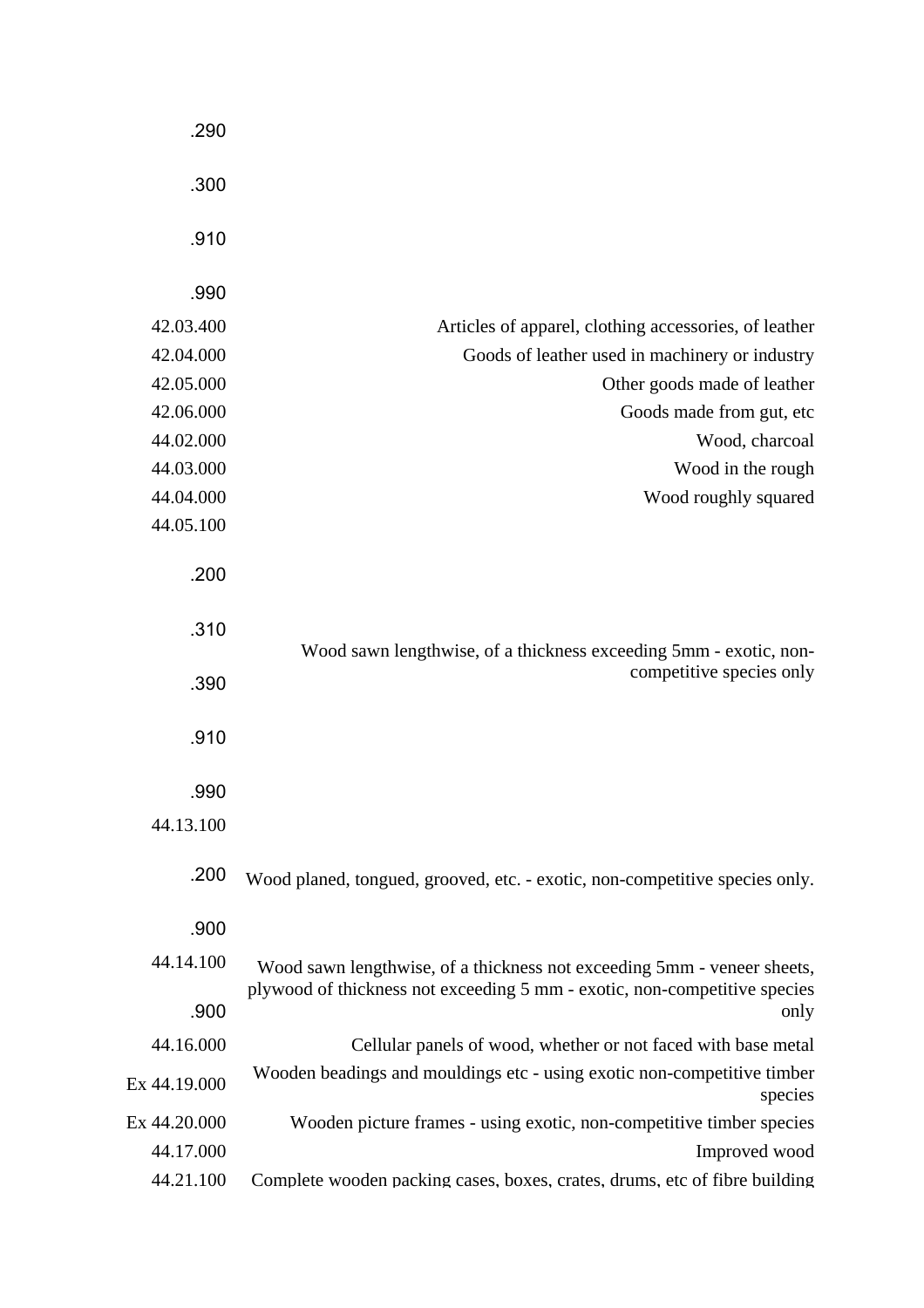board

| 44.21.900    | Complete wooden packing cases, boxes, crates, drums, etc. other than of fibre<br>building board                  |  |
|--------------|------------------------------------------------------------------------------------------------------------------|--|
| 44.22.900    | Wooden coopers' casks, barrels, vats, tubs, buckets                                                              |  |
| Ex 44.23.100 | Louvred doors - using exotic, non-competitive timber species                                                     |  |
| Ex 44.23.900 | Builders' carpentry and joinery other than louvred doors of fibre                                                |  |
| (01)         | building board - using exotic, non-competitive timber species                                                    |  |
|              | Builders' carpentry and joinery other than louvred doors of other than                                           |  |
| (02)         | fibre building board - using exotic, non-competitive timber species                                              |  |
| 44.24.000    | Household utensils of wood                                                                                       |  |
| 44.25.100    | Broom, brush and tool handles of wood                                                                            |  |
| 44.25.900    | Wooden tools, tool bodies, boot and shoe lasts and trees, of wood                                                |  |
| 44.26.000    | Spools, cops, bobbins, sewing thread reels of turned wood                                                        |  |
| 44.27.100    | Fans and handscreens and parts thereof, of wood                                                                  |  |
| 44.27.900    | Standard lamps, table lamps, other light fittings, caskets, bowls, ornaments<br>and other fancy articles of wood |  |
| Ex 44.28.000 | Other goods made of wood                                                                                         |  |
| 46.02.100    | Floor mats and matting and plaits and similar products                                                           |  |
| 46.02.200    | Plaits etc of wicker, bamboo or cane                                                                             |  |
| 46.02.900    | Other plaited products                                                                                           |  |
| 46.03.100    | Floor mats made directly to shape                                                                                |  |
| 46.03.200    | Baskets, panniers, hampers etc and furnishing drapery and napery                                                 |  |
| 46.03.300    | Basket work, wicker work, etc of rattan cane                                                                     |  |
| 46.03.900    | Other basket work and wickerwork articles etc                                                                    |  |
| 47.01.100    | Pulp derived from vegetable material                                                                             |  |
| 48.01.100    |                                                                                                                  |  |
| .910         |                                                                                                                  |  |
| .922         | Paper and paperboard in rolls or sheets                                                                          |  |
| .929         |                                                                                                                  |  |
| .990         |                                                                                                                  |  |
| 48.03.100    |                                                                                                                  |  |
| .900         | Parchment paper, and paperboard                                                                                  |  |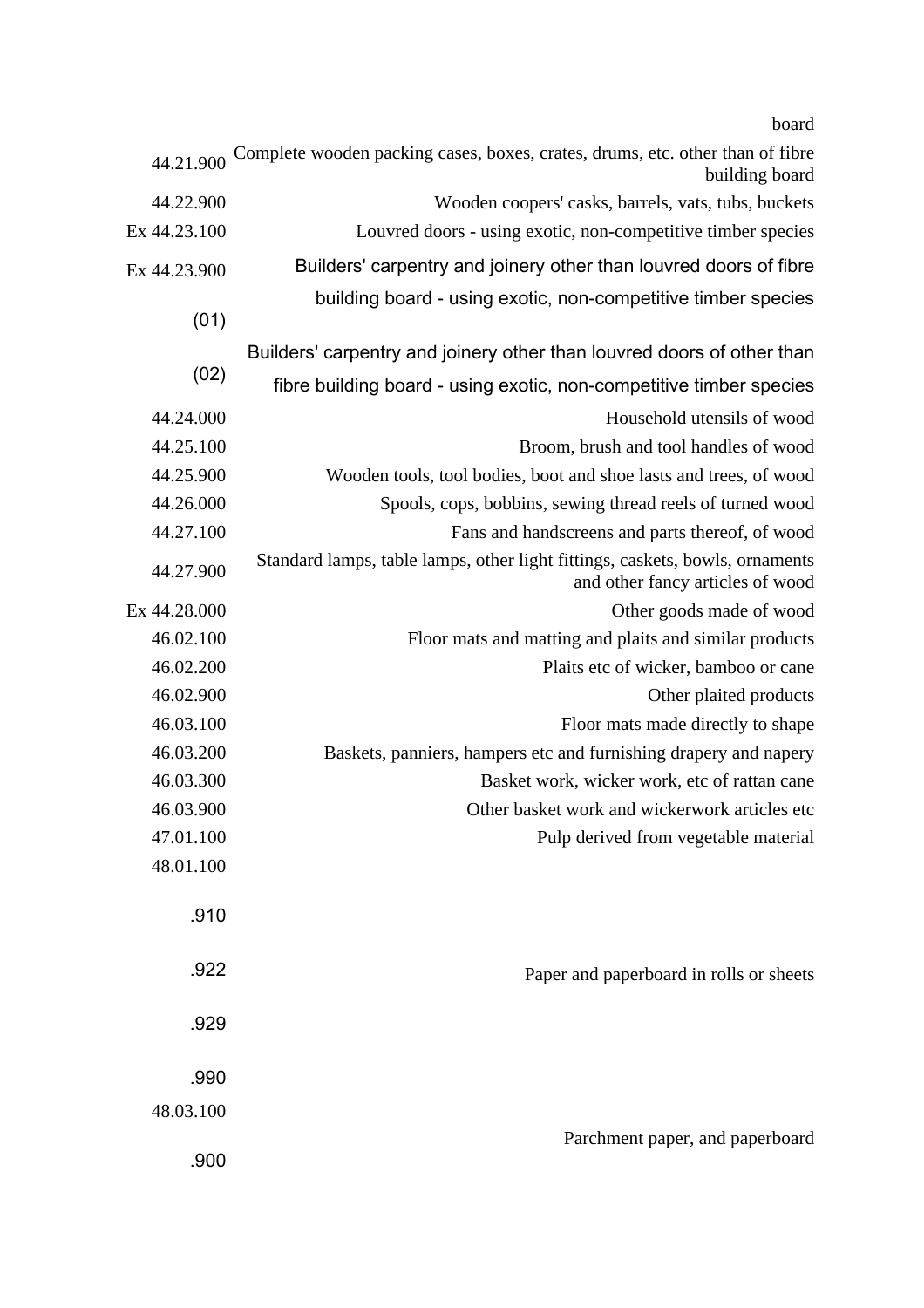|                                                           | 48.04.100         |
|-----------------------------------------------------------|-------------------|
| Composite paper and paperboard                            | .900<br>48.05.100 |
|                                                           | .200              |
| Paper and paperboard, corrugated, creped, perforated, etc | .300              |
|                                                           | .900<br>48.07.100 |
|                                                           | .210              |
|                                                           | .290              |
|                                                           | .310              |
|                                                           | .320              |
|                                                           | .330              |
|                                                           | .340              |
| Paper and paperboard, impregnated, coated, etc            | .390              |
|                                                           | .410              |
|                                                           | .490              |
|                                                           | .510              |
|                                                           | .590              |
|                                                           | .610              |
|                                                           | .620              |
|                                                           | .630              |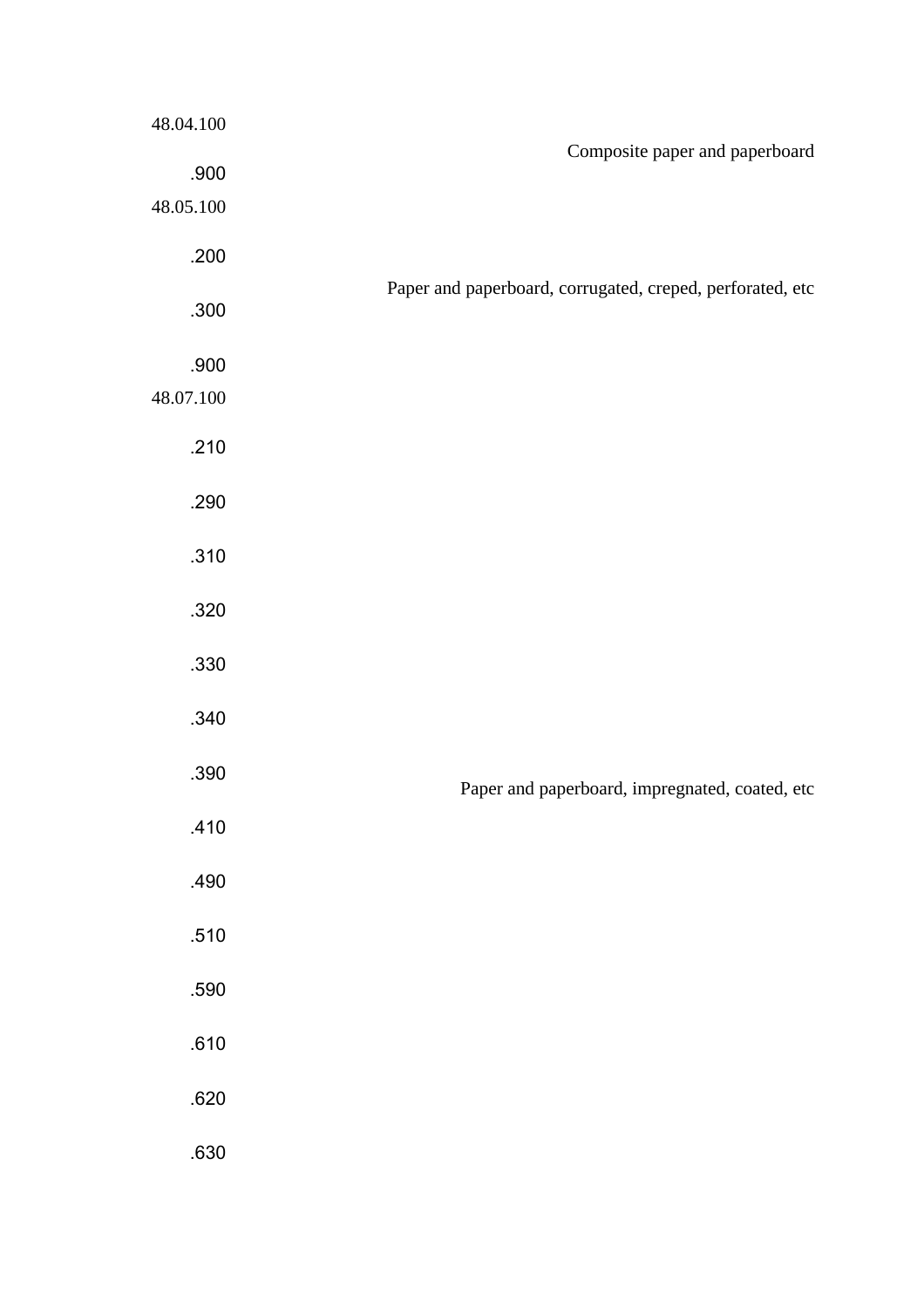|                                                                               | .690      |
|-------------------------------------------------------------------------------|-----------|
|                                                                               | .710      |
|                                                                               | .790      |
|                                                                               | .810      |
|                                                                               | .820      |
|                                                                               | .830      |
|                                                                               | .890      |
|                                                                               | .910      |
|                                                                               | .990      |
| Writing blocks, envelopes, lettercards, postcards, etc of paper or paperboard | 48.14.000 |
|                                                                               | 48.15.100 |
| Other paper and paperboard cut to size and shape                              |           |
|                                                                               | .900      |
| Boxes, bags, boxfiles, etc of paper or paperboard                             | 48.16.000 |
| Exercise books, note books, order books, diary etc of paper                   | 48.18.000 |
| Printed or paperboard labels                                                  | 48.19.000 |
|                                                                               | 48.20.100 |
| Bobbins, spools, cops of paper pulp, paper or paperboard                      |           |
|                                                                               | .900      |
|                                                                               | 48.21.100 |
| Other goods made of paper                                                     | .900      |
|                                                                               |           |
| Australian directories, guides and timetables                                 | 49.01.100 |
| Other printed books and brochures etc                                         | 49.01.900 |
| Picture postcards and greeting cards etc                                      | 49.09.000 |
| Calendars                                                                     | 49.10.000 |
|                                                                               | 49.11.100 |
| Other printed matter                                                          | .900      |
| Other vegetable textile fibres including coir (coconut fibre)                 | 57.04.000 |
|                                                                               |           |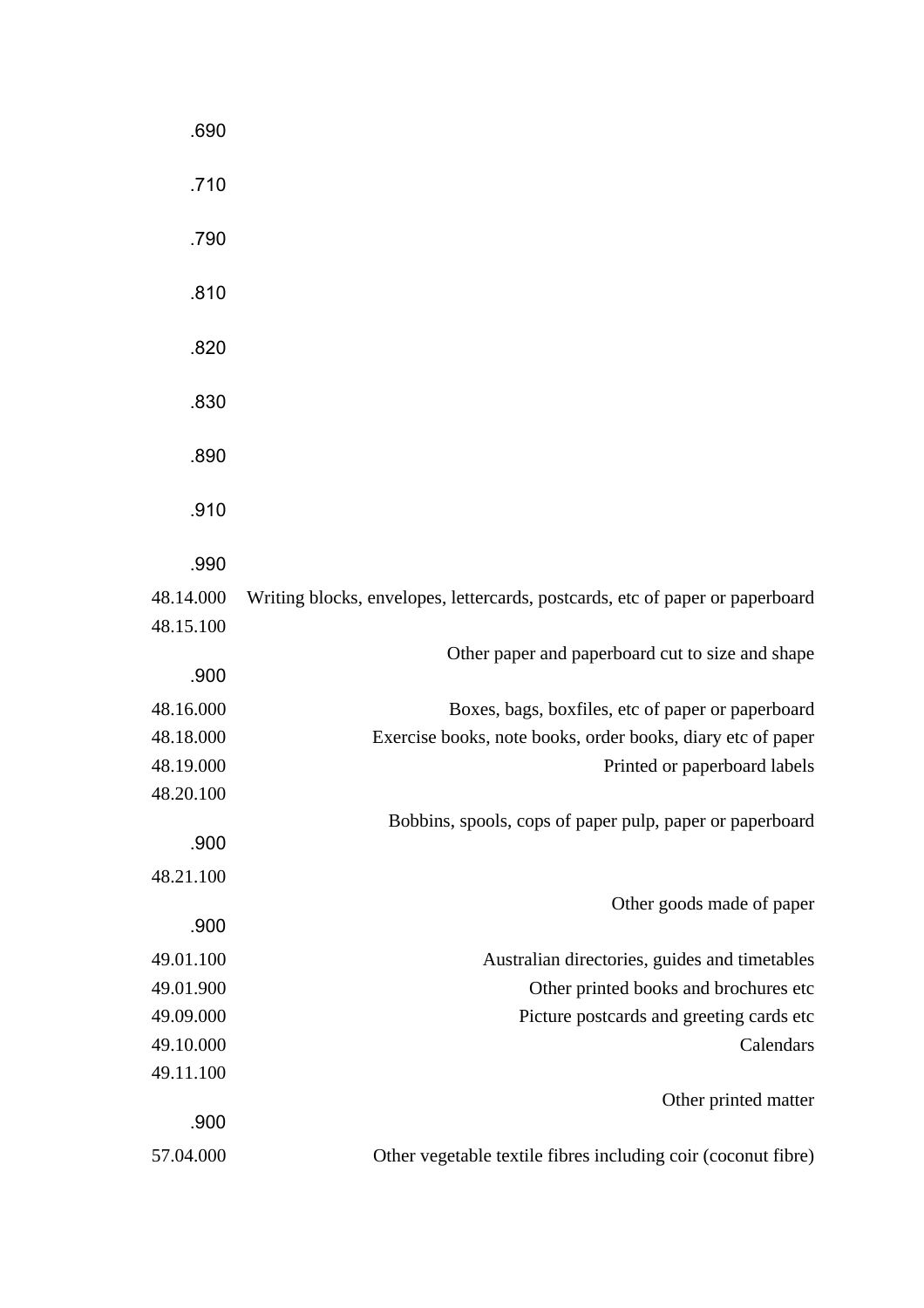| Nets and netting made up of twine, cordage or rope and made up fishing nets<br>of yarn, twine cordage or rope | 59.05.000 |
|---------------------------------------------------------------------------------------------------------------|-----------|
| Other made up textile articles                                                                                | 62.03.900 |
| Umbrellas and sunshades                                                                                       | 66.01.000 |
|                                                                                                               | 69.07.100 |
|                                                                                                               |           |
| Unglazed setts, flag and paving tiles                                                                         | .200      |
|                                                                                                               | .900      |
|                                                                                                               | 69.08.100 |
|                                                                                                               |           |
| Glazed setts, flag and paving tiles                                                                           | .200      |
|                                                                                                               |           |
|                                                                                                               | .300      |
| Tableware and domestic porcelain or china                                                                     | 69.11.000 |
| Tableware etc of pottery other than porcelain                                                                 | 69.12.000 |
|                                                                                                               | 70.09.910 |
| Other glass mirrors                                                                                           |           |
|                                                                                                               | .920      |
| Containers manufactured from glass tubing                                                                     | 70.10.100 |
| Bottles, jars, sets, pots of glass                                                                            | 70.10.900 |
|                                                                                                               | 70.13.100 |
|                                                                                                               | .200      |
|                                                                                                               |           |
| Glassware etc                                                                                                 | .910      |
|                                                                                                               |           |
|                                                                                                               | .990      |
| Pearls, worked or unworked                                                                                    | 71.01.000 |
| Piezo-electric crystals                                                                                       | 71.02.100 |
| Other precious and semi-precious stones                                                                       | 71.02.900 |
|                                                                                                               | 71.05.100 |
| Silver, unwrought or semi-manufactured                                                                        |           |
|                                                                                                               | .900      |
| Gold, unwrought or semi-manufactured                                                                          | 71.07.000 |
| Brooch pins, clasps, etc of precious metals                                                                   | 71.12.100 |
| Fans and handscreens of precious metals                                                                       | 71.12.200 |
| Other articles of jewellery                                                                                   | 71.12.900 |
| Goods consisting of pearls or precious or semi-precious stones                                                | 71.15.000 |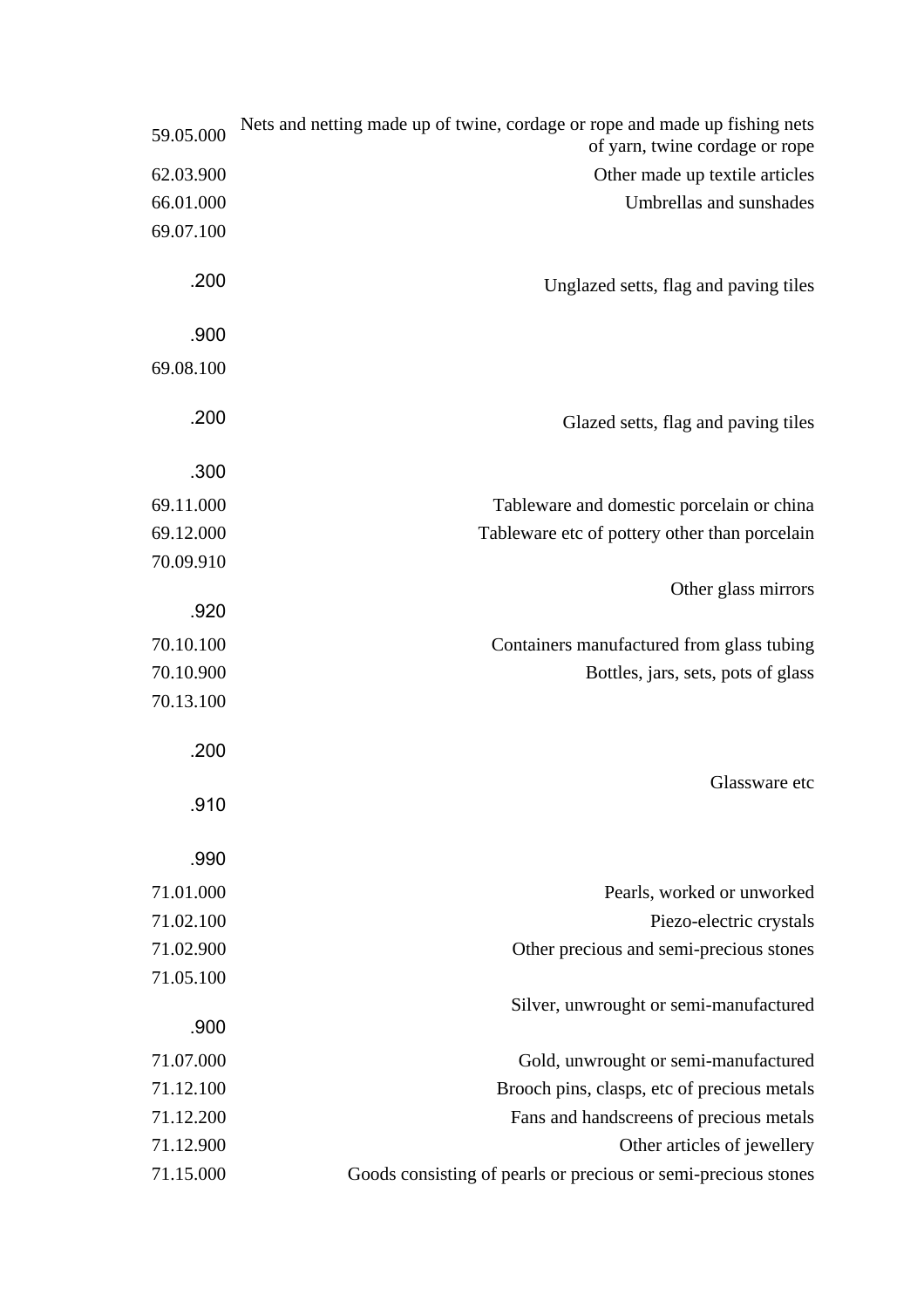| Imitation jewellery (religious medals)                                                                                 | 71.16.100      |
|------------------------------------------------------------------------------------------------------------------------|----------------|
| Other imitation jewellery                                                                                              | 71.16.900      |
|                                                                                                                        | Ex 73.36.100   |
|                                                                                                                        |                |
|                                                                                                                        | .200           |
| Gas stoves                                                                                                             | .910           |
|                                                                                                                        |                |
|                                                                                                                        | .990           |
|                                                                                                                        | 74.17.100      |
|                                                                                                                        |                |
| Domestic cooling and heating apparatus of copper, non-electric                                                         | .910           |
|                                                                                                                        |                |
|                                                                                                                        | .990           |
| Doors and window frames of aluminium                                                                                   | Ex 76.08.000   |
| Drums and cans of aluminium                                                                                            | Ex 76.10.000   |
| Soda water siphons and parts, of aluminium                                                                             | 76.15.100      |
| Other goods used for domestic purposes, of aluminium                                                                   | 76.15.900      |
| Launches and sailing yachts between 7.5 and 13.5 metres in length                                                      | 89.02.200 (02) |
| Fishing vessels, and other vessels, not exceeding 150 gross tonnes                                                     | (03)           |
| Watches                                                                                                                | 91.01.000      |
| Clocks, with watch movements                                                                                           | 91.02.000      |
| Disc packs and cartridges for ADP machines                                                                             | 92.12.110      |
| Other prepared tapes, wires, strips, etc used for magnetic recording of sound                                          | 92.12.190      |
| Gramophone records, matrices for the production of records, etc.                                                       | 92.12.900      |
| Chairs and seats for flying machines                                                                                   | 94.01.110      |
| Smoking requisites and parts thereof                                                                                   | 94.03.110      |
| Matress supports and mattresses                                                                                        | 94.04.100      |
| Unset cameos and intaglios, not being goods made of tortoise shell, mother of<br>pearl, ivory or bone                  | 95.05.100      |
| Other worked tortoise shell, mother of pearl, ivory, etc and goods made of<br>those materials                          | Ex 95.05.900   |
| Worked vegetable or mineral carving material and goods made of those<br>materials, and other moulded or carved goods   | 95.08.900      |
| Brushes from non-electrical vacuum cleaners                                                                            | 96.01.100      |
| Artists' brushes, brooms and brushes not mounted in a head, brushes for use<br>in schools and prepared knots and tufts | 96.01.900 (01) |
|                                                                                                                        |                |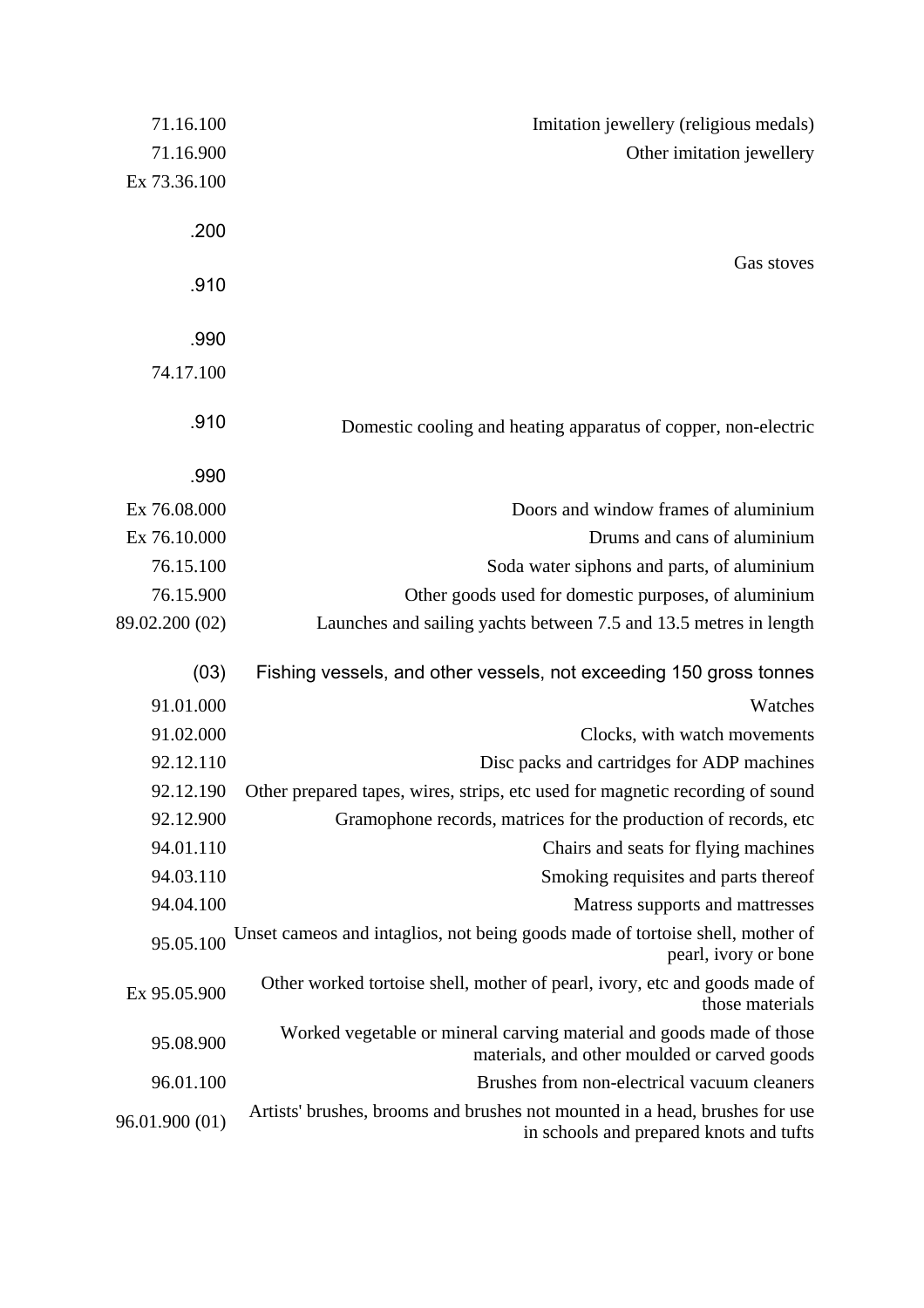| Paints and varnish brushes                                                                                                                             |  |
|--------------------------------------------------------------------------------------------------------------------------------------------------------|--|
| Other brooms and brushes of vegetable materials, paint rollers etc,<br><b>NSA</b>                                                                      |  |
|                                                                                                                                                        |  |
|                                                                                                                                                        |  |
| Equipment for parlour, table and fun fair games                                                                                                        |  |
|                                                                                                                                                        |  |
| Carnival, entertainment, Christmas festivities articles                                                                                                |  |
| Sporting goods including exercise cycles, footballs, golf clubs and balls,<br>gymnastic equipment, roller skates, squash racquets, tennis racquets and |  |
| balls, underwater swimming equipment                                                                                                                   |  |
| Leather cases for footballs                                                                                                                            |  |
| Coir mats for outdoor games                                                                                                                            |  |
| Other goods for sports and outdoor games                                                                                                               |  |
|                                                                                                                                                        |  |
| Smoking pipes, bowls, cigar holders, etc.                                                                                                              |  |
| Original sculptures and statuary of any materials                                                                                                      |  |
| Postage, revenue and similar stamps put up for retail sale                                                                                             |  |
| Other postage, revenue and similar stamps                                                                                                              |  |
|                                                                                                                                                        |  |

# SCHEDULE 2 - AUSTRALIA

| Tariff item | Brief description of goods         | <i>Import treatment</i> |
|-------------|------------------------------------|-------------------------|
| 04.04.100   |                                    | Duty Free               |
| .200        | Cheese and curd*                   | \$0.09kg                |
| .900        |                                    | \$0.096kg               |
| 07.02.900   | Frozen vegetables (excl. beans and | \$0.002kg               |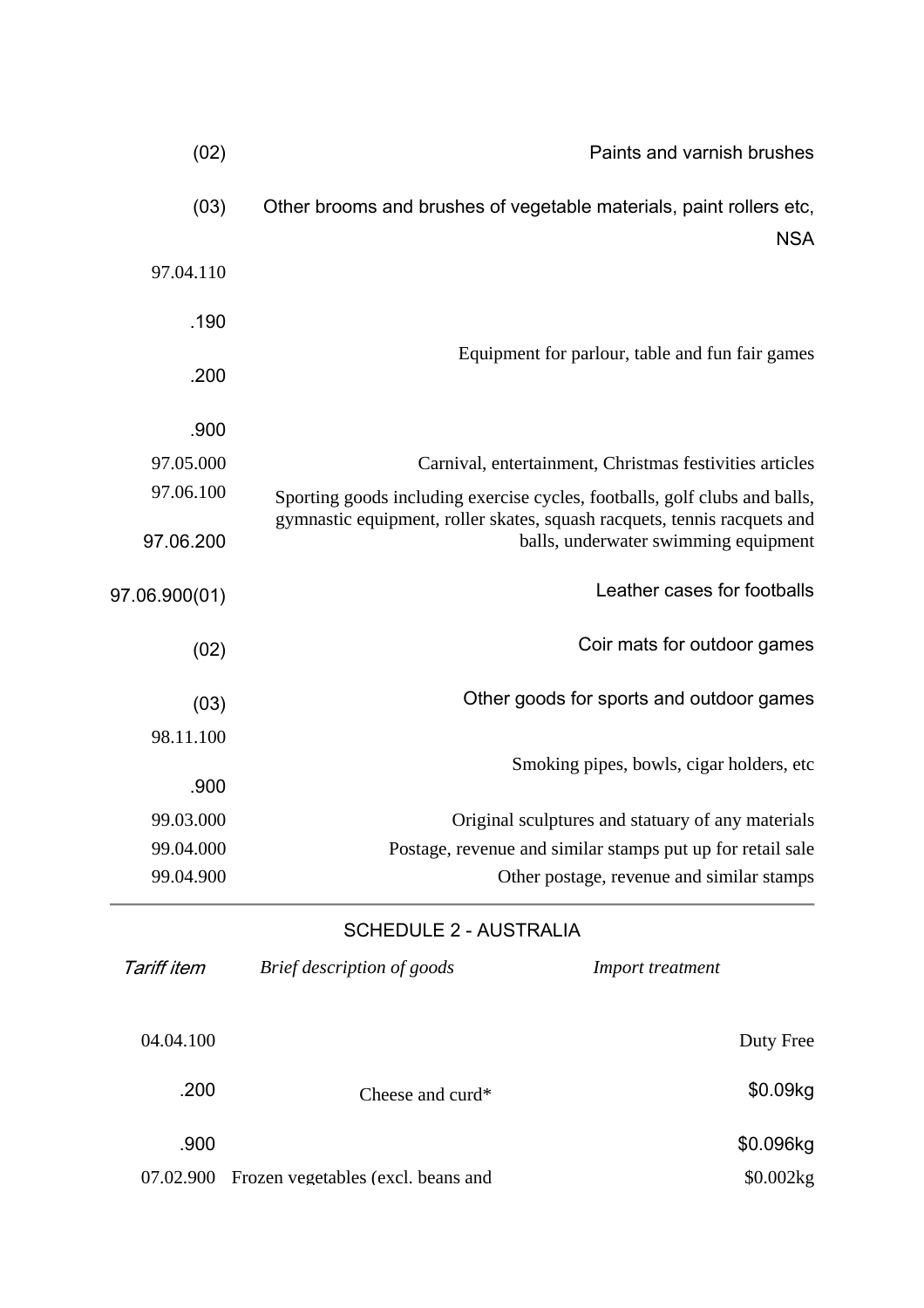|                                                         | peas, mushrooms, olives, potatoes)                                                         |              |
|---------------------------------------------------------|--------------------------------------------------------------------------------------------|--------------|
| Quantities not exceeding 10,000 lts p.a. -<br>duty free | Provisionally preserved vegetable<br>exc. capers, olives, not for<br>immediate consumption | 07.03.900    |
| Quantities not exceeding 10,000 kg p.a. -<br>duty free  | Tomatoes, dried                                                                            | 07.04.100    |
| Duty free                                               | Mushrooms, dried and heat treated                                                          | 07.04.400    |
| Duty free                                               | Onions, armagash, cabbage, dried                                                           | 07.04.900    |
| $$0.039$ lt                                             | Berries, fresh or chilled, pulped*                                                         | 08.08.100    |
| Duty free                                               | Berries, fresh or chilled, other than<br>pulped*                                           | 08.08.900    |
| Duty free                                               | Watermelon, rockmelon,<br>passionfruit, paw paw, fresh*                                    | Ex 08.09.900 |
| DC:\$0.15 lt                                            |                                                                                            |              |
| DPC:\$0.14 lt                                           | Passionfruit pulp, frozen*                                                                 | 08.10.100    |
| Duty free                                               | Citrus fruits, frozen*                                                                     | 08.10.200    |
| $$0.039$ lt                                             | Fruit pulp, frozen, not including<br>passionfruit or citrus*                               | Ex 08.10.300 |
| 7% and \$0.01 kg                                        | Frozen strawberries*                                                                       | Ex 08.10.400 |
| \$0.01 kg                                               | Frozen paw paw, mango, guava,<br>pineapple, avocado, strawberries*                         | Ex 08.10.900 |
| DC: \$0.15 lt<br>DPC: \$0.14 lt                         | Passionfruit pulp, preserved*                                                              | 08.11.100    |
| $$0.02$ lt                                              | Paw paw, mango, pineapple,<br>avocados, guavas, preserved*                                 | 08.11.900    |
| 7% and \$0.09 kg                                        | Dried apples, apricots*                                                                    | 08.12.100    |
| $$0.09$ kg                                              | Dried fruit, other*                                                                        | Ex 08.12.900 |
| $$0.062$ kg                                             | Peel of melons*                                                                            | Ex 08.13.900 |
| Duty free                                               | Groundnuts (peanuts) and<br>groundnut kernels and processing                               | 12.01.100    |
| 10%<br>Duty free                                        | Peanut oil<br>Soyabean oil                                                                 | 15.07.900    |
| Quantities not exceeding 10,000 lts p.a. -<br>duty free | Gherkins, cucumbers, in packs not<br>exceeding 1.14 lts, prepared or<br>preserved          | 20.01.100    |
| Quantities not exceeding 10,000 lts p.a. -<br>duty free | Gherkins, cucumbers, preserved<br><b>NSA</b>                                               | 20.01.200    |
| Duty free                                               | Onions and pickles, preserved or                                                           | 20.01.500    |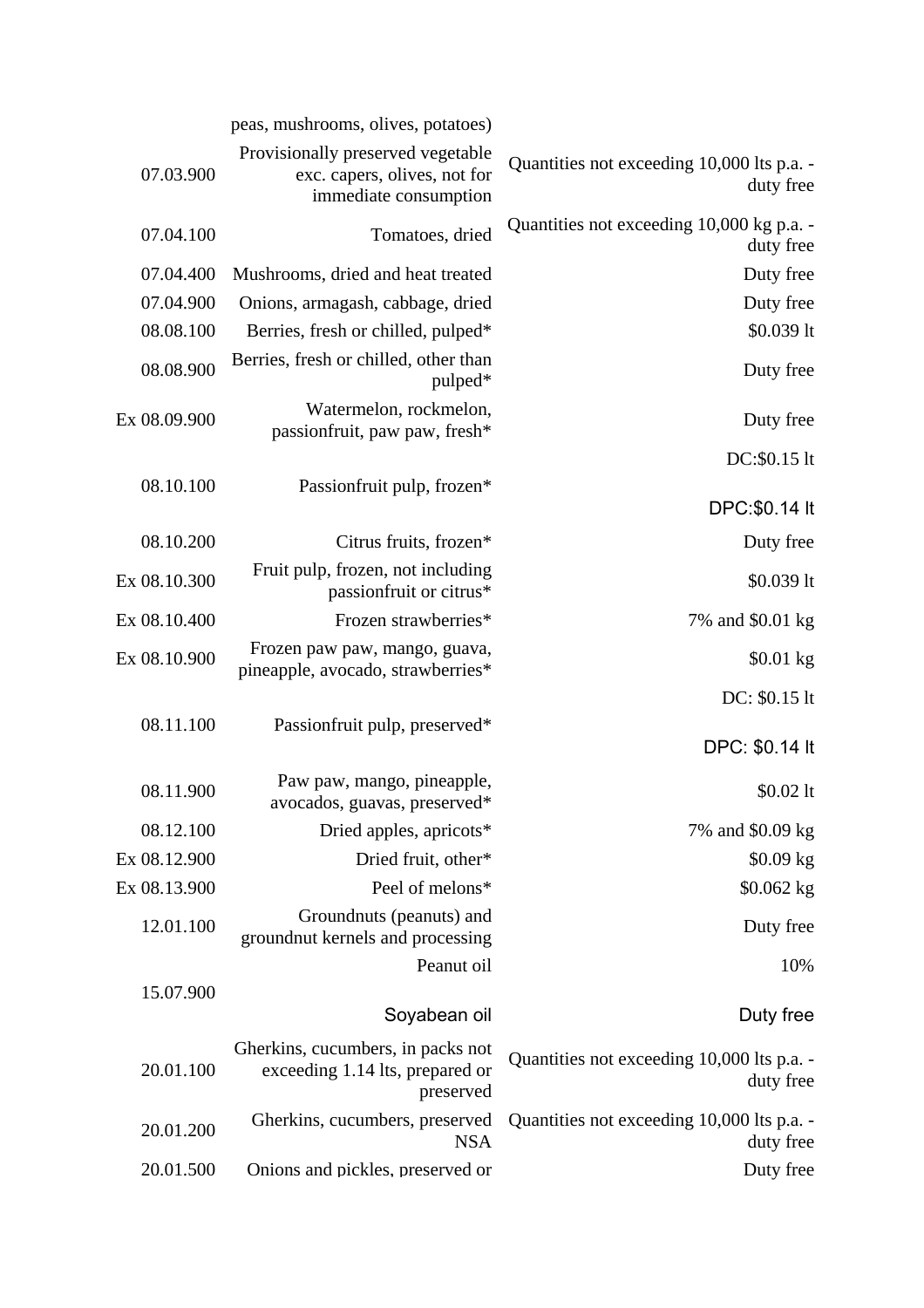|               | prepared, in packs not exceeding<br>$1.14$ lts                                                                                                                              |                                                         |
|---------------|-----------------------------------------------------------------------------------------------------------------------------------------------------------------------------|---------------------------------------------------------|
| 20.01 900     | Onions and pickles, prepared or<br>preserved NSA                                                                                                                            | Duty free                                               |
| 20.02.100     | Tomato paste, pulp, puree or juice<br>having a dry weight content of 7%<br>or more, prepared or preserved                                                                   | Quantities not exceeding 10,000 kg p.a. -<br>duty free  |
|               | Gherkins and cucumbers in airtight<br>containers, prepared or preserved<br>20.02.410 otherwise than by vinegar or acetic<br>acid, in packs not exceeding 1.14<br><b>lts</b> | Quantities not exceeding 10,000 lts p.a. -<br>duty free |
| 20.02.490     | Gherkins and cucumbers in airtight<br>containers, prepared or preserved<br>otherwise than by vinegar or acetic<br>acid, in packs exceeding 1.14 lts                         | Quantities not exceeding 10,000 lts p.a. -<br>duty free |
| 20.02.610(01) | Capers in airtight containers, not<br>exceeding 1.14 lts, prepared or<br>preserved                                                                                          | Quantities not exceeding 10,000 lts p.a. -<br>duty free |
| (02)          | Vegetables not being olives,<br>potatoes or capers, in airtight<br>containers, not exceeding 1.14 lts,<br>prepared or preserved otherwise<br>than by vinegar or acetic acid | Quantities not exceeding 50,000 lts p.a. -<br>duty free |
| 20.02.690(01) | Capers in airtight containers, NSA,<br>prepared or preserved                                                                                                                | Quantities not exceeding 50,000 lts p.a. -<br>duty free |
| (02)          | Vegetables not being olives,<br>potatoes or capers, in airtight<br>containers, NSA, prepared or<br>preserved                                                                | Quantities not exceeding 10,000 lts p.a. -<br>duty free |
| 20.03.100     | Passionfruit pulp, frozen*                                                                                                                                                  | DC: \$0.15 lt                                           |
|               |                                                                                                                                                                             | DPC: \$0.14 lt                                          |
| 20.03.300     | Frozen fruit, pulped NSA*                                                                                                                                                   | $$0.039$ lt                                             |
| Ex 20.03.900  | Mango, paw paw, guava, pineapple,<br>avocado, strawberries, frozen*                                                                                                         | $$0.01$ kg                                              |
| 20.04.110     | Fruit peel, preserved - citrus*                                                                                                                                             | 3% and \$0.062 kg                                       |
| 20.04.190     | Fruit peel, preserved - other*                                                                                                                                              | $$0.062$ kg                                             |
| 20.04.900     | Paw paw, mango, avocado, guava,<br>pineapple, preserved*                                                                                                                    | $(01)$ 12.5%<br>$(02)$ 22%                              |
| 20.05.000     | Jams, fruit jellies, marmalades, fruit<br>puree and fruit paste, cooked*                                                                                                    | $(01)$ 7% and \$0.015 kg                                |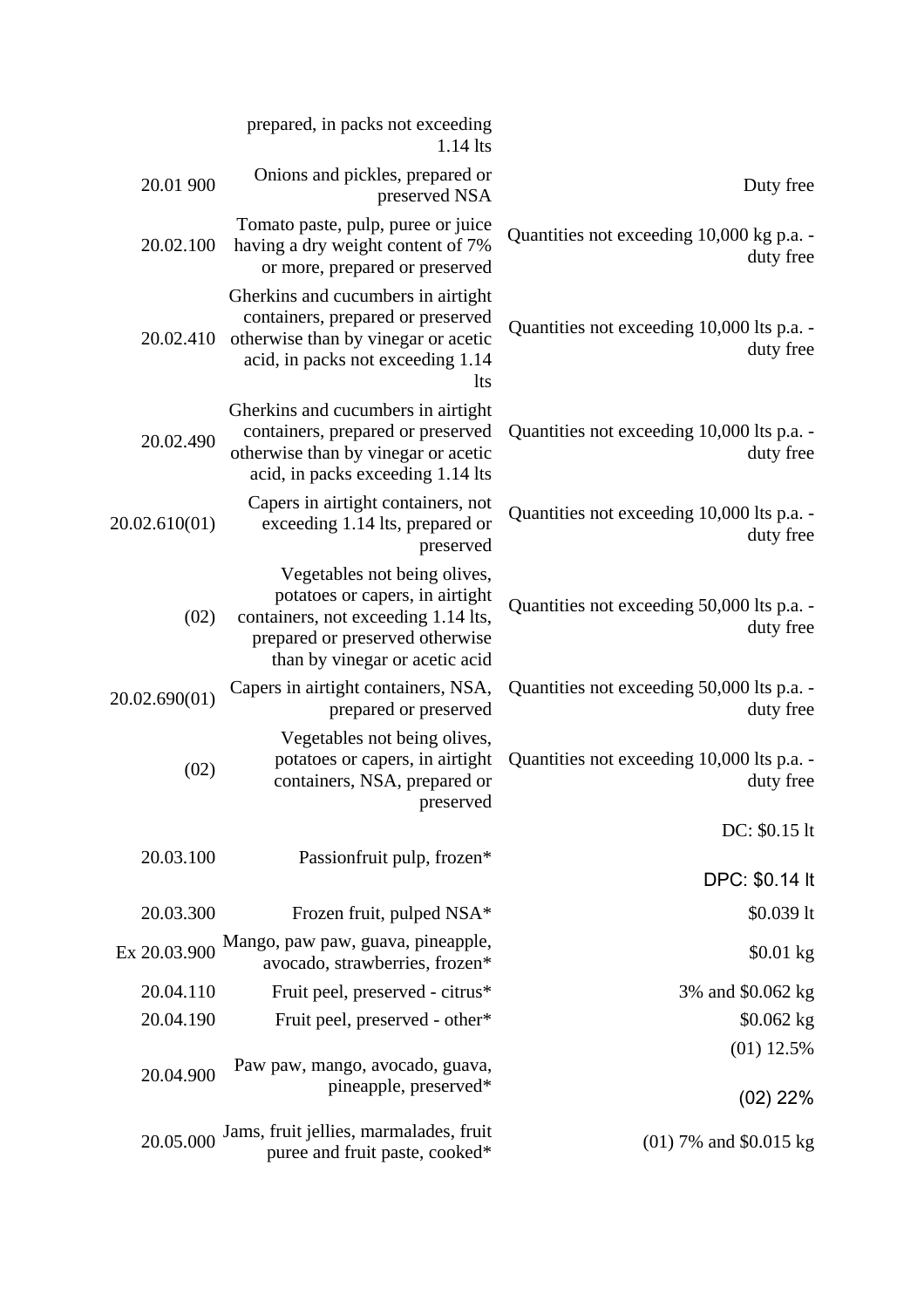| (02) 7% and \$0.041 kg |                                                                                |              |
|------------------------|--------------------------------------------------------------------------------|--------------|
| \$0.111 kg             | Peanuts, prepared or preserved*                                                | 20.06.220    |
| Duty free              | Nuts, not including almonds and<br>peanuts, prepared and preserved*            | 20.06.290    |
| DC: \$0.15 lt          | Passionfruit pulp, prepared or                                                 |              |
| DPC: \$0.14 lt         | preserved*                                                                     | 20.06.300    |
| DC: \$0.14 lt          |                                                                                |              |
| DPC: \$0.13 lt         | Passionfruit juice*                                                            | 20.07.300    |
| Duty free              | Extract or essence of coffee*                                                  | 21.02.110    |
| Duty free              | Extract or essence of tea*                                                     | Ex 21.02.190 |
| Duty free              | Soya sauce*                                                                    | 21.04.100    |
| Duty free              | Sauces other than soya sauce*                                                  | 21.04.200    |
| 10%                    | Mixed condiments and mixed<br>seasonings*                                      | 21.04.900    |
| Duty free              |                                                                                | 21.05.110    |
| Duty free              | Soups, broths and liquids sold in                                              | .190         |
| 20%                    | powder form, homogenised<br>composite food preparation*                        | .200         |
| 20%                    |                                                                                | .900         |
| $$0.04$ lt             | Peanut butter, coconut cream, in<br>packs not exceeding 1.14 lts*              | Ex 21.07.200 |
| \$0.26 lt              | Peanut butter, coconut cream, in<br>packs exceeding 1.14 lts*                  | Ex 21.07.300 |
| Duty free              | Jellies*                                                                       | 21.07.910    |
| Duty free              |                                                                                |              |
| 10%                    | Hop shoots, protein concentrates,<br>textured vegetable protein*               | 21.07.991    |
| 10%                    | Preparations for making non-<br>alcoholic beverages*                           | Ex 21.07.999 |
| Duty free              | Cider and perry                                                                | 22.07.100    |
| Duty free              | Fermented beverages from fruit<br>juices                                       | 22.07.900    |
| Duty free              | Alcohol or neutral spirits<br>containing more than 94% by<br>volume of alcohol | 22.08.100    |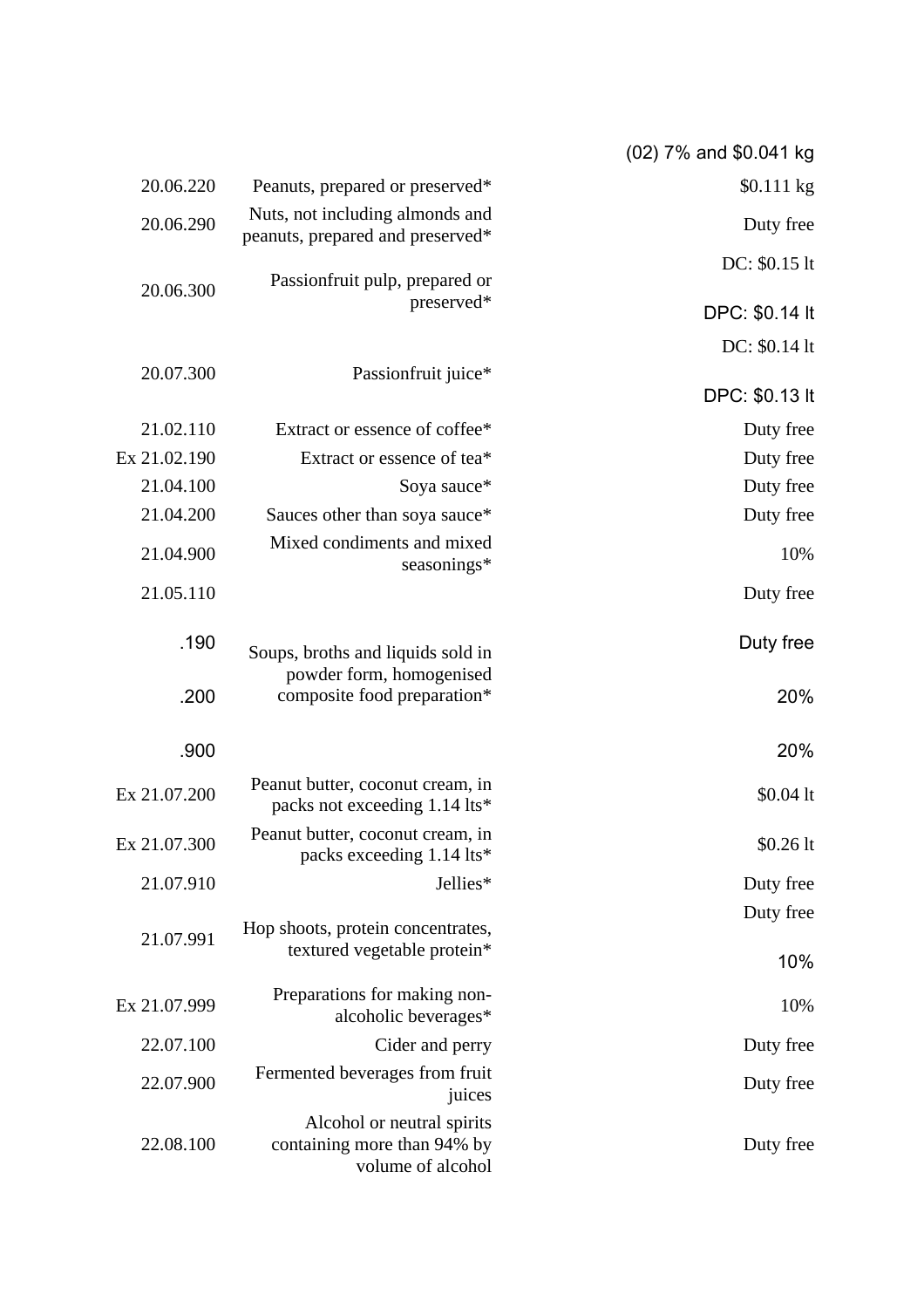| 22.08.900    | Alcohol or neutral spirits<br>containing between 80% and 94%<br>by volume of alcohol, denatured | \$19.25 per lt of alcohol |
|--------------|-------------------------------------------------------------------------------------------------|---------------------------|
|              | spirit of any strength                                                                          |                           |
| 22.09.3      | Gin                                                                                             | \$18.75 per lt of alcohol |
| 22.09.4      |                                                                                                 |                           |
|              | Rum                                                                                             | \$18.75 per lt of alcohol |
| .5           |                                                                                                 |                           |
| Ex 22.09.7   | Vodka                                                                                           | \$18.75 per lt of alcohol |
|              |                                                                                                 | $(01)$ 5%                 |
| 33.01.100    |                                                                                                 |                           |
|              |                                                                                                 | (02) Duty free            |
| .190         |                                                                                                 |                           |
|              |                                                                                                 | Duty free                 |
| .200         | Essential oils, resin oils*                                                                     |                           |
|              |                                                                                                 | Duty free                 |
| .900         |                                                                                                 |                           |
|              |                                                                                                 |                           |
|              |                                                                                                 | Duty free                 |
|              | Products of dental hygiene, incense                                                             |                           |
| Ex 33.06.900 | sticks, hair cream, face cream,<br>perfumes, skin lotions*                                      | Duty free                 |
|              |                                                                                                 |                           |
| 34.06.000    | Candles, tapers, night lights and the<br>like*                                                  | $$0.021$ kg               |
|              | Glues of artificial plastic materials                                                           |                           |
| 35.06.200    | and resins etc*                                                                                 | 10%                       |
| 35.06.900    | Glues, other, $NSA*$                                                                            | Duty free                 |
|              |                                                                                                 |                           |
|              | Attache or executive cases, school<br>cases, suit cases, toilet cases,                          |                           |
|              | trunks, cases for sporting                                                                      |                           |
| 39.07.510    | equipment, of acrylonitrile                                                                     | 35%                       |
|              | butadiene styrene copolymer                                                                     |                           |
|              | $(ABS)^*$                                                                                       |                           |
| Ex 41.02.100 | Bovine cattle leather, wet blue                                                                 | Duty free                 |
|              | hides and skins*                                                                                |                           |
| 66.02.000    | Walking sticks, whips, riding crops,<br>$etc*$                                                  | Duty free                 |
| 66.03.100    |                                                                                                 |                           |
|              | Parts and accessories for items                                                                 |                           |
| .200         | within 66.01, 66.02*                                                                            | Duty free                 |
|              |                                                                                                 |                           |
| 67.01.100    | Feather dusters of birds' feathers*                                                             | 15%                       |
| 67.01.200    | Fans and handscreens made of<br>birds' feathers*                                                | 10%                       |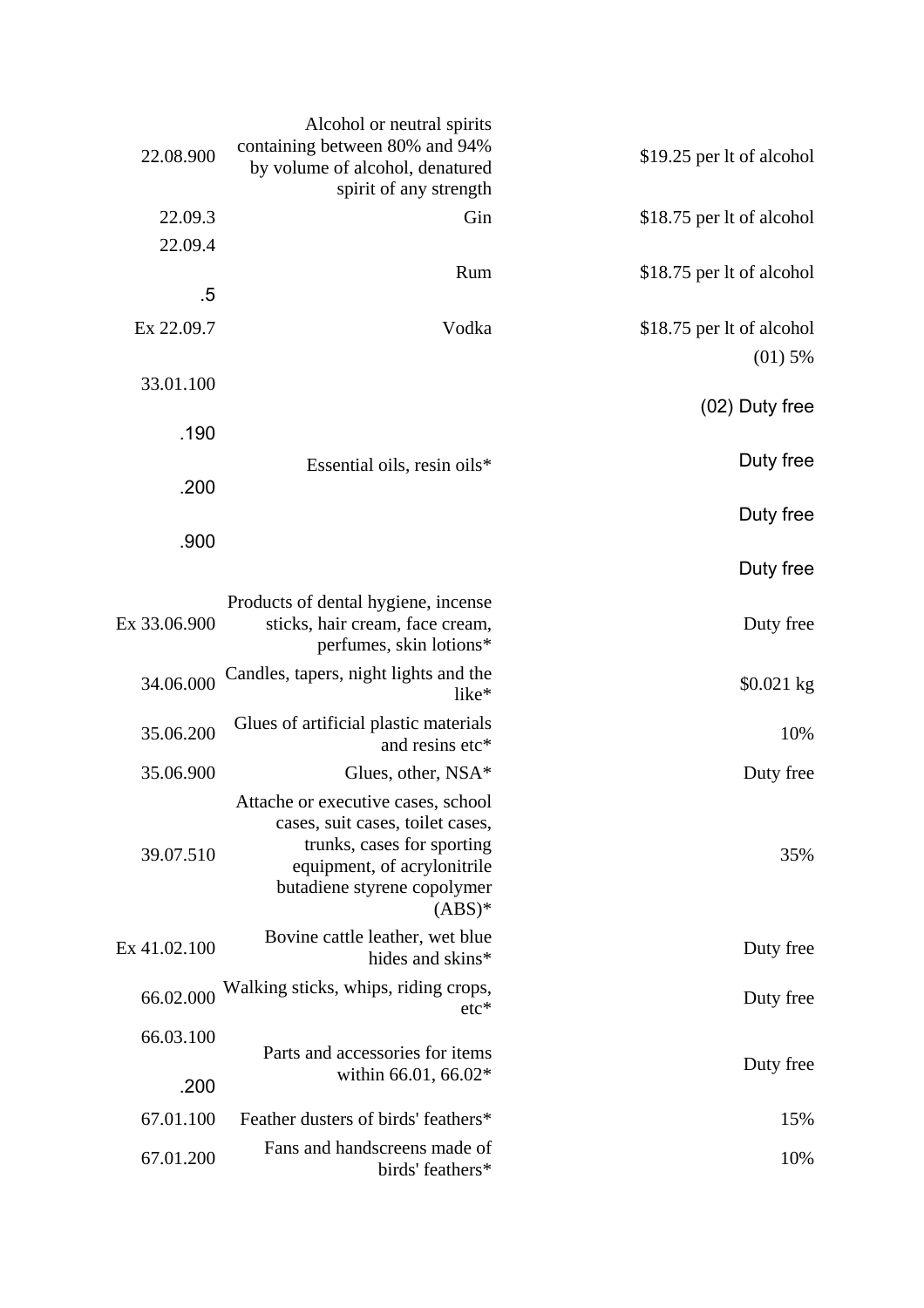| 10%                    | Other goods of birds' feathers                                                                  | 67.01.900         |
|------------------------|-------------------------------------------------------------------------------------------------|-------------------|
| Duty free              | Laboratory, chemical or industrial<br>wares, troughs, tubs used in<br>agriculture, pots, jars   | 69.09.100<br>.900 |
| 10%                    | Articles of personal adornment,<br>ornaments and lamps, etc of<br>porcelain or china*           | 69.13.100         |
| Duty free              | Monumental and other statuary<br>figures and other articles of<br>porcelain or china*           | 69.13.200         |
| Duty free              | Other articles of porcelain china                                                               | 69.13.900         |
| Duty free              | Bottles, jars and similar articles*                                                             | 69.14.100         |
| 10%                    | Other ceramic products, NSA*                                                                    | 69.14.900         |
| 15%                    | Rear view glass mirrors*                                                                        | 70.09.100         |
| Duty free              | Waste and scrap metal of iron and<br>steel*                                                     | 73.03.000         |
| Duty free              | Wire rod in coils*                                                                              | 73.10.100         |
| Duty free              | Bars and rods of iron and steel (not<br>wire rod in coils) decorated but not<br>worked further* | 73.10.200         |
| 30%                    | Bars and rods of iron and steel,<br>NSA and hollow mining drill steel*                          | 73.10.900         |
| \$5 per tonne          |                                                                                                 | 73.13.100         |
| Duty free              |                                                                                                 | .200              |
| Duty free and 7% pr    | Sheets and plates of iron or steel,<br>hot or cold rolled*                                      | .300              |
| Duty free              |                                                                                                 | .400              |
| 30% and 3% pr          |                                                                                                 | .900              |
|                        |                                                                                                 | 73.14.100         |
| Duty free<br>Duty free | Iron or steel wire, not insulated*                                                              | .900              |
| 10%                    | Door and window frames of iron or<br>steel*                                                     | Ex 73.21.900      |
| 30%                    | Casks, drums, cans etc of sheet or<br>plate of iron or steel*                                   | 73.23.000         |
| Duty free              | Stranded wire cables etc used as<br>shafting for flexible transmissions*                        | 73.25.100         |
| Duty free              | Other stranded wire cables etc of                                                               | 73.25.900         |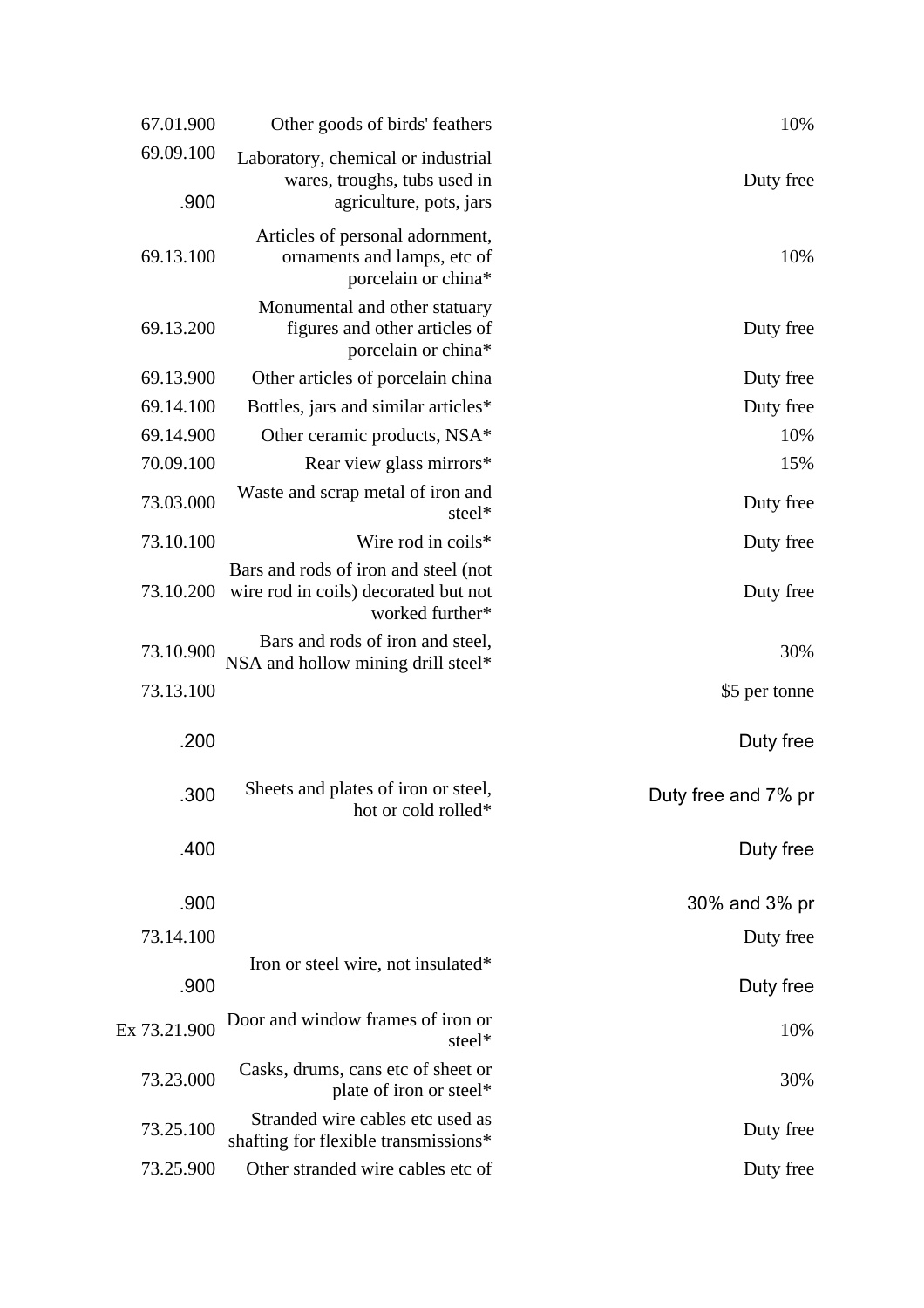| 73.26.000    | Barbed iron or steel wire, twisted,<br>hoop or single flat wire etc of a<br>kind used for fencing* | Duty free |
|--------------|----------------------------------------------------------------------------------------------------|-----------|
| Ex 73.27.900 | Fencing material of iron and steel*                                                                | Duty free |
| 73.31.100    | Horse shoe nails, of iron and steel*                                                               | Duty free |
| 73.31.200    | Drawing pins, of iron and steel*                                                                   | 25%       |
| 73.31.300    | Spikes or iron and steel*                                                                          | 20%       |
|              | 73.31.900 Other nails, tacks, staples etc NSA*                                                     | 3%        |
| 73.32.100    | Cotters and cotter pins screw hooks<br>and screw rings, of iron and steel*                         | Duty free |
| 73.32.900    | Other bolts and nuts, rivets,<br>washers, etc of iron and steel*                                   | 10%       |
| 73.34.100    |                                                                                                    | 10%       |
|              | Pins, hairpins of iron or steel*                                                                   |           |
| .900         |                                                                                                    | Duty free |
| 73.38.100    | Kettles, saucepans, boilers, sewing<br>machine bobbins, soda water<br>siphons, of iron and steel*  | Duty free |
| 73.38.200    | Smoking requisites of iron and<br>steel*                                                           | 15%       |
| 73.38.300    | Furniture, stationery and parts<br>thereof of iron and steel*                                      | 20%       |
| 73.38.400    | Kitchenware, soap racks stove<br>toasters*                                                         | 23%       |
| 73.38.500    | Hollowware and tableware of<br>stainless steel, plated tableware*                                  | 20%       |
| 73.38.700    | Pot scourers and pads, gloves, steel<br>wool, etc*                                                 | 10%       |
| 73.38.900    | Other goods NSA, of a kind<br>commonly used for domestic<br>purposes*                              | 25%       |
| 74.15.100    | Nails, tacks, staples etc of copper or<br>of iron or steel with heads of<br>copper*                | 15%       |
| 74.15.900    | Bolts and nuts, screws, rivets,<br>cotters, washers etc of copper*                                 | 15%       |
| 74.18.100    | Goods of copper alloy in which the<br>allow contains more than 10% of<br>nickel*                   | Duty free |
| 74.18.210    | Smoking requisites of copper*                                                                      | 15%       |
| 74.18.290    | Dishes, pots, pans or plate washes,<br>wire kitchenware and plated                                 | 15%       |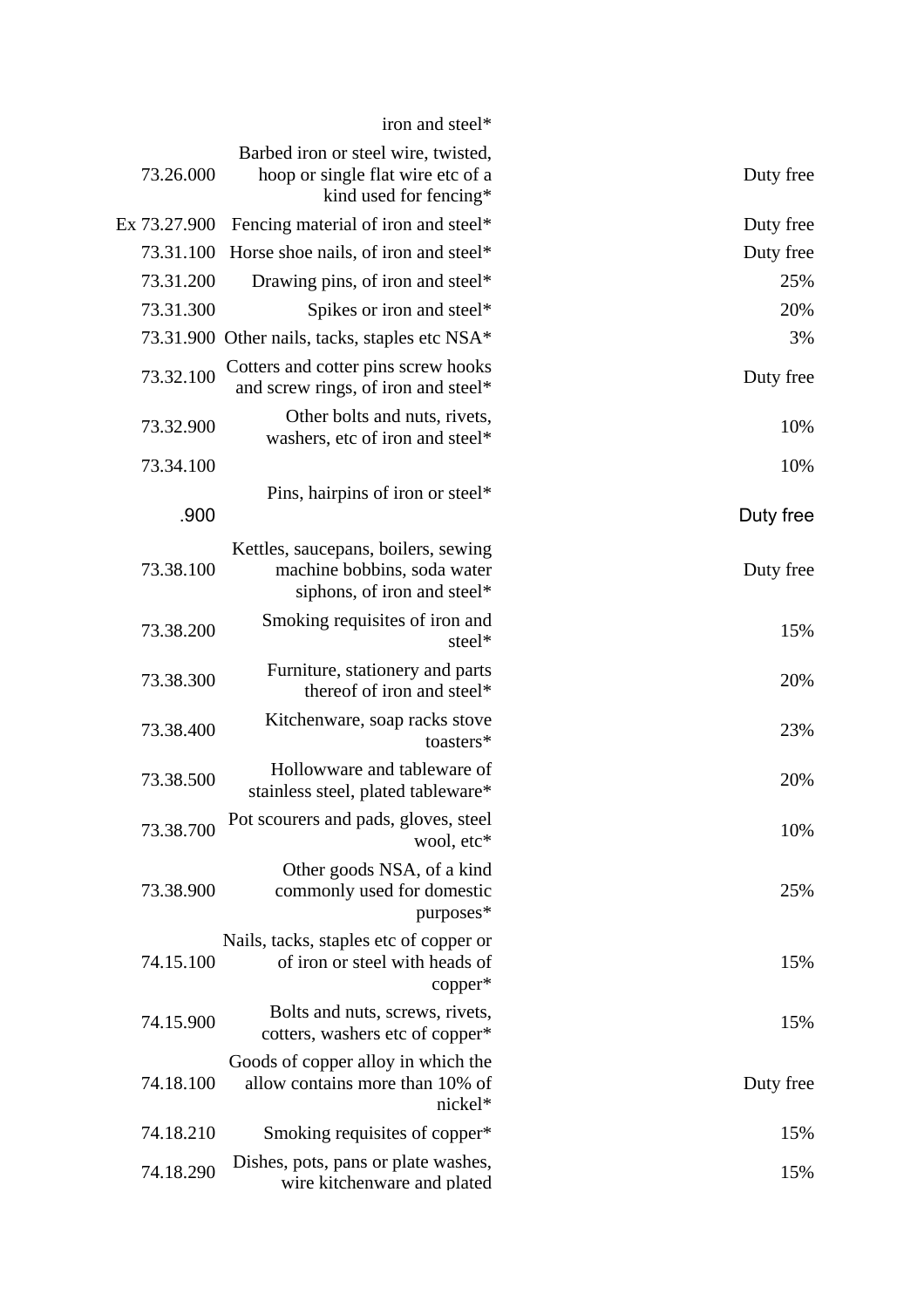|           | tableware of copper*                                                                                                                           |                   |
|-----------|------------------------------------------------------------------------------------------------------------------------------------------------|-------------------|
| 15%       | Other goods used for domestic<br>purposes, of copper*                                                                                          | 74.18.900         |
| 21%       | Lead washers*                                                                                                                                  | Ex 78.06.000      |
| 15%       | Spades of base metal*                                                                                                                          | Ex 82.01.100      |
| 10%       | Hoes, forks, rakes, trowels, turf<br>edges and the like, of base metal*                                                                        | 82.01.200         |
| Duty free | Cane knives of base metal*                                                                                                                     | Ex 82.01.900      |
| 12.5%     | Double edged safety razor blades*                                                                                                              | 82.11.200         |
| Duty free | Other razor blades*                                                                                                                            | Ex 82.11.900      |
| Duty free | Filing cabinets, racks, etc and<br>similar office equipment of base<br>metal*                                                                  | 83.04.000         |
| Duty free | Staples of base metal*                                                                                                                         | 83.05.100         |
| 18%       | Gem clips and paper pins, and<br>$\text{clips}^*$                                                                                              | Ex 83.05.900      |
| Duty free | Hurricane lamps*                                                                                                                               | Ex 83.07.200      |
| Duty free | Kerosene lamps*                                                                                                                                | Ex 83.07.900      |
| 15%       |                                                                                                                                                |                   |
| Duty free |                                                                                                                                                | 83.09.100<br>.200 |
| 10%       |                                                                                                                                                |                   |
|           | Clasps, frames, buckles, hooks etc.                                                                                                            | .300              |
| $(1)$ 15% | of base metal*                                                                                                                                 |                   |
|           |                                                                                                                                                | .400              |
| (2) 15%   |                                                                                                                                                | .900              |
| 10%       |                                                                                                                                                |                   |
| 20%       | Capsules of base metal*                                                                                                                        | 83.13.100         |
| 10%       | Stoppers, crown corks, bottle caps,<br>bung covers, seals of plombs, case<br>corner protectors and other packing<br>accessories of base metal* | 83.13.900         |
| Duty free | Hand sieves and riddles of any<br>material*                                                                                                    | 9606.000          |
| 27%       | Bicycles, tricycles and<br>quadricycles*                                                                                                       | 97.01.100         |
| 20%       | Saddles and accessories of leather<br>or rubber for bicycles etc*                                                                              | 97.01.200         |
| Duty free | Parts, etc for bicycles, tricycles,                                                                                                            | 97.01.300         |
|           |                                                                                                                                                |                   |
|           |                                                                                                                                                |                   |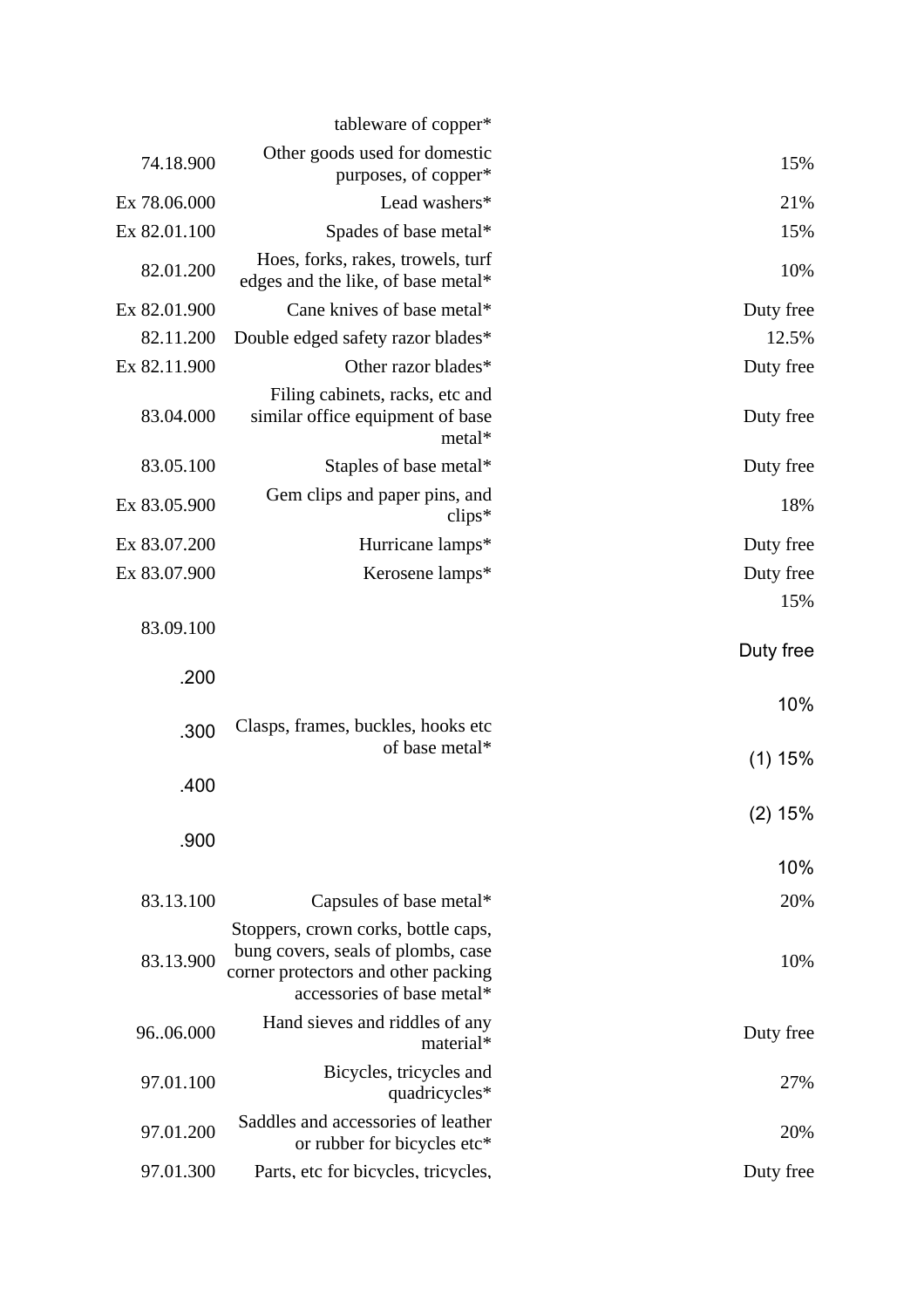|                                                                                                                                                                                                         | quadricycles*                                                                                                        |              |
|---------------------------------------------------------------------------------------------------------------------------------------------------------------------------------------------------------|----------------------------------------------------------------------------------------------------------------------|--------------|
| 20%                                                                                                                                                                                                     | Other wheeled toys, dolls' prams,<br>$etc*$                                                                          | 97.01.900    |
| 15%                                                                                                                                                                                                     | Dolls*                                                                                                               | 97.02.000    |
| 30%                                                                                                                                                                                                     |                                                                                                                      |              |
| The DC rate of duty that, but for this                                                                                                                                                                  | Radio remote control toys and                                                                                        |              |
| item, would apply if the goods were                                                                                                                                                                     | working models*                                                                                                      | 97.03.100(1) |
| not toys or models or parts or                                                                                                                                                                          | Books, toy microscopes, and                                                                                          | (2)          |
| accessories therefore, or if that rate is                                                                                                                                                               | radio receivers*                                                                                                     |              |
| equal to the GT rate, that rate less                                                                                                                                                                    |                                                                                                                      |              |
| 10% of V.                                                                                                                                                                                               |                                                                                                                      |              |
| 24%                                                                                                                                                                                                     | Balloons*                                                                                                            | 97.03.900(1) |
| Duty free                                                                                                                                                                                               | Other toys and working models,                                                                                       | (2)          |
|                                                                                                                                                                                                         | NSA*                                                                                                                 |              |
| An amount per gross being the product of<br>\$0.009 and the number (disregarding any<br>fraction) obtained by dividing the<br>maximum transverse diameter of the<br>goods in mm by 0.635 less 15% of V. | Buttons and button moulds of<br>casein, synthetic materials imitation<br>pearl shell or imitation trouchus<br>shell* | 98.01.110    |
| Duty free                                                                                                                                                                                               | Button and button moulds of<br>98.01.120 vegetable ivory, animal shell, bone,<br>horn or ivory*                      |              |
| 10%                                                                                                                                                                                                     | Buttons and button moulds of other<br>materials*                                                                     | 98.01.190    |
| Duty free                                                                                                                                                                                               | Press fasteners of the two-piece<br>sew-on kind, and parts                                                           | 98.01.210    |
| 10%                                                                                                                                                                                                     | Other press fasteners and parts*                                                                                     | 98.01.290    |
| 20%                                                                                                                                                                                                     | Studs, cufflinks and parts*                                                                                          | 98.01.900    |
| 10%                                                                                                                                                                                                     | Pen and pencil sets for school use*                                                                                  | 98.03.100    |
| 10%                                                                                                                                                                                                     | Fountain pens, pen and pencil sets,<br>NSA, propelling and sliding<br>pencils*                                       | 98.03.200    |
| Duty free                                                                                                                                                                                               | Ball point pens and pencils,<br>complete*                                                                            | 98.03.300    |
| Duty free                                                                                                                                                                                               | Assembled refills for ball point<br>pens, ball point pens, and pencils<br>without refills*                           | 98.03.400    |
| Duty free                                                                                                                                                                                               | Parts and fittings for ball point pens<br>and pencils*                                                               | 98.03.500    |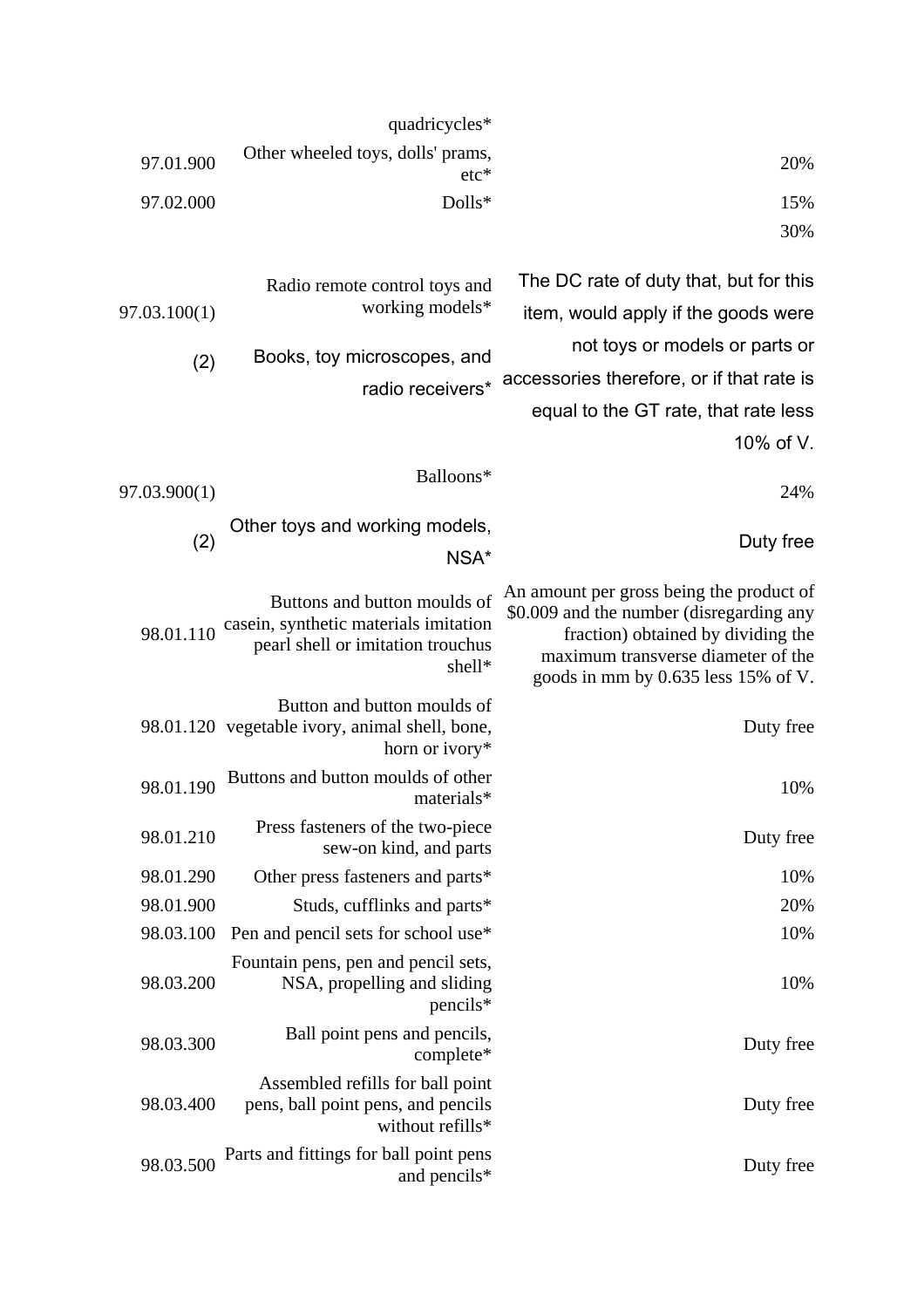| Duty free | Other fountain pens, stylograph<br>pens, and other pens, penholders<br>and similar holders*           | 98.03.900 |
|-----------|-------------------------------------------------------------------------------------------------------|-----------|
| Duty free | Pencils other than slate pencils*                                                                     | 98.05.100 |
| Duty free | Pencil leads*                                                                                         | 98.05.200 |
| Duty free | Slate pencils, crayons and pastels,<br>drawing charcoals, and chalks,<br>tailors and billiard chalks* | 98.05.900 |
| 7%        | Combs, not being of ornamental<br>character, etc*                                                     | 98.12.100 |
| 15%       | Other combs, hair slides and the<br>$like*$                                                           | 98.12.900 |

\* Denotes goods currently under reference to an Australian assistance advisory body. Revised access arrangements for Forum Island countries on these goods will be considered when the Australian Government considers the relevant assistance advisory bodies' reports. [Footnote appearing in original text.]

# SCHEDULE 3 - NEW ZEALAND

The goods listed in this Schedule wholly obtained or partly manufactured in Forum Island countries shall be subject to such tariffs and quantitative treatment as would apply on import into New Zealand to such goods in the absence of this Agreement, except as may be otherwise specified herein.

|                                                                                      | Specific<br>conditions for<br>Forum Island<br>countries | Description                                                                                 | CCN      |
|--------------------------------------------------------------------------------------|---------------------------------------------------------|---------------------------------------------------------------------------------------------|----------|
| Licensing                                                                            | Tariffs                                                 |                                                                                             |          |
| Licence issued on demand                                                             |                                                         | Vegetables, fresh or chilled: viz<br>- tomatoes, capsicums                                  | Ex 07.01 |
| Licences issued on<br>demand subject to<br>conditions to be<br>determined by the     | Free                                                    | Fruit (whether or not cooked),<br>preserved by freezing, not<br>containing added sugar: viz | Ex 08.10 |
| competent authorities<br>Licences issued on<br>demand subject to<br>conditions to be |                                                         | - passionfruit<br>Oil seeds and oleaginous fruit, whole<br>or broken: viz                   | Ex 12.01 |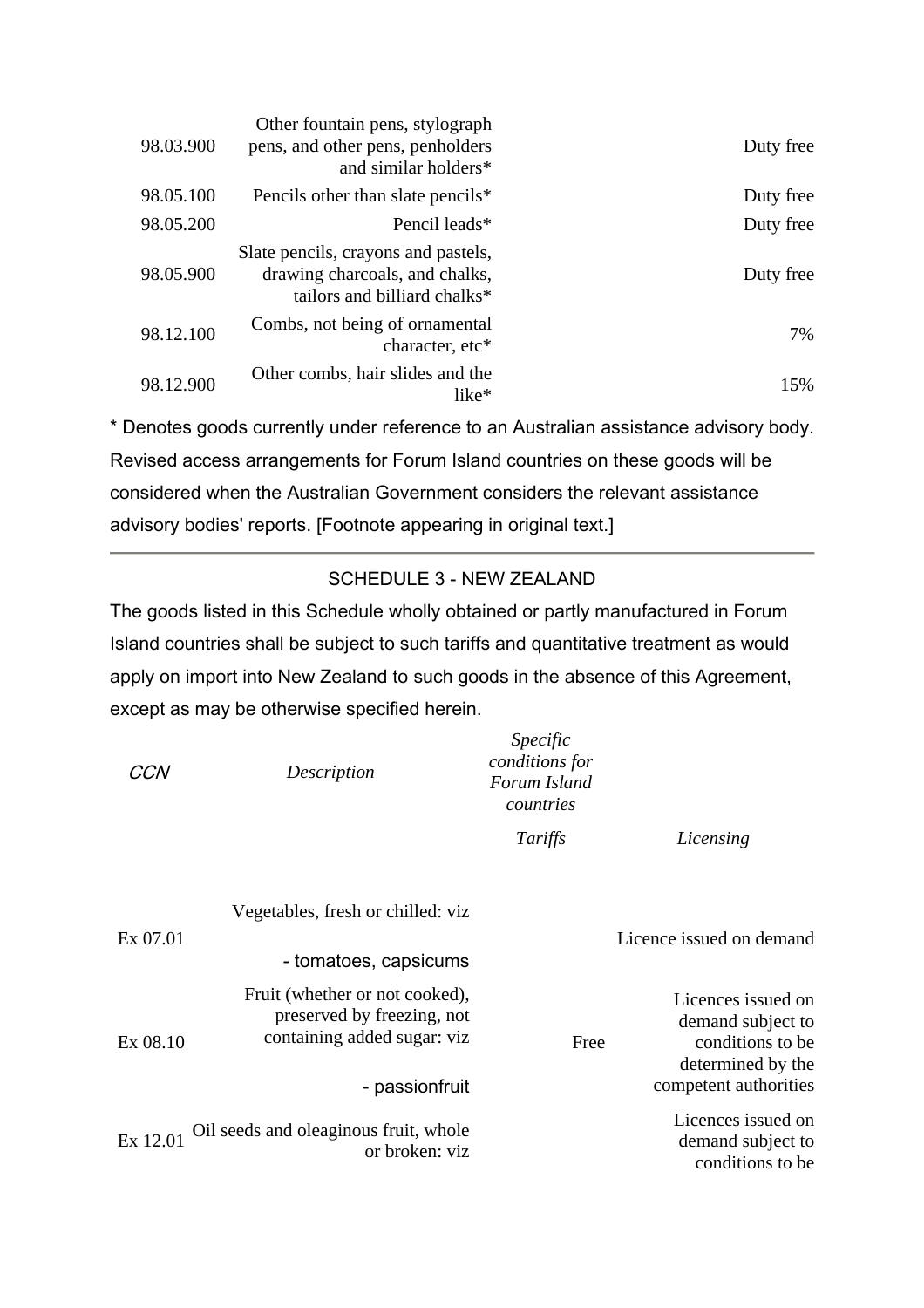|          | - copra                                                                                                                                                     |      | determined by the<br>competent authorities                  |
|----------|-------------------------------------------------------------------------------------------------------------------------------------------------------------|------|-------------------------------------------------------------|
| Ex 15.07 | Fixed vegetable oils, fluid or solid,<br>crude refined or purified: viz                                                                                     | Free | Licences issued on<br>demand subject to<br>conditions to be |
|          | - coconut (copra) oil                                                                                                                                       |      | determined by the<br>competent authorities                  |
| Ex.20.03 | Fruit preserved by freezing,<br>containing added sugar: viz                                                                                                 |      | Licences issued on<br>demand subject to<br>conditions to be |
|          | - passionfruit                                                                                                                                              |      | determined by the<br>competent authorities                  |
| Ex.20.06 | Fruit otherwise prepared or<br>preserved, whether or not containing<br>added sugar or spirit: viz                                                           | 10%  |                                                             |
|          | - pineapple                                                                                                                                                 |      |                                                             |
|          | Fruit juices (including grape must)<br>and vegetable juices whether or not<br>containing added sugar, but<br>unfermented and not containing<br>spirit : viz |      |                                                             |
|          | - pineapple juice                                                                                                                                           |      | Licences issued on                                          |
|          | - - in bulk containers                                                                                                                                      | 10%  | demand                                                      |
|          | - - other pineapple juice                                                                                                                                   | 10%  | Licences issued on<br>demand                                |
| Ex.20.07 | - orange juice                                                                                                                                              | 10%  | Licences issued on                                          |
|          | - - in bulk containers, not                                                                                                                                 | 10%  | demand                                                      |
|          | containing added sugar                                                                                                                                      | 10%  | Licences issued on                                          |
|          | - - other orange juice                                                                                                                                      | 10%  | demand                                                      |
|          | - lime juice                                                                                                                                                |      | Licences issued on<br>demand                                |
|          | - - in bulk containers, containing                                                                                                                          |      |                                                             |
|          | added sugar                                                                                                                                                 |      |                                                             |

- - in bulk containers not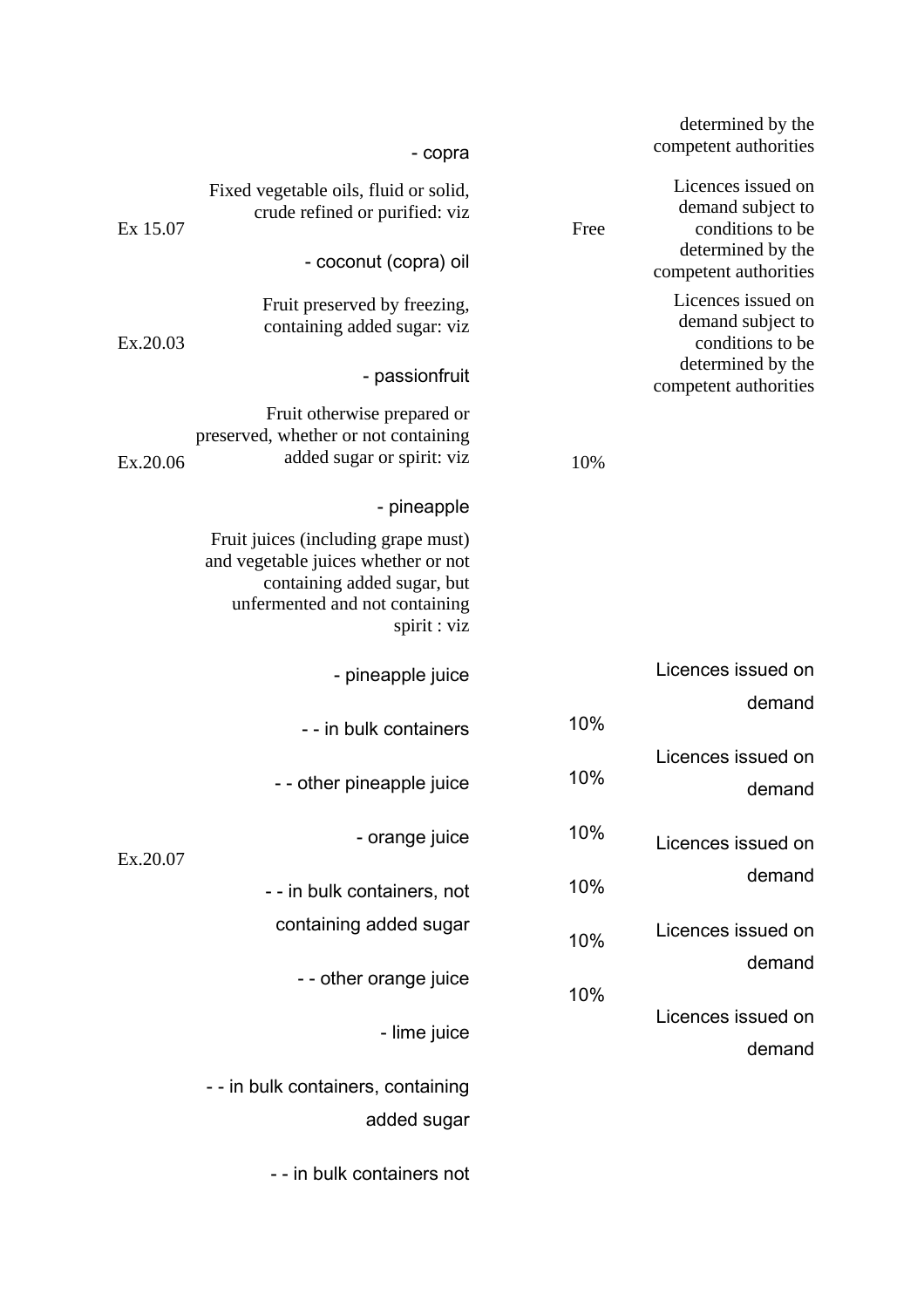|      | containing added sugar                                                                                      |               |
|------|-------------------------------------------------------------------------------------------------------------|---------------|
|      | - - other lime juice                                                                                        |               |
|      | - grapefruit juice, passionfruit<br>juice                                                                   |               |
|      | - - in bulk containers, not                                                                                 |               |
|      | containing added sugar                                                                                      |               |
|      | - - other grapefruit juice and other                                                                        |               |
|      | passionfruit juice                                                                                          |               |
| Free | Food preparations not elsewhere<br>specified or included: viz                                               | Ex 21.07      |
|      | - coconut cream                                                                                             |               |
| Free | Knitted and crocheted goods viz.                                                                            | Ex<br>Chapter |
|      | - articles of apparel                                                                                       | 60            |
| Free | Articles of apparel and clothing<br>accessories of textile fabric, other<br>than knitted or crocheted goods | Chapter<br>61 |
|      | Footwear, gaiters and the like, parts<br>of such articles                                                   | Chapter<br>64 |

# [4]

## AMENDMENTS TO SPARTECA

#### (April 1989)

A. Article III

## Access conditions

Delete paragraph 1 and insert new paragraph as follows:

"1. Subject to the provisions of this Agreement the Government of Australia shall permit the duty free and unrestricted entry of all goods which originate in and are imported from Forum Island Countries, except those goods listed in Schedule A to this Agreement which shall be subject to such treatment as may be specified in the Australian Customs Act and the Australian Customs Tariff."

Amend paragraph 2 by deleting the words "Schedule 3" and inserting the words "Schedule B".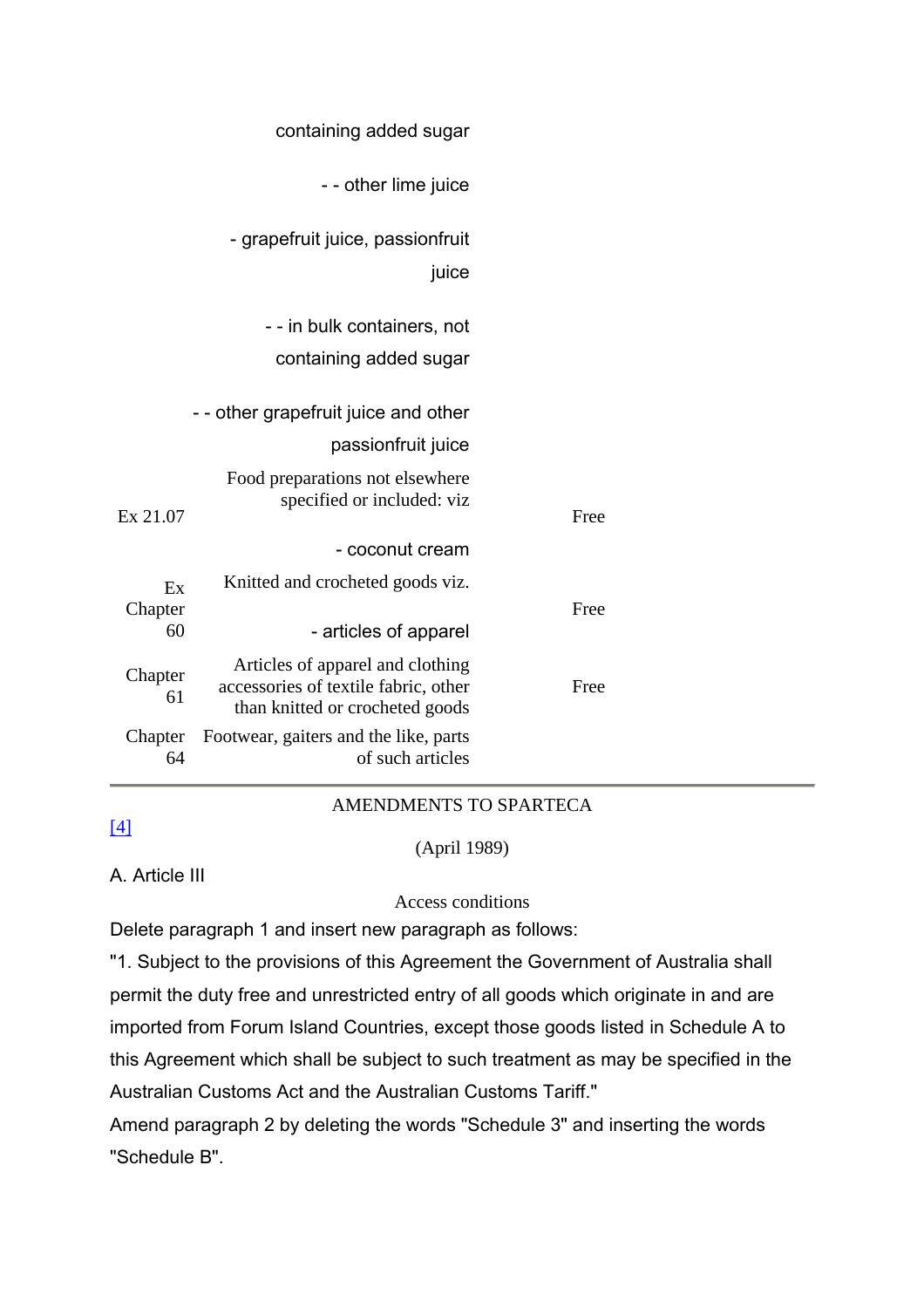B. Article V

Delete paragraph 1 and insert the following two paragraphs:

"1. Goods shall be treated by the Government of Australia as originating in the territory of a Forum Island Country if those goods are:

(a) the unmanufactured raw products of a Forum Island Country; or

(b) manufactured goods, in relation to which:

(i) the process last performed in the manufacture of the goods was performed in a Forum Island Country; and

(ii) not less than 50 percent of the factory or works costs of the goods is represented by the value of labour or materials, or both, of:

(a) a Forum Island Country; or

(b) a Forum Island Country and one or more other Forum Island Countries; or

(c) one or more Forum Island Countries and Australia; or

(d) one or more Forum Island Countries and New Zealand (subject to paragraph 2 of this Article); or

(e) one or more Forum Island Countries, Australia and New Zealand (subject to paragraph 2 of this Article).

2. Before the provisions of sub-paragraph (b)(ii)(d) or sub-paragraph (b)(ii)(e) of paragraph 1 of this Article can be applied, the following additional requirements must be complied with:

(a) not less than 25 percent of the factory or works costs of the goods is represented by the value of labour or materials, or both, or one or more Forum Island Countries; and

(b) the products of New Zealand origin included in the goods consist of products traded free of duty and quantitative and other restrictions between Australia and New Zealand at the time of importation."

Renumber the existing paragraph 2 as paragraph 3. Delete existing sub-paragraph 2(b) and insert after renumbered sub-paragraph 3(a) the following new subparagraphs 3(b) and 3(c):

"(b) Goods partly manufactured in the territory of a Forum Island Country subject to the following conditions:

(i) that the process last performed in the manufacture of the goods was performed in the territory of a Forum Island Country; and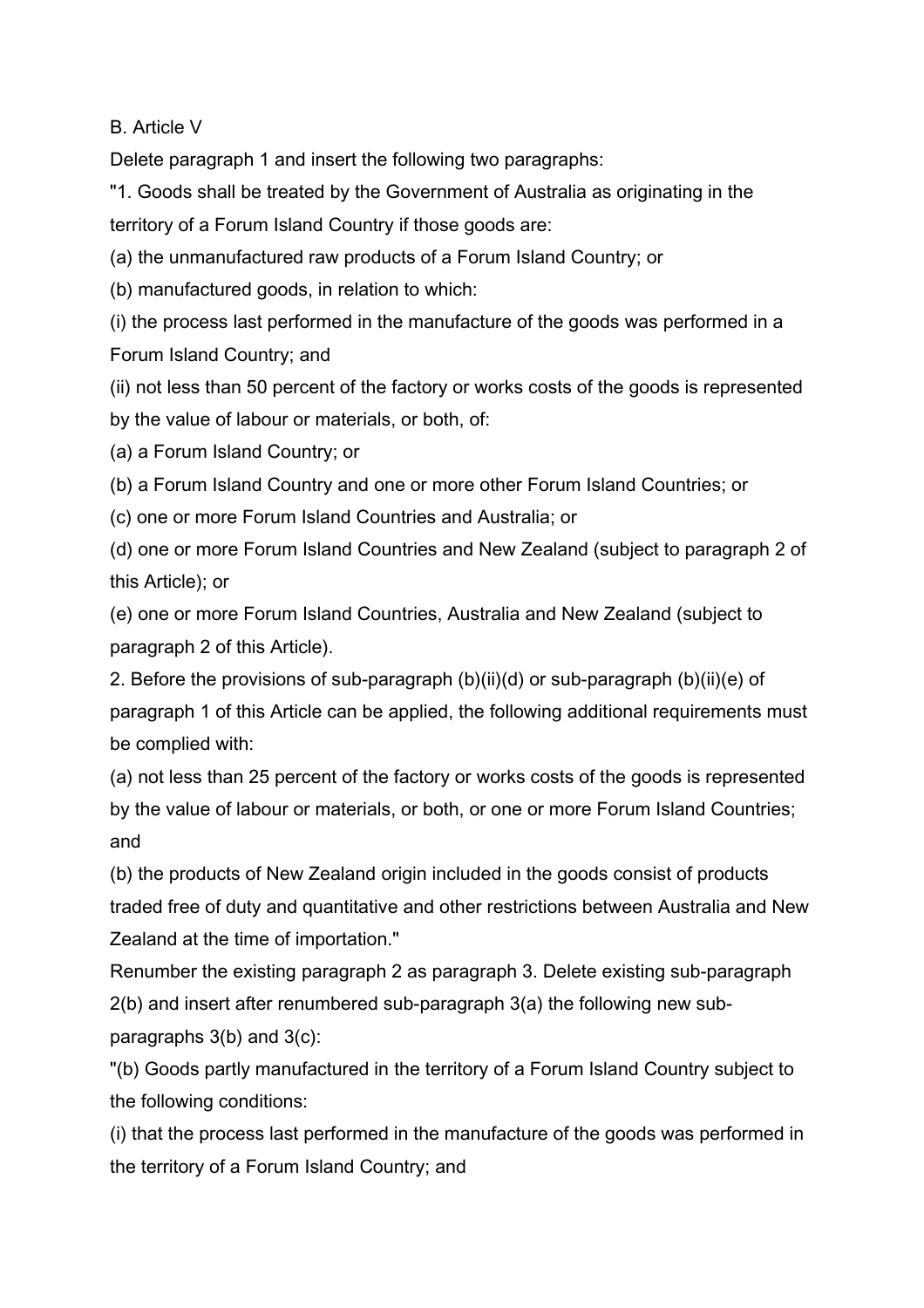(ii) not less than 50 percent of the factory or works costs (as defined in the New Zealand Customs Regulations) of the goods in their finished state is represented by the value of labour or materials or both of:

(a) a Forum Island Country; or

(b) a Forum Island Country and one or more other Forum Island Countries; or

(c) one or more Forum Island Countries and New Zealand; or

(d) one or more Forum Island Countries and Australia (subject to paragraph (c) of this Article); or

(e) one or more Forum Island Countries, Australia and New Zealand (subject to paragraph (c) of this Article).

(c) Before the provisions of sub-paragraph (b)(ii)(d) or sub-paragraph (b)(ii)(e) of paragraph 3 can be applied, the following additional requirements must be complied with:

(i) not less than 25 percent of the factory or works costs of the goods is represented by the value of labour or materials, or both, or one or more Forum Island Countries; and

(ii) the products of Australian origin included in the goods consist of products traded free of duty and quantitative restrictions between New Zealand and Australia at the time of importation."

Delete existing paragraph 3(a) and insert the following paragraph:

"4. (a) In special circumstances either the Government of Australia or the Government of New Zealand may determine that the expenditure referred to in paragraph 1(b)(ii) of this Article in the case of the Government of Australia or paragraph 3(b)(ii) of this Article in the case of the Government of New Zealand may be less than 50 percent of the factory or works costs of the goods in their finished state for particular goods or classes of goods. Any such determination may be applied to all such goods originating from the Forum Island Countries or restricted to goods from individual Forum Island Countries."

Renumber existing sub-paragraph 3(b) as sub-paragraph 4(b).

Renumber existing paragraph 4 as paragraph 5. In the renumbered paragraph 5 delete the words "paragraph 3" and insert "paragraph 4".

C. Article VI

Delete paragraph 1 and insert new paragraph as follows: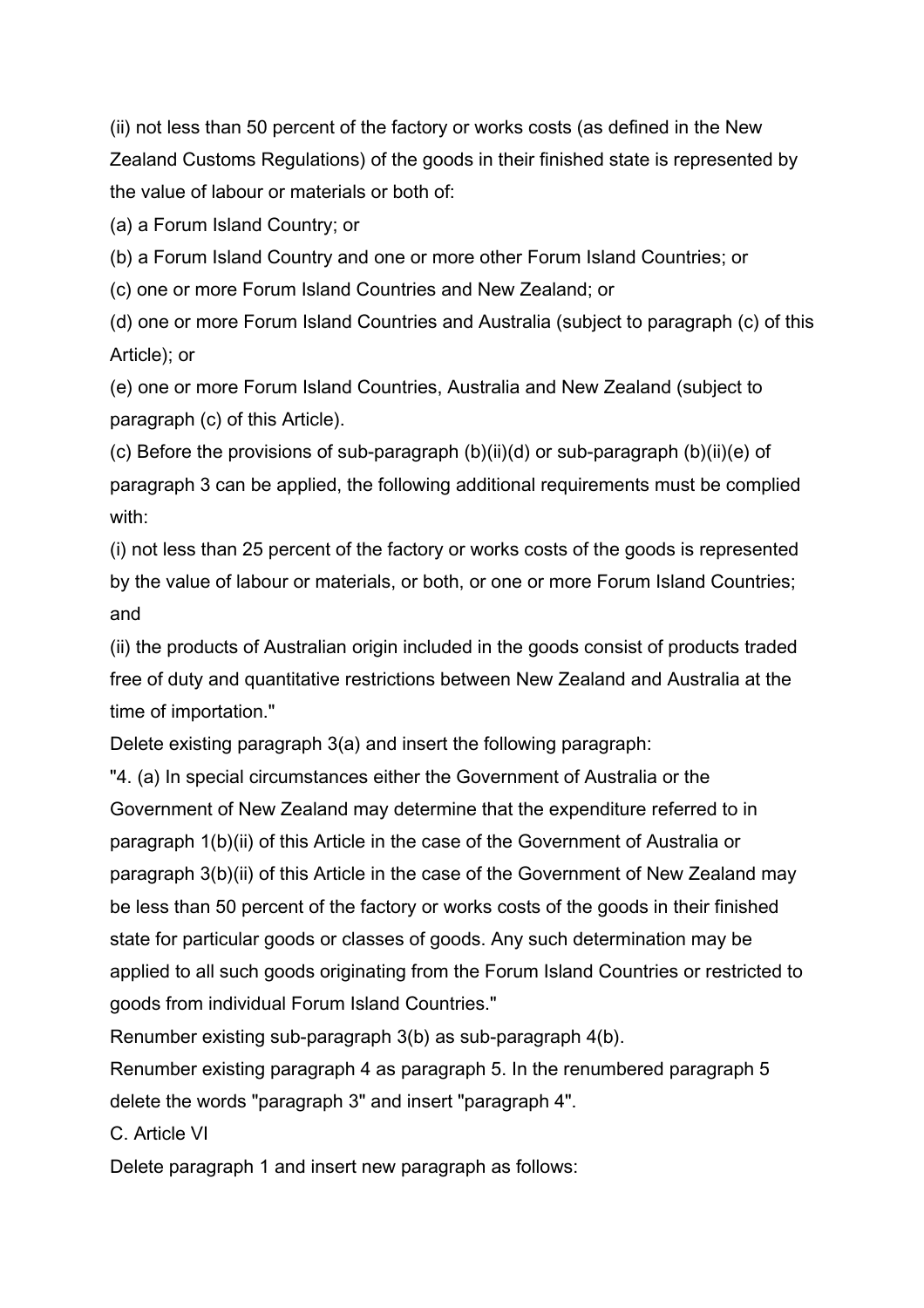#### "General exceptions

1. Provided that such measures are not used as a means of arbitrary or unjustifiable discrimination or as a disguised restriction on trade, nothing in this Agreement shall preclude the adoption or enforcement by the Government of Australia or the Government of New Zealand of measures:

(a) necessary for the protection of its essential security interests;

(b) necessary to protect public morals and the prevention of disorder or crime;

(c) necessary to protect human, animal or plant life or health;

(d) necessary to protect industrial property rights, copyrights or prevent unfair, deceptive or misleading practices;

(e) necessary to secure compliance with laws or regulations relating to customs enforcement, to tax avoidance and evasion and to foreign exchange control or for the application of standards or of regulations for the classification, grading or marketing of goods, or to the operation of recognised commodity marketing boards;

(f) relating to goods the importation of which is prohibited by law;

(g) relating to trade in gold and silver; or

(h) relating to obligations entered into in the context of multilateral or bilateral commodity agreements whilst taking account of any special needs and interests of Forum Island countries."

## D. Article VII

Delete paragraphs 1 to 7 of this Article and insert the following:

## "Australia

1. If, as a result of the application of this Agreement, goods are being imported into Australia in such quantities or under such conditions as to cause or threaten to serious injury to domestic producers of like or directly competitive goods, the Government of Australia may, in respect of such goods, suspend its obligations to the extent and for such time as may be necessary to prevent or remedy such injury, bearing in mind the objectives of this Agreement.

2. Before taking action pursuant to paragraph 1 of this Article or to vary the treatment accorded goods listed in Schedule A, the Government of Australia shall apply the following procedures:

(a) The Government of Australia shall give notice in writing to the Director who shall inform the other Parties of the action proposed.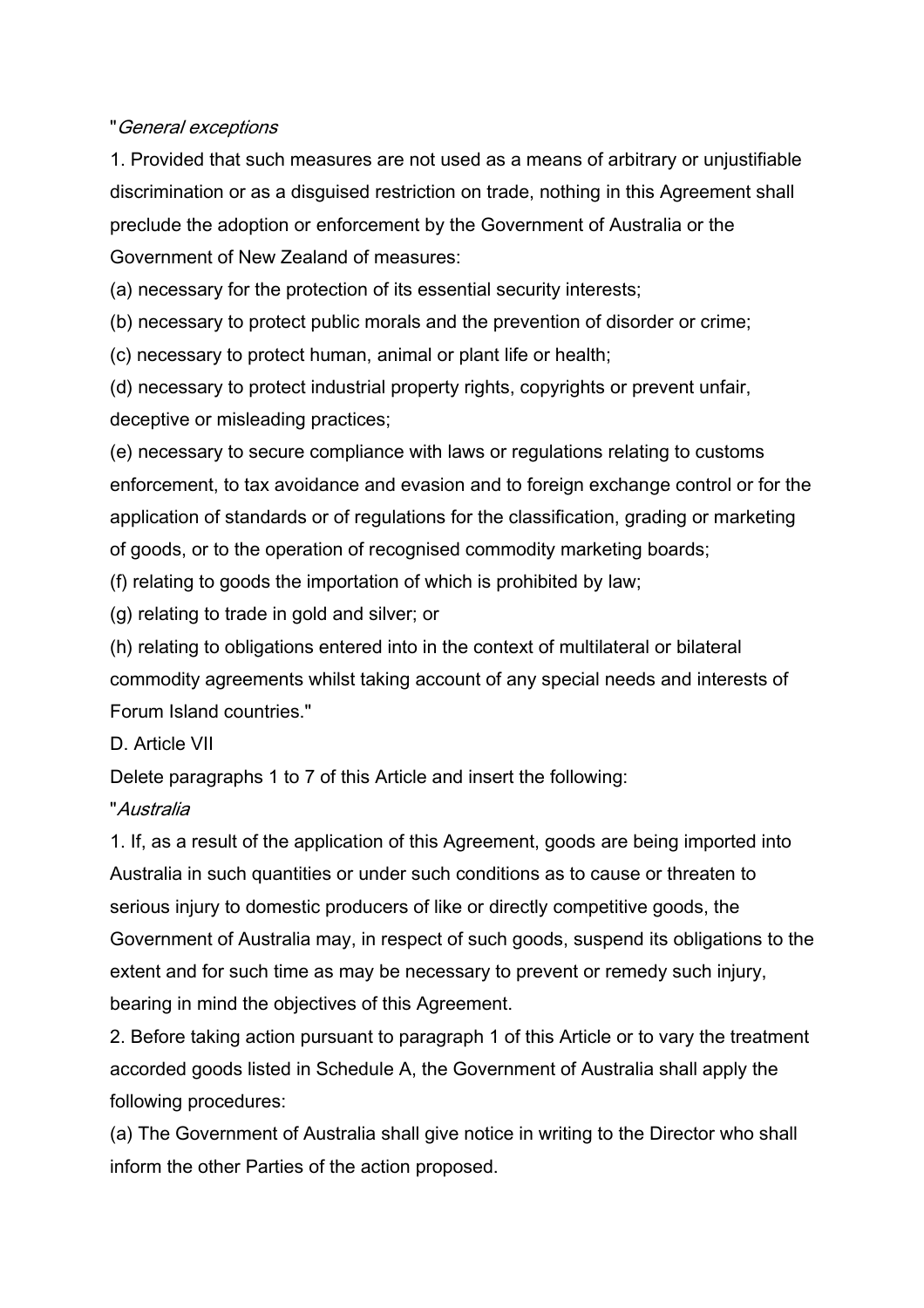(b) The Government of Australia shall afford those Governments of Forum Island Countries which have an interest as exporters of the product concerned as opportunity to consult with respect to the proposed action. Such consultations shall be held within a period of 90 days of the receipt by the Director of the notification by the Government of Australia of the proposed action.

(c) If a mutually satisfactory solution is reached through the application of the procedures provided for in sub-paragraphs (a) and (b) of this paragraph, the Director shall notify the Parties of any decision to modify Schedule A to this Agreement and the date on which that modification shall take effect.

(d) If a mutually satisfactory solution is not reached within a period of 90 days from the commencement of the consultations referred to in sub-paragraph (b) of this paragraph, the Government of Australia shall advise the Director of its decision, upon which the Director shall advise all the Parties. Before taking this action, the Government of Australia shall ensure that:

(i) an inquiry has been held by an Australian assistance advisory body; and (ii) all the Governments of Forum Island Countries are given prior notice of the terms of the inquiry.

3. Notwithstanding the provisions of paragraphs 1 and 2 of this Article, the Government of Australia may suspend its obligations in the manner referred to in paragraph 1 of this Article without prior consultation where, in its opinion, the circumstances are so critical that delay would cause severe difficulty before consultations provided for in sub-paragraph 2(b) of this Article could be held. In taking provisional action under this paragraph, the Government of Australia shall provide urgent written advice of the action taken to the Director who shall notify the other Parties.

4. Any action taken under the provisions of paragraph 3 of this Article shall cease to have effect 90 days after the implementation of the action, unless, within that period the Government of Australia has afforded the Governments of interested Forum Island Countries the opportunity to consult with it on the matter and has:

(i) undertaken to hold a prompt inquiry by an Australian assistance advisory body; and

(ii) informed the Governments of the Forum Island Countries of the terms of the inquiry."